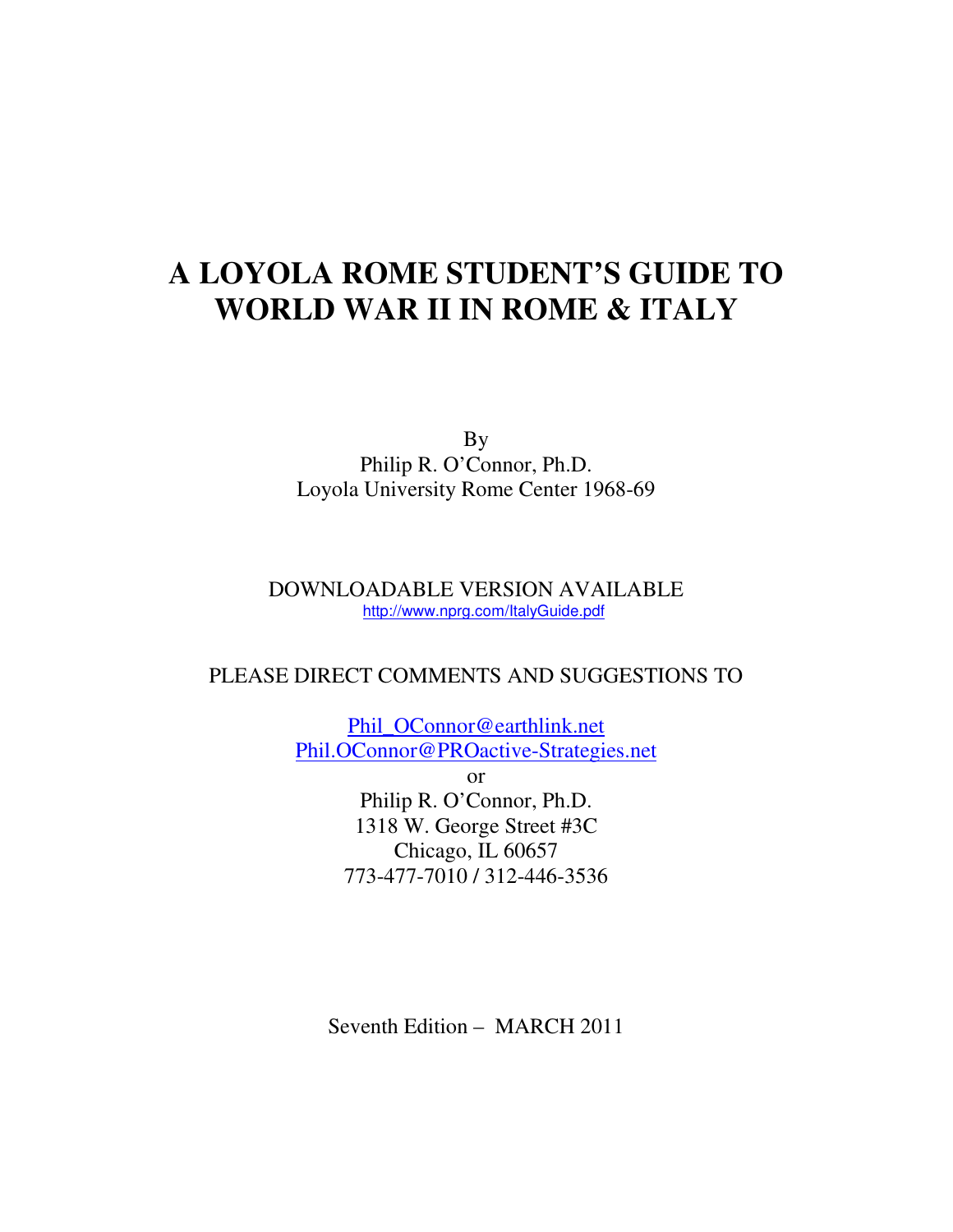# **DEDICATION & ACKNOWLEDGEMENTS**

This Guide to World War II in Italy and Rome is dedicated to those who served the Allied cause in the Italian War of Liberation 1943-45. Of special remembrance are the five Loyolans who, in the words of Abraham Lincoln, "gave the last full measure of devotion" on Italian soil: John J. Burke, John L. Carmody, Kenneth E. Krucks, Thomas A. McKitrick and Dean P. Reinert.

John Felice, founder and guiding light of the Loyola Rome Center for thirty years and whose name was given to the Campus in 2004, was an intelligence officer in the British Eighth Army seconded to the American  $12^{th}$  Air Force,  $47^{th}$  Bombardment Group (Light) in preparation for the invasions of Sicily and the Italian mainland. John, who first inspired this Guide, passed away in January 2008, having lived the life of a great man.

Another who served was the author's uncle, Edward O'Connor. Anxious to catch up with his older brother, the author's father, Philip J., who was serving in the U.S. Navy in the South Pacific, found himself part of a 5-inch gun crew aboard the light cruiser *USS Philadelphia*. Before his nineteenth birthday, Eddie O'Connor participated in the invasion of Sicily, the landing at Salerno, the *sbarco* at Anzio-Nettuno followed by four months of daily missions from Naples to shell German forces besieging the beachhead, and the invasion of Southern France. The *Philadelphia*, which the Germans repeatedly claimed to have sunk, acquired the nickname *Galloping Ghost of the Sicilian Coast*. On liberty he saw the destruction in Naples and -- a kid from Queens, New York, was able to see a Rome preserved.

This Guide is also dedicated to Terry Barnich, the author's close friend and colleague for twenty years and his officemate in the US Embassy in Baghdad, Iraq. Terry was killed in Fallujah, Iraq on Memorial Day 2009 while on reconstruction mission in support of Operation Iraqi Freedom. He exemplified the unselfish tradition of American citizens who leave all behind to serve their country in a time of trouble.

The late Charles O'Reilly, Professor Emeritus of Loyola University, who taught in Rome, and, inspired by his stateside Army service with Italian prisoners of war, wrote of the role of Italian Royal forces following the armistice of 1943 in *Forgotten Battles: Italy's War of Liberation 1943-1945.* Dan Beach, a professor at Dominican University and form the Rome class of 1968- 69, researched the Italo Balbo story in this Guide. Kathy Young, Loyola University archivist graciously provided access to material essential to telling the story of the five Loyolans lost in Italy. Also gracious with their time and recollections were Ken Krucks, nephew and namesake of 1<sup>st</sup> Lt. Krucks, and family members of PFC Burke, his sister, Mary Burns and his nephew, Roger Kiley. Phyllis Burns of the Catholic Cemeteries of Chicago provided invaluable guidance as well. While the Guide provides few specific citations, all of the books mentioned were relied upon. Most are available in the JFRC library.

Finally, Dr. Rosario Bentivegna of Rome graciously spent time with John Felice and the author in January 2006 to provide insight into his role as a leader of the deadly anti-German action in Rome's Via Rasella in March 1944.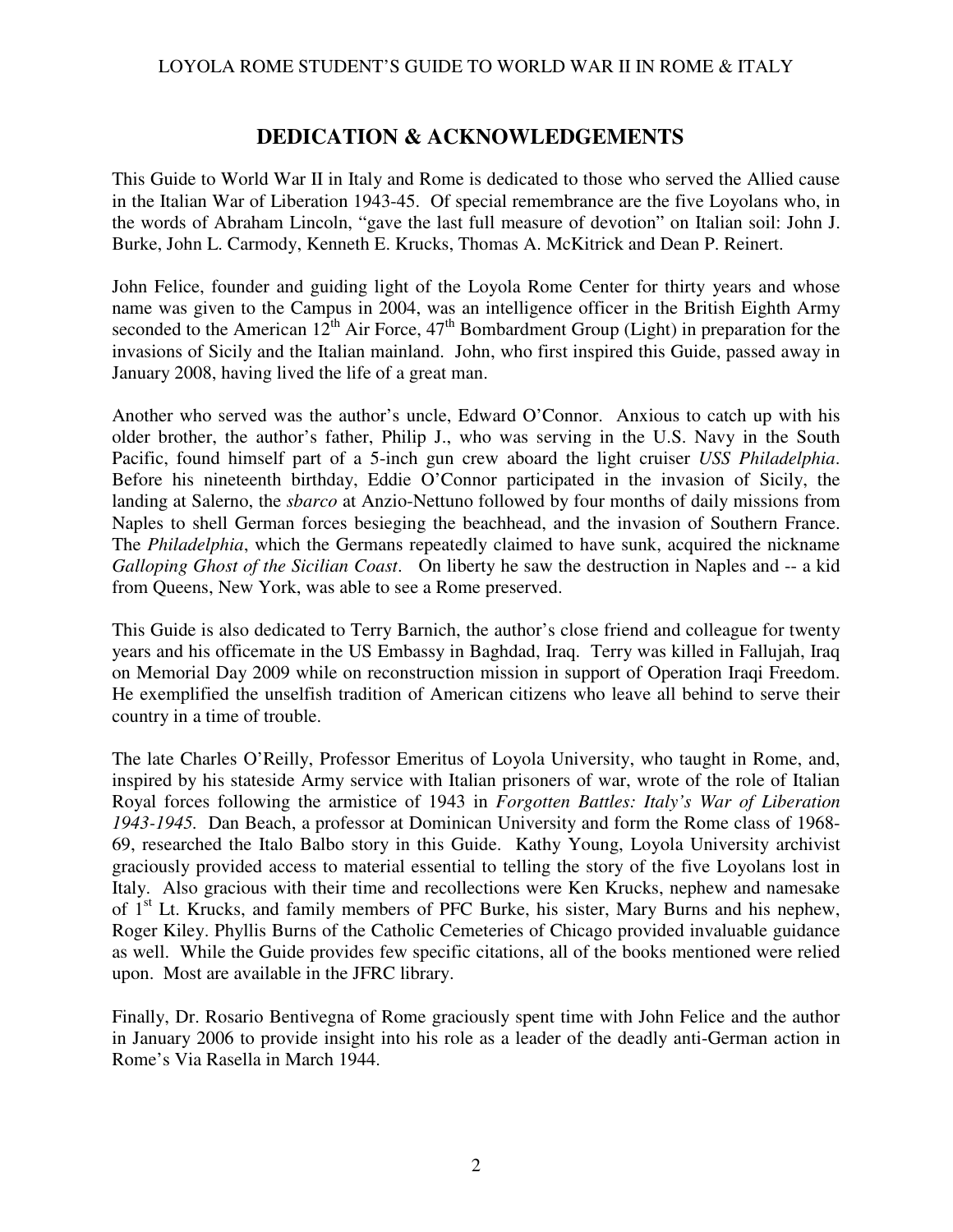# **WHY A WORLD WAR II GUIDE FOR LOYOLA STUDENTS?**

The Loyola Rome Center owes its existence to the experiences of a young British Army intelligence officer in World War II. John Felice, a native of Malta, then Britain's imperial anchor in the Mediterranean, entered the British Army along with 36 other young men who had just taken the university entrance exam together. John was one of just two to survive the War.

Serving with the British Eighth Army in North Africa, John was assigned as a liaison intelligence officer with the U.S Army Air Corps  $47<sup>th</sup>$  Bombardment Group (Light) in preparation for the invasion of Sicily that followed the successful North African campaign. John had never met Americans before and found his Yank counterparts to have little of the sophistication that characterized the university-age Europeans familiar to John. After the ousting of the Italian and German forces from Sicily in July and August 1943, John and his American colleagues were able to relax a bit. John took the Americans to such places as the Greek ruins in Agrigento in western Sicily. The Americans unabashedly marveled at the ancient sites and asked questions from the viewpoint of people from a new culture rather than from one many centuries old. John remembers that these young men were "like sponges" soaking up every bit of information.

After the War, John Felice eventually decided that his life's mission would be to introduce young Americans to Europe so that as young "sponges" they could have an experience of a lifetime – living in and learning about Europe without having to fight a war.

# **THE BIRTH OF THE ROME CENTER**

It was in the private dining room of Italian President Giovanni Gronchi in August 1961 that the idea of a permanent Loyola Rome Center was born. By then a Jesuit teaching at Loyola University in Chicago, John Felice had taken a group of teachers enrolled in a graduate program in comparative education to visit the Quirinal Palace, the residence of the President of the Italian Republic and, before the 1870 unification of Italy, the home of the popes. Invited a few days later for a private lunch with the President, John was surprised when a third person unexpectedly appeared. It was the glamorous and famous Clare Booth Luce. A former U.S. Ambassador to Italy (1953-56) and member of Congress from Connecticut, Mrs. Luce was a well known feature reporter, novelist and playwright and the wife of Henry Luce, publisher of *Time*, *Life*, *Fortune*  and *Sports Illustrated* magazines. During the conversation, Ambassador Luce advanced her belief that both the United States and Italy needed a permanent American university study abroad program centered in Rome. John seized the moment and asked President Gronchi for help from the Italian government. Within weeks Loyola was offered exclusive use of one of the buildings that had been constructed for the 1960 Rome Olympics. By January 1962, John Felice was directing 85 students in the first semester of overseas study at the Loyola Rome Center that soon became the pre-eminent American study program in Italy.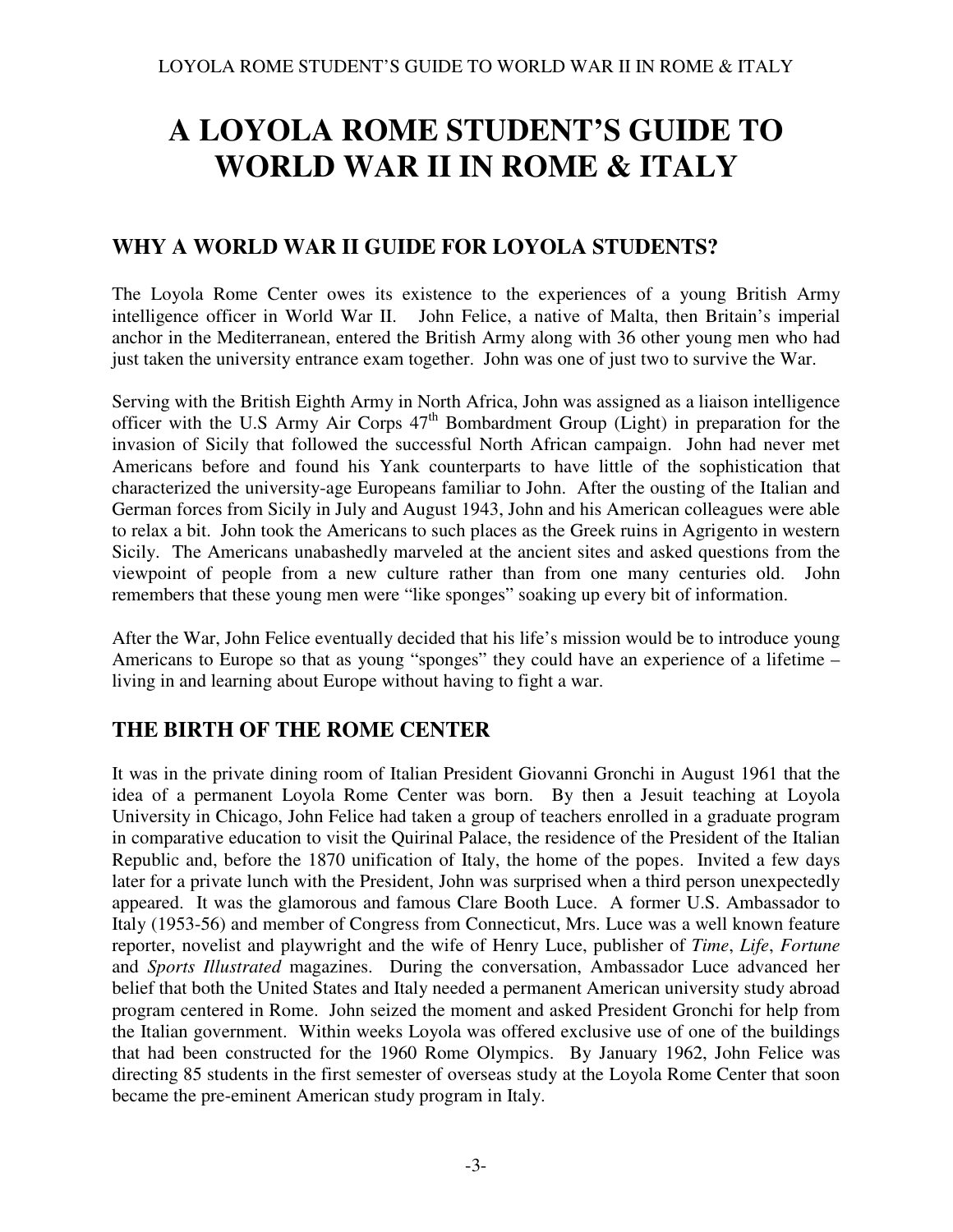The John Felice Rome Center of Loyola University has occupied four different campuses over four decades. The first site was in the Olympic Village in the Foro Italico which is one of the major displays of Fascist style architecture and was once called Foro Mussolini. Just twenty years before, John Felice had been planning a very different sort of "invasion" than he was leading in 1962 with his small army of pioneering American students.

# **THE DESIGN OF THE GUIDE**

The World War II Guide for Loyola Rome Students is intended to help make the unique Loyola Rome experience more memorable. It can help connect students not merely to the broader past of Italy in world history but also to the experiences of relatives who lived through World War II.

The Guide directs the user to sites that are easily accessible, near places that will normally be visited by Loyola students during their time in Italy and that can help to convey some sense of the times and places history was made. The Guide:

- urges the student to put on the shoes (or boots) of other young people six decades ago who helped make history in the most personal ways possible;
- invites the student to revisit the strategic and high-level tactical decisions made by political and military leaders on both sides;
- challenges the user to contemplate some of the inescapable moral choices forced on people by war;
- provides travel directions and makes a few suggestions for good meals along the way;
- supplies some "amazing facts" the user can drop at opportune moments in the future; and
- notes some books, films and websites of interest to those wishing to pursue the topic.

# **LOYOLANS IN THE ITALIAN CAMPAIGN**

On November 24, 1946, in Madonna della Strada Chapel on the campus of Loyola University, a memorial service recognized the ultimate sacrifice made during World War II by 109 young men who had once attended Loyola University or Loyola Academy High School, at that time both located on the Lake Shore campus. Among this stunning toll of lives cut short, were five who died in Italy in 1944-45, three infantrymen and two airmen.

### *FATHER FINNEGAN'S SCRAPBOOK & LOYOLA MEDICAL SCHOOL'S HISTORIC ARMY GH-108*

*Father William Finnegan of Loyola's Jesuit faculty meticulously maintained a scrapbook of photos, newspaper clippings and letters from Loyolans serving during the war and is now kept in the University archives. Beyond the thousands of individual Loyolans who were in the service, Loyola University Medical School staffed the largest single unit of its kind ever assembled by U.S. Forces, Army General Hospital 108. Originally formed in 1918 for World War I, GH-108 was reactivated in 1943 with an ultimate complement of 50 doctors and dentists from Loyola, 105 nurses from affiliated nursing school programs in the Chicago area and over 500 enlisted men. The rush of volunteers was such that almost all unit non-coms were Loyolans as well. Requiring 15 boxcars to move its 1,000 beds and medical equipment, GH-108 took over Beaujon Hospital in Paris immediately after the city's liberation in August 1944. The motto of GH-108 was "Pro Deo et Patria" – For God and Country. For more information, see http://www.med-dept.com/unit\_histories/108\_gen\_hosp.php*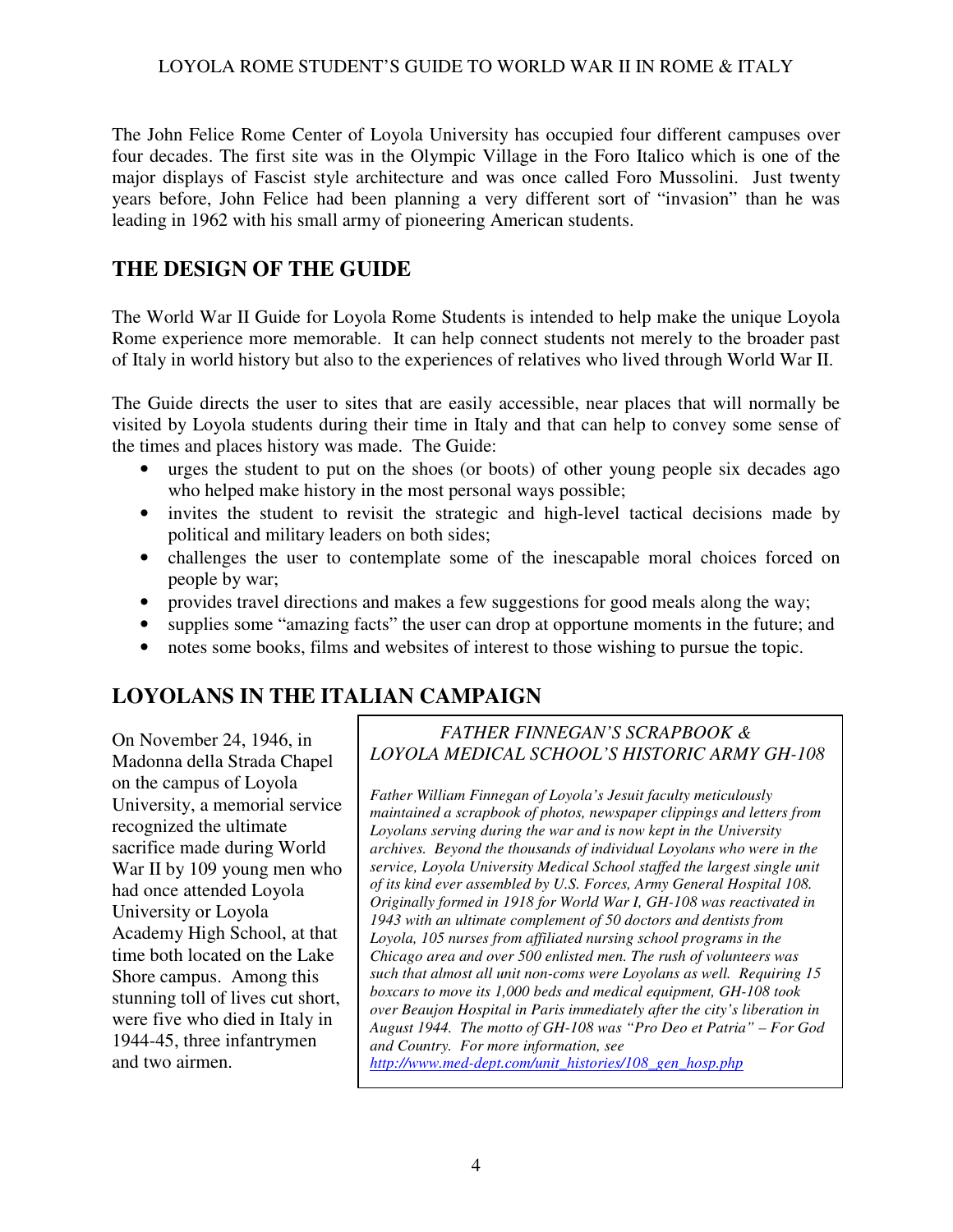Every life given, lost, taken is that of a real person with unique experiences, hopes and a circle of loved ones. If these five young Loyolans had lived they might have had children and grandchildren who attended the Rome Center. It cannot be said too often that the fallen have given all of their tomorrows for our today.

#### *PFC John Joseph Burke – January 30, 1944*

John Burke ( $3<sup>rd</sup>$  Ranger Battalion – Darby's Rangers), who had previously served in the U.S. Navy, was killed near Cisterna in a famous and tragic mission by the  $1<sup>st</sup>$  and  $3<sup>rd</sup>$  Ranger Battalions and elements of the  $3<sup>rd</sup>$  Recon Troop,  $15<sup>th</sup>$  Infantry Regiment to outflank German forces hemming in the Anzio-Nettuno beachhead established less than a week before. Of the 767 men who worked their way up the Mussolini Canal and Pantano Ditch on the night of January 29-30 believing they were had not been detected, only 6 made it back to American lines. The Rangers were ambushed and fought back tenaciously with small arms against tanks and heavy weapons until they ran out of ammunition. More than 400 were taken prisoner. Burke's Lieutenant, William Loring Newnan, wrote to Burke's family on August 31, 1944:

"John was killed along with two others attempting to silence a machine gun on our left flank. Endeavoring to knock out the same gun, I came on his body along with that of Winezettle and another chap I failed to recognize under the stress. Later in the prison camp of Fara Sabina I checked with my  $1<sup>st</sup>$  Sgt. MacCullen and platoon Sgt. Taylor as to fatalities in the company. Those were Winezettle, DeFranco and Burke.

John Burke is buried at the American Military Cemetery in Nettuno (Plot C - Row 6 - Grave 9), as is his fellow Ranger, PFC Philip DeFranco (Plot F, Row 14, Grave 47).

*2 nd Lt. Dean Phillip Reinert -- May 17, 1944*

Dean Reinert (97<sup>th</sup> Squadron,  $82<sup>nd</sup>$  Fighter Group,  $15^{th}$  Air Force) died near Sterapone in the crash of the P-38 fighter plane he was piloting as part of a mission to attack German aircraft at the Villafranca and Ghedi airfields (Ghedi is better known now as Aviano, a key U.S. Air Force installation). The after action report by the squadron intelligence office states dryly: "Lt. Reinert

### *ONE RANGER'S STORY*

*The assault on the German machine gun in which John Burke was killed and his lieutenant was captured was recounted by T/5 James P. O'Reilly in Carlo D'Este's book "Fatal Decision: Anzio and the Battle for Rome." Newnan "…had a lot of guts. He was a little fellow with big thick glasses. But boy he loved a fight…He broke his glasses when he jumped the machine-gun nest with only his pistol. With his glasses broken he couldn't see worth a damn. That's how he was captured. He never would send his men where he wouldn't go. And there was never a place, however hot, that he would hesitate at going." After escaping from a POW camp, Lt. Bill Newnan made his way to Rome over several weeks of perilous travel and connected with the safe-house operation of the Scarlett Pimpernel of the Vatican, Msgr. Hugh O'Flaherty, covered elsewhere in this Guide. Several of the incidents cited in that section of the Guide, while drawn from other publications, originated with Newnan's own recounting of his experiences. Once home in Grosse Pointe Farms, Michigan, Newnan's matter-of-fact recollections were published by the University of Michigan Press in "Escape from Italy." After a long life and marriage, Newnan passed away in 2009.* 

crashed and burned at friendly field, pilot died." Dean Reinert is buried at All Saints Cemetery in Des Plaines, Illinois (Grave 4 - Lot S6 29 - Block 3 - Section 10).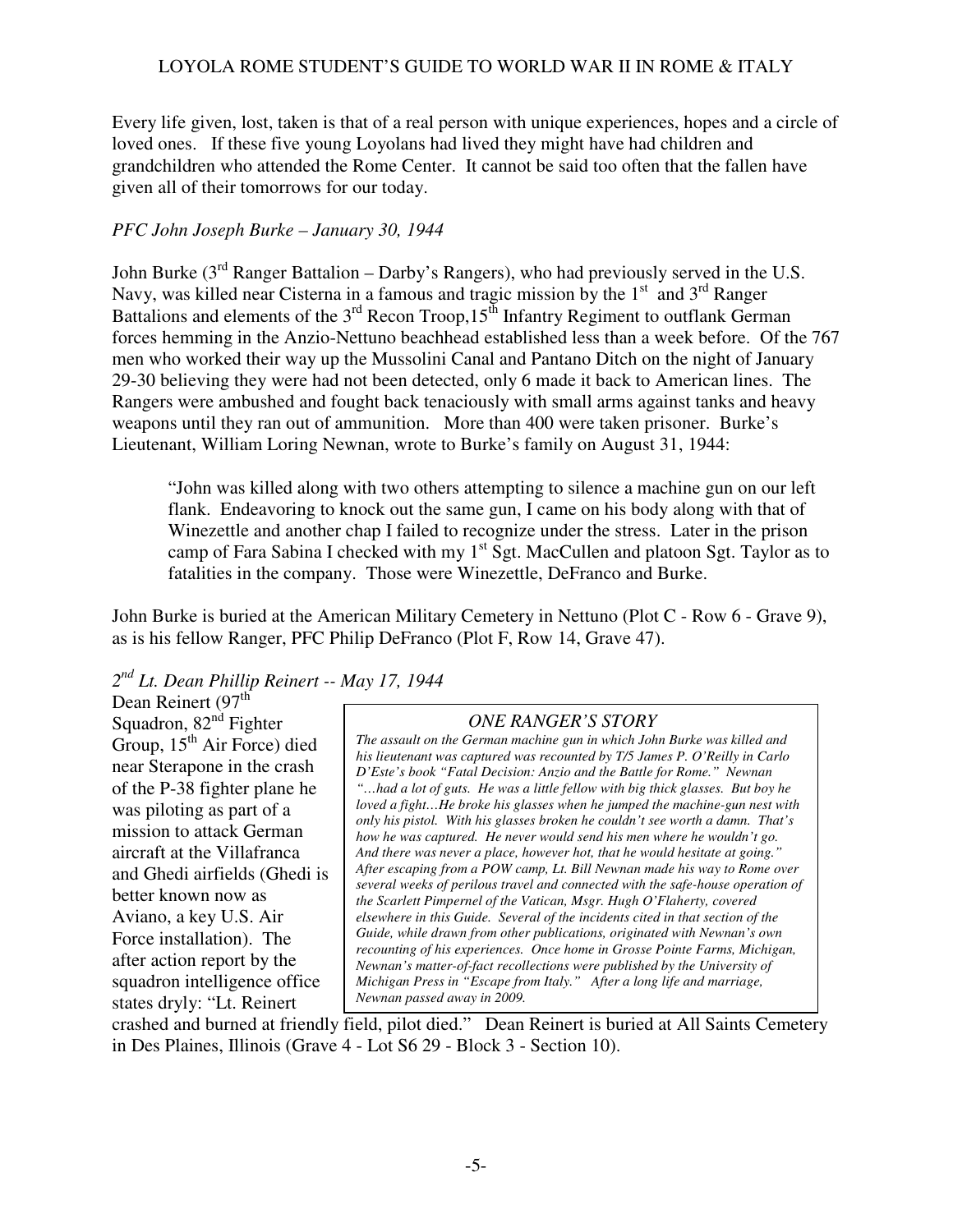*1 st Lt. Kenneth Elmer Krucks – September 26, 1944* An attorney and graduate of Loyola College and of the Law School, Ken Krucks  $(349<sup>th</sup>$  Infantry Regiment,  $88<sup>th</sup>$ Division) was killed in the extraordinary week-long effort by the U.S. Fifth Army to achieve a pre-winter collapse of the German's defensive Gothic Line that ran the width of the Boot along the southern edge of the Apennines north of Florence and Pisa. Ken Krucks is buried at Oakridge Cemetery in Hillside, Illinois (Section 15, Lot 440, Space, Lot 3).

*1 st Lt. John Leo Carmody – February 16, 1945*

# *MISSIONE 139*

*The crash of the two B-24s on Mt. Belepeit has long been a topic of interest around nearby Chiusaforte where the village priest at the time and several townspeople persuaded the German garrison commander to let them go look for survivors. The events of February 16, 1945 and the aftermath are covered in detail by Fabio Stergluc. Enzo Vinci and Fabio Orlando in their 2010 book "Missione 139: Gente di Montagna e Aviatori Americani, Una Storia di Guerra del 1945 in Friuli." John Carmody's photo from Father Finnegan's wartime scrapbook appears in the book.* 

John Carmody (829<sup>th</sup> Squadron, 485<sup>th</sup> Bomb Group. 15<sup>th</sup> Air Force) was on of three navigators in the lead plane for a formation of 36 B-24 bombers in a major raid against the jet-engine factory in the Bavarian city of Regensburg, Germany. While over the Alps during the return to their base near Venosa in Southern Italy, Carmody's mission command plane collided with another after one or both were hit by German anti-aircraft fire, causing both to crash. Several crew members from the two planes survived, including one airman who survived after his chute failed to open and he fell several thousand feet into deep snow, perhaps saved by updrafts. They became prisoners of the Germans. John Carmody, whose remains and those of his colleagues were recovered months after the German surrender, is buried at Mt. Carmel Cemetery in Hillside, Illinois (Grave 4 - Lot N11- Block 5 - Section 22)

### *PFC Thomas Anthony McKitrick – March 24, 1945*

Thomas McKitrick (Company L,  $85<sup>th</sup>$  Mountain Infantry Regiment,  $10<sup>th</sup>$  Mountain Division) was killed near Pra del Bianco just six weeks before VE-Day as the Fifth Army was forcing the final German collapse in Northern Italy. The official history of the  $85<sup>th</sup>$  suggests that McKitrick and two other soldiers were killed or wounded and had to be left behind by their comrades, with their bodies recovered by a patrol the following night:

"A patrol of 11 men led by Lt. Putnam was sent out at 2000, 23 March, by Company L to investigate enemy activity reported last night along the road to Serra Sarzana. While checking houses at Point 781 (612269), they were engaged in a sharp firefight by enemy forces. The enemy sprayed the entire area with small arms, mortar fire and grenades. One member of the patrol was killed; two were wounded and had to be left behind…A strong combat patrol of 36 men from Company L, led by Lt. Putnam, went out at 2300, 24 March, to take PWs and retrieve the casualties left behind by the L Company patrol the night before at Point 781. The patrol was heavily supported by prepared artillery and mortar fire. The patrol reached an observation and rendezvous point at 614268, from which they observed the buildings at Point 781. At 0105, the patrol moved under the cover of a heavy box barrage and counter mortar and artillery fire to a jump-off point at 61272696. Enemy digging was heard at buildings 763 (616270) and artillery

### *THE BLUE DEVILS*

*The Blue Devils, as the 88th was known, was regarded by the Germans in Italy as one of the toughest units they faced. In "The Blue Devils in Italy: A History of the 88th Division Infantry Division in World War II," published in 1947, James P. Delaney characterized the fall 1944 effort to breach the Gothic Line this way: "Wherever and whenever 88th men gather in the years to come, the inevitable bull sessions will swing to that Gothic Line drive. Each veteran and survivor has his own personal tale of horror, his own nightmare of those fortyfour days and nights which blended together in one long drawn-out hell."*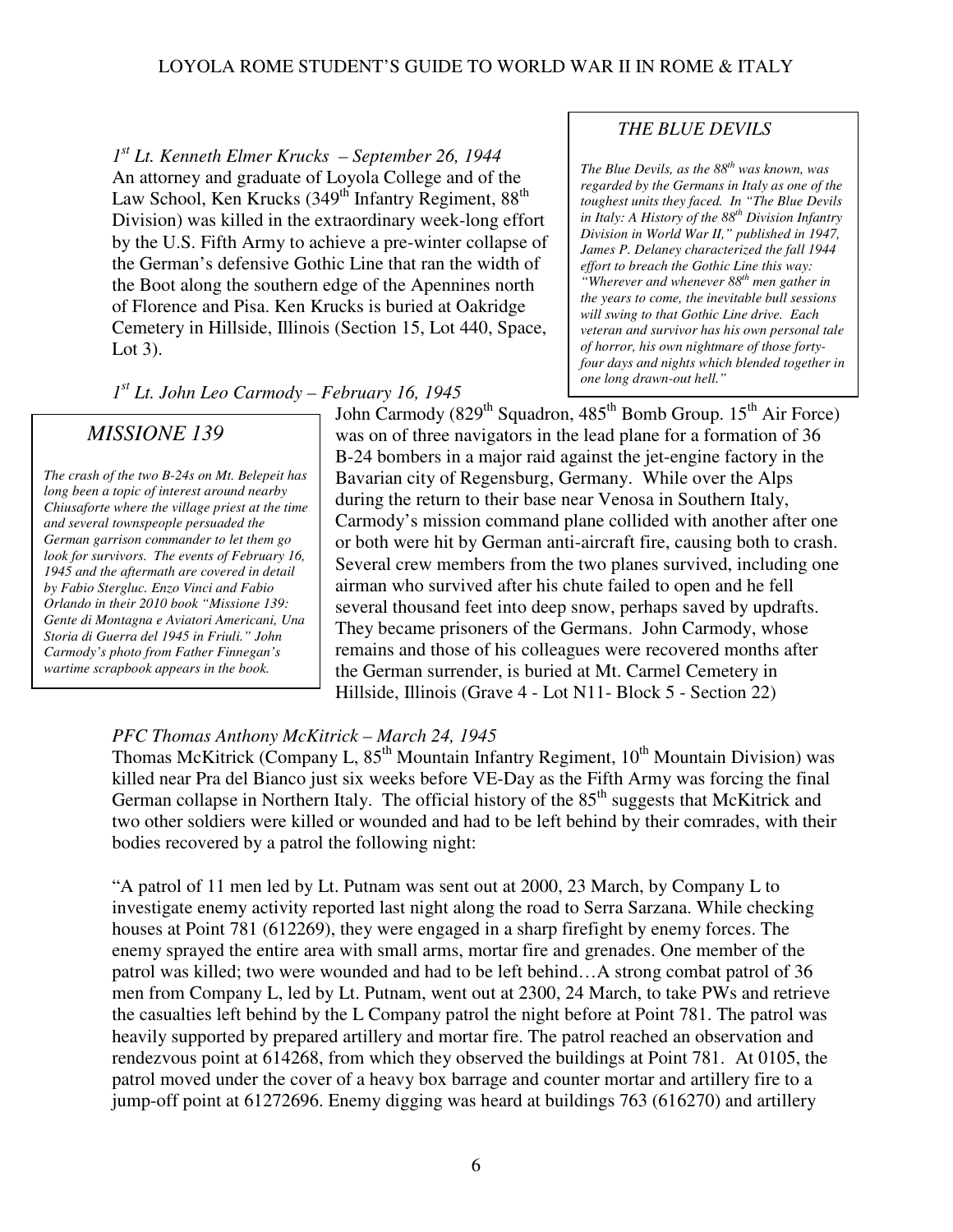was dropped on them. At 0130, the patrol attacked the buildings at 781 with German

Panzerfausts, grenades, mortars and rifles. Stiff enemy resistance was overcome by wiping them out. An estimated 11 enemy were killed. One PW was taken but died of wounds on the way back. Enemy were from the 3rd Company, Pioneer Battalion, 334th Division. The patrol withdrew and more artillery was dropped in, starting fires. Pfc. Roeder was missing, believed killed by a direct mortar hit from an enemy mortar; one man slightly wounded. Two bodies of the three left behind the night before were recovered."

 *The Randomness & Vagaries of War*

*Another soldier in the 85th Regiment, Lt. Robert Dole, was severely injured three weeks later in the same general area in which PFC McKitrick was killed. He recovered and went on to become a U.S. Senator from Kansas and the Republican candidate for President in 1996.* 

Thomas McKitrick is buried at Queen of Heaven Cemetery in Hillside, Illinois (Grave 1- Lot 36 - Block 14 - Section 14).

# **WORLD WAR II IN ITALY: THE BIG PICTURE**

To understand the Twentieth Century, one must understand World War II. To understand the war, one must appreciate the role played by Italy. World War II was the climactic event of the Twentieth Century with everything beforehand leading to it and everything afterward flowing from it. Italy was the crucible for that War. Fascism was born in Italy in the chaotic aftermath of World War I. By 1922 Benito Mussolini had seized power with a political ideology rooted in an odd combination of nationalistic appeal for a revival of the Roman Empire, a fascination with the *avant garde* in the art and philosophy of the day and a glorification of violence as a purifying act that conferred political legitimacy.

Arguably, the first European shots of World War II were fired in 1935 in Italy's conquest of Ethiopia (Abyssinia), at the time the only independent, un-colonized country in Africa. The Italian aggression in Africa made clear the weakness of the League of Nations and the indecisiveness of the Western democracies. Just as Italy started Europe down the road toward World War II, Italy's surrender in September 1943 marked the beginning of the War's end.

The Italian experience reveals the political, cultural, military and social complexities of the War and of that era. Italy was also a harbinger of the tensions associated with the Cold War that characterized much of the second half of the Twentieth Century – the struggle between the Western liberal tradition of individual liberty and consent of the governed on the one hand and on the other hand extremist ideology that subsumes the individual into the collective and in which coercion trumps free choice. Also, the War along with the massive emigration of Italians to America in the first half of the Twentieth Century has created a complicated but enduringly close relationship between America and Italy.

Two excellent accounts of the overall Italian campaign are *War in Italy: A Brutal Story* by Richard Lamb and *Sideshow War: The Italian Campaign 1943-1945* by George F. Botjer.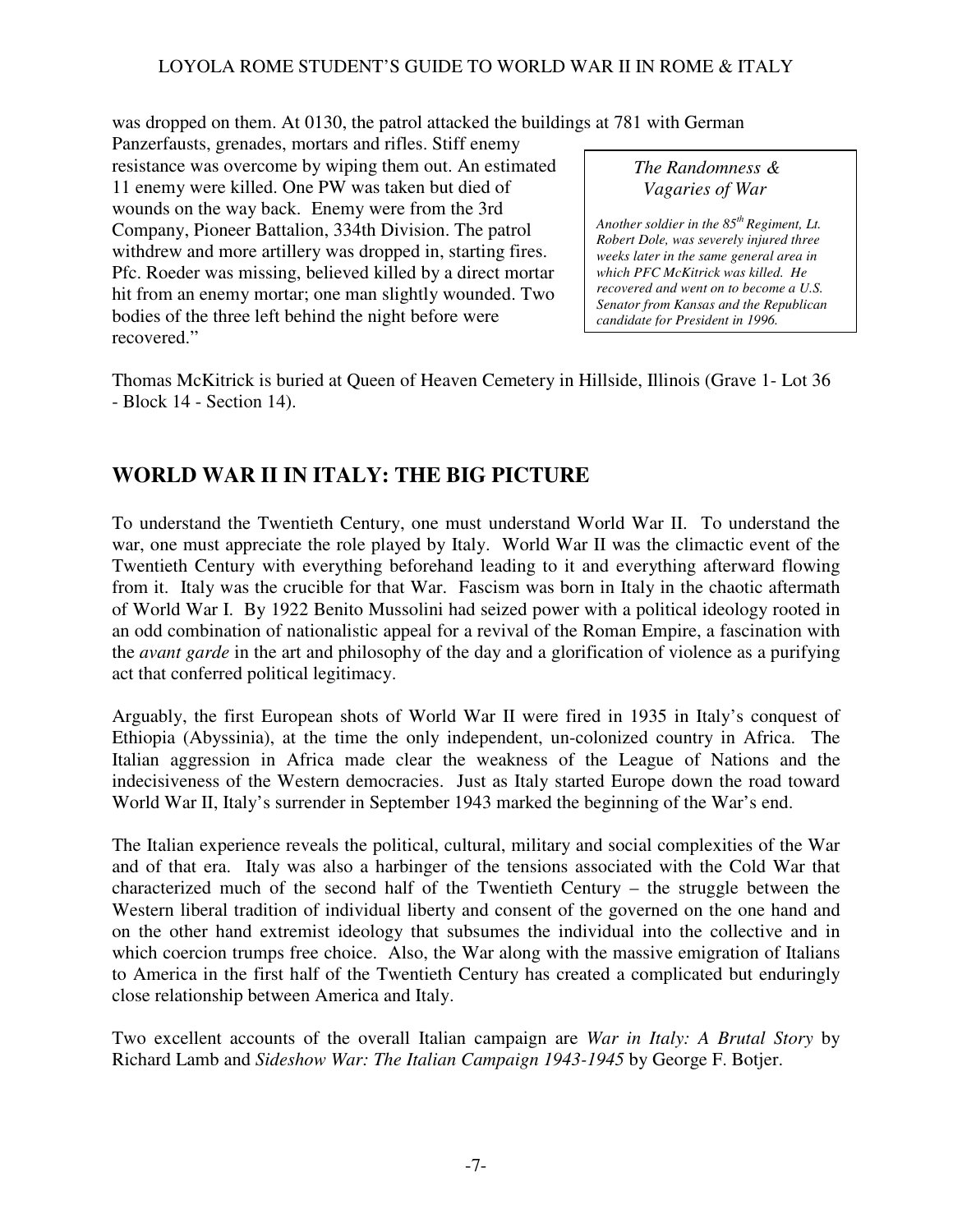# **THE ITALIAN WAR OF LIBERATION: IN RETROSPECT**

The War in Italy, more so than for other major WWII Allied initiatives, remains the subject of intense controversy. (See *From Rome to Baghdad*, a commentary by the Guide's author on parallels between the Italian Campaign and the Campaign in Iraq in the June 4, 2004 edition of TechCentralStation at http://www.techcentralstation.com (TCS Archives). Historians debate the wisdom of the entire campaign and whether the Germans or the Allies more fully realized their goals on the "Boot" once the issue was joined. Italians remain divided to this day over the role and effectiveness of the Resistance. Opinions about Mussolini himself remain more diverse than might be expected – more so now perhaps than in the first three decades following the War when even the mention of his name, though not exactly taboo, was rarely a subject for polite company. The significance of World War II is reflected in the fact that the holiday in Italy that April 25, marking the day organized Resistance elements entered Milan on the heels of the fleeing German Army, is a national holiday called Liberation Day.

Questions remain to this day:

- Should Sicily and Italy have been ignored altogether and the island of Sardinia taken as a better place for launching Allied air strikes into Europe?
- Having chosen to invade the mainland, could the Allies have boldly landed near Rome, cut off the German units in the south in mid-1943 and forced an earlier end to the war?
- Were enough German resources drawn into Italy to make a difference for the liberation of France and the Red Army's progress on the Eastern Front?
- Did the Allied campaign in Italy lack sufficient troops, equipment and supplies needed for the mission assigned by the political leaders and the supreme command?
- Did the differences between Churchill and Roosevelt over the strategic importance of Italy and the political significance of the campaign degrade the effort?
- Was the leadership of Field Marshal Albert Kesselring superior to that of the Allies under British Field Marshal Harold Alexander and American General Mark Clark or did the Allies manage, through determined effort and economy of force, to dislodge the Germans with far less than the numerical superiority considered essential for an attacking army?
- Did the competition among Allied commanders to be the first into Rome blow the opportunity to trap the bulk of the German Army south of Rome, letting the Germans escape to fight again along the Gothic Line north of Florence?
- How important was the Italian Resistance and what were the roles of the various Italian political factions, including the communists?
- Could the Royal Italian forces and Italian POWs held by the Allies have been put to far better use as co-belligerents in the Italian campaign?
- Were there some honorable or at least redeeming moments in Mussolini's behavior after Hitler installed him as leader of the puppet regime of the "Saló Republic?"
- While ordinary Italians and the Vatican saved thousands of Italian Jews from the Holocaust, how much more could have been done?
- Under the circumstances, was the Allied command justified in destroying the historic Benedictine Abbey of Montecassino?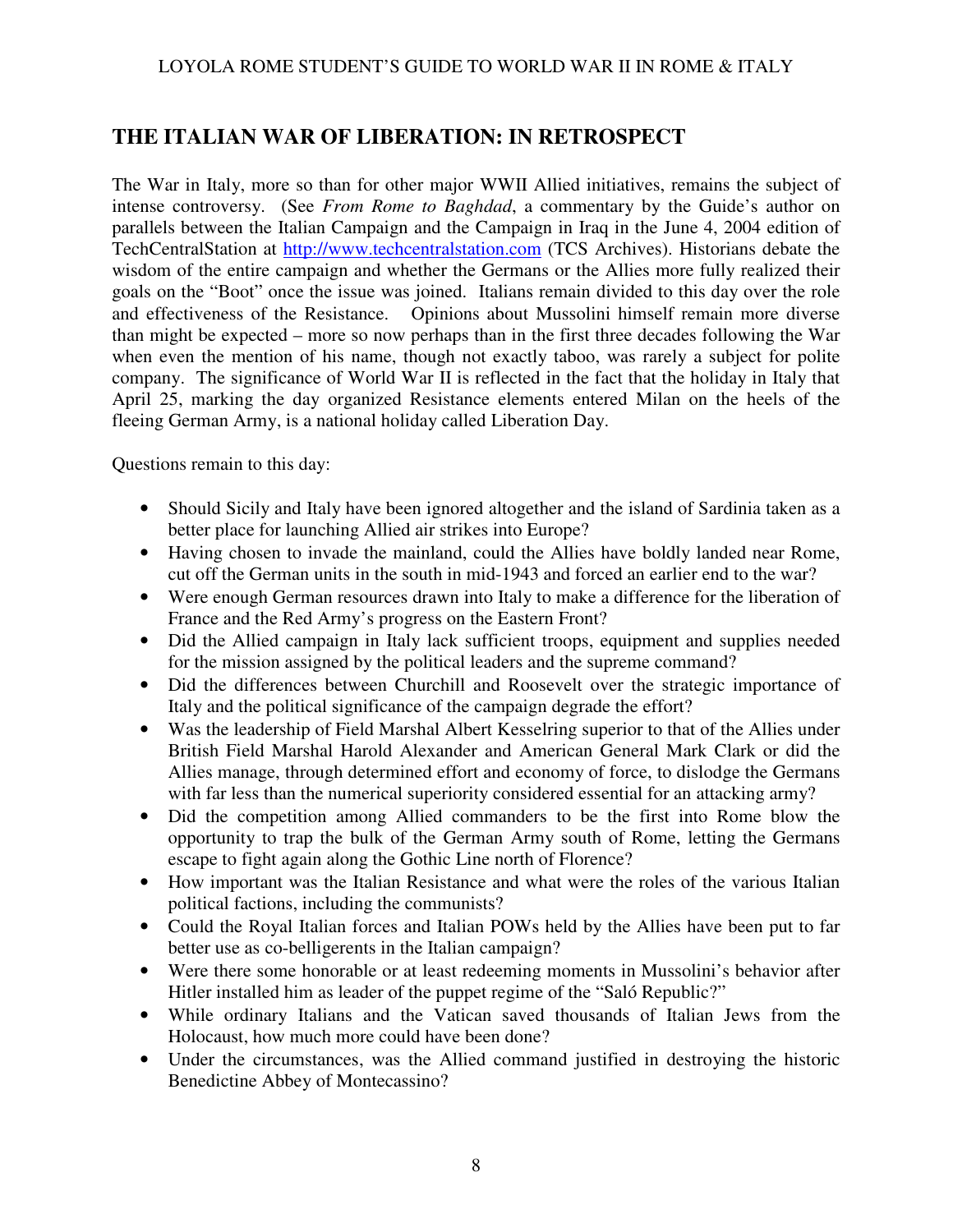There should be no controversy on several points however. First, the fighting in Italy was some of the most difficult encountered by Allied forces in the European Theater even though the Italian Campaign was ultimately secondary to the drive across France and Germany.

Second, while German units were extremely effective on the front and often fought with great honor, German forces in Italy were also guilty of war crimes, instances of which rivaled those carried out in Poland and elsewhere in Eastern Europe. These massive crimes were not solely the responsibility of a few bad apples at the top. Many Germans participated with enthusiasm.

Third, the Italian people and Italian military personnel suffered enormously in the War. Approximately 350,000 civilians were killed, primarily in the period following the September 1943 surrender, and as many as 300,000 military personnel lost their lives, mainly in North Africa and in the Axis invasion of the Soviet Union. Also, in the two weeks following the Armistice, many Italian soldiers were killed in Italy and on the various islands of the Mediterranean by the Germans with whom they had been garrisoned. The novel, *Captain Corelli's Mandolin*, by Louis De Bernieres and the 2001 film of the same name with Nicholas Cage and Penelope Cruz, dramatized the infamous events on the Greek island of Cephalonia. It has been estimated that as many as 600,000 Italian soldiers were taken into captivity and slave labor in Germany. And at least a fourth of all Italian Jews were deported to the death camps. Several hundred thousand other Italians were forcibly transported to Germany as slave laborers.

# **WORLD WAR II IN ROME**

The German Army occupied Rome in early September 1943 when the Royal government, headed by Marshal Pietro Badoglio under King Victor Emmanuel III, announced a secretly negotiated armistice with the Allies. The Eternal City was liberated by Allied troops on June 4, 1944. Declared an "open city" by the Germans, Rome was spared the destruction visited on Naples just over a year before. While overshadowed in the history books by the momentous events two days later on the Normandy coast in France, June 4, 1944 remains a memorable day for Romans.

Six decades after the Armistice and the German occupation one can find many streets, buildings and monuments that can still evoke a sense of the War years and the lead-up to the War.

### **Fascism, Mussolini and the Lead-Up to World War II**

Fascism arose out of the chaos and bitterness in Europe following World War I. Italy had been on the Allied side and had suffered greatly as it contributed to the demise of the Austro-Hungarian Empire. It was World War I that first welded Italians together in a national identity – fully five decades after the Risorgimento that unified Italy as a single political entity. (Visit the Risorgimento Museum underneath the Vittorio Emanuele Monument -- the "Wedding Cake" - for more on this part of the story).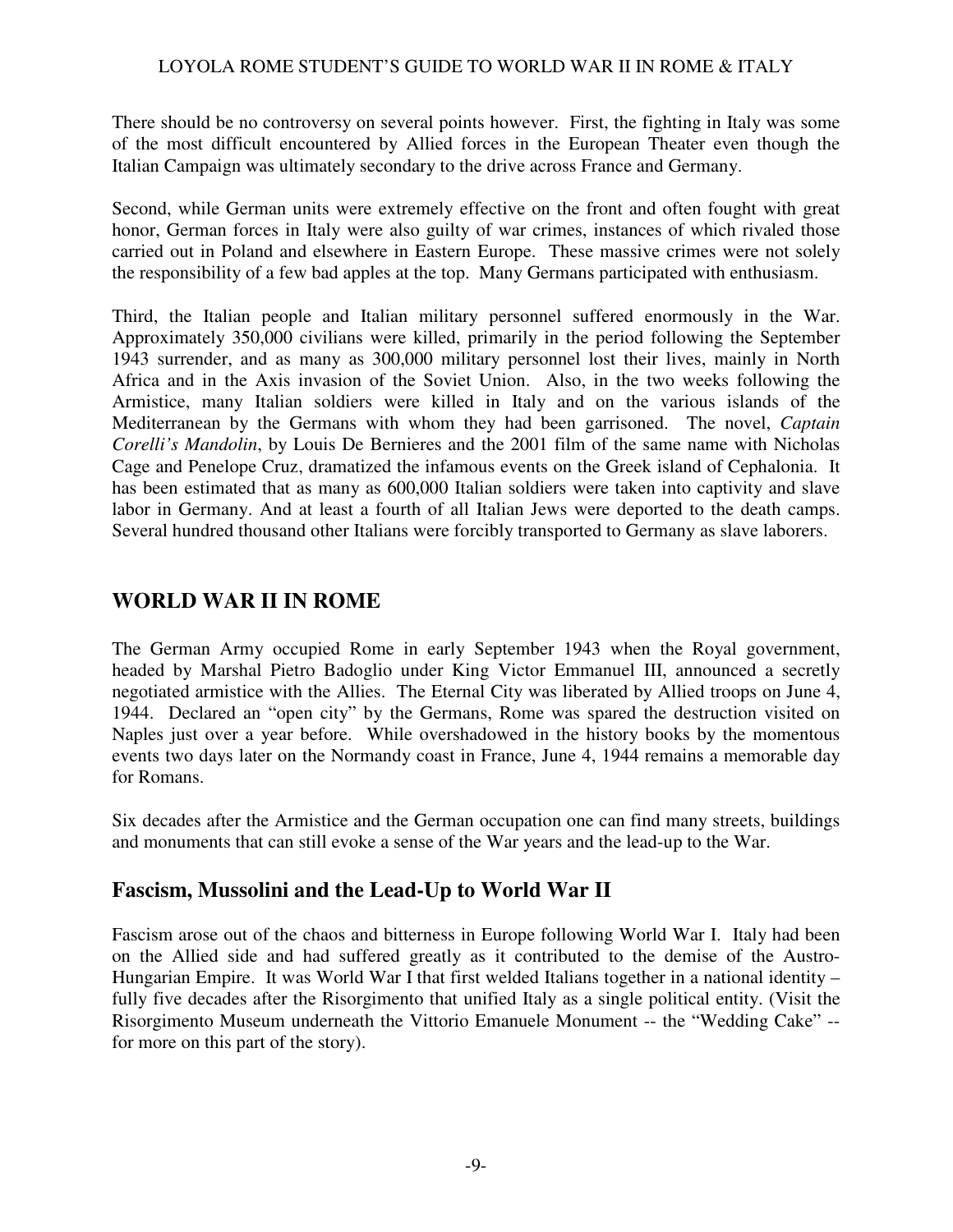Benito Mussolini, a former school teacher, World War I veteran and one-time editor of a socialist newspaper, seized the moment. Using organized force in 1922 against a weakened and discredited parliamentary system (the fabled "March on Rome"), Mussolini prompted the Italian King to offer him the premiership and the opportunity to form a government.

Mussolini, called himself *Il Duce*, "The Leader," a gimmick Hitler would rip-off when he called himself "*Der Führer*." His Fascist ideology was a mish-mash of nationalism, socialism and appeals to notions of lost imperial glory. In 1914 Italy renounced its treaty with Germany and the Austro-Hungarian Empire and thrown in its lot with France, Britain and Russia and, eventually, America. But in the post-war treaty negotiations Italy was largely denied the empire it desired in Africa. Mussolini promised to set that right. (The *fasces* were wooden rods bundled with an axe that were symbols of authority in ancient Rome. The epithet "fascist" is often tossed about today, customarily by people who have little idea of what Fascism and a Fascist really were.)

Two peculiar features of the Fascist ideology were its unabashed advocacy of violence as selflegitimizing and purifying and its close association with the *avant garde* in art and architecture. Fascism's physical remnants, to a great degree, are *art deco* public buildings throughout Italy and some genuinely interesting examples of propaganda poster art, a form that remains popular in Europe today. In an age before television and with only rudimentary radio and motion pictures, Fascism used architecture and the graphic arts to convey its message of *faux* Roman Imperialism and Futurism. Mussolini attempted a shotgun marriage between *art deco* and "retro-Roman Imperialism." Examples can be found all over Rome such as the local court building adorned with a dozen identical busts of a helmeted Mussolini (on the corner near the Rome Termini where Via Varese meets Piazza Indipendenza.

### *Foro Italico (Foro Mussolini)*

Perhaps more than any other place, Foro Italico, first called Foro Mussolini, reflects the Fascist

effort to align itself with the lost glories of the Roman Empire while claiming that it was looking to the future. Located across the Tiber north of central of Rome, Foro Mussolini was inaugurated in 1932 as a sports center. The massive Olympic Stadium, now home field for the Roma and Lazio soccer teams, and two smaller fields evoke the ancient Roman circuses. It was intended to be nothing less than Mussolini's Forum, just as there were Forums of Caesar, Augustus and Trajan. Foro Italico even has an obelisk, in the fashion of ancient war booty obelisks scattered around Rome,

*Buses #911 and #48 both go from Monte Mario to the foot of the mountain and Foro Italico. Bus #911 runs from the Monte Mario commuter rail station with various stops including on the Via Igea and at Piazza Walter Rossi not far from Loyola's Via Massimi Campus and just in front of the second Loyola Rome Campus at Via della Camilluccia 180. Bus #48 also stops in Via Igea* 

with Mussolini Dux ("Leader") carved on it. The site was used for the 1960 Olympics and one of its buildings, the red CIVIS center, was an Olympic Village dormitory and the original campus of the Loyola Rome Center. The most prominent office building in the Foro Italico is the Italian Foreign Ministry.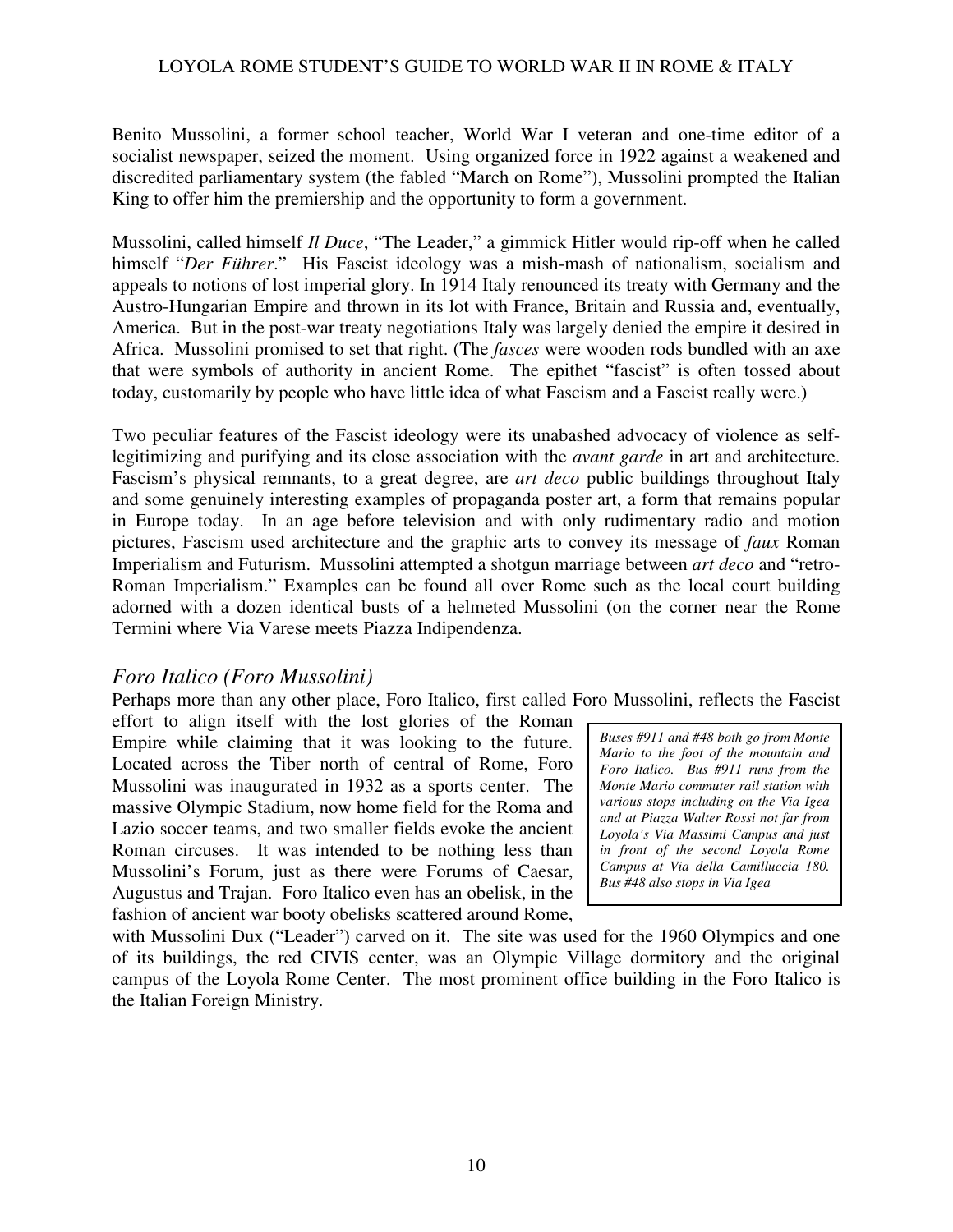$-11$ 

### LOYOLA ROME STUDENT'S GUIDE TO WORLD WAR II IN ROME & ITALY

# *E.U.R. (Esposizione Universale di Roma)*

EUR was originally intended as the site of a planned 1942 world exposition to showcase Italy's

progress in Fascism's twentieth year. EUR, the city within a city, had to wait until well after the War for completion and to host a world exposition, with Fascism a bad aftertaste. EUR also was a site for water events in the 1960 Olympics. While the architecture of EUR seems pretty bland now, at the time it was part of a consistent message from Mussolini that Fascism and Il Duce were moving Italy to the forefront of

human progress. Most guides to Rome will provide details about the various things to do and see in EUR, including a massive scale model of ancient Rome (Museo della Civiltá Romana) and the modern church of Saints Peter and Paul. EUR is the site of a number of major government ministries. Despite its current use, EUR stands for the fact that while claiming to lead Italy into the future, Mussolini, with his bungling and weakness of character, ultimately overreached and led the Italian people into a disgraceful alliance with Hitler and a devastating war.

# *Piazza Augusto Imperatore*

The Piazza Augusto Imperatore is centered on the Tomb of Augustus. On the west side is the

*Ara Pacis* commemorating the *Pax Romana* under Augustus, reconstructed in 1938 at the height of Fascist power just prior to the War. Fittingly, in Mussolini's view, the Piazza is the site of public buildings in the Fascist monumental style. At every opportunity, Mussolini sought to identify himself and his regime with the symbols of the Roman imperial past.

# *Via dei Fori Imperiali*

This grand concourse, was originally named Via del Impero (Empire Way) by Mussolini when he had it built as a parade route from the Colosseum to Piazza Venezia. While seeking to identify with Imperial Rome, Mussolini managed to destroy and pave over quite a bit of the unexcavated archeological treasures in the area. On the walls on the south side of the boulevard toward its west end are large marble maps of the expansion of the ancient Roman Empire. The marble maps still on the wall were installed by Mussolini. The one that is missing depicted the "modern" Roman Empire under Fascism, with Albania, various Aegean islands, Libya, Eritrea, Italian Somaliland and Ethiopia as under Italy's dominion. That map was taken down by American GIs following the Liberation of Rome. A smaller version of this marble map remains in place over the doorway of a pharmacy in downtown Padova (Padua).)

# *Palazzo Venezia: Mussolini's Balcony*

It was from the balcony of Palazzo Venezia facing the Piazza that Mussolini would give fiery speeches to cheering crowds. Much of what he said often made little sense, wrapped as it was in slogans and obscure notions of the inchoate Fascist ideology. Yet, millions of Italians – and many non-Italians – were held spellbound by the pure theater of it all. Mussolini capitalized on the Italian love for "la bella figura" – a good look. Mussolini would speak to his core supporters, the Blackshirts, originally made up of unemployed and embittered veterans of the Great War, of which there was no shortage. Hitler alo relied on German veterans to form his Brownshirts

*The #913 bus from Monte Mario that can be caught close to the Via Massimi campus terminates at Piazza Augusto Imperatore on the east bank of the Tiber.* 

*The Metropolitana subway B Red Line has two convenient EUR stations, Marconi/Palasport and Fermi. The main thoroughfare passing near EUR, Via Cristoforo Colombo (Christopher Columbus), was called Via Imperiale (Imperial Road) during the Fascist era.*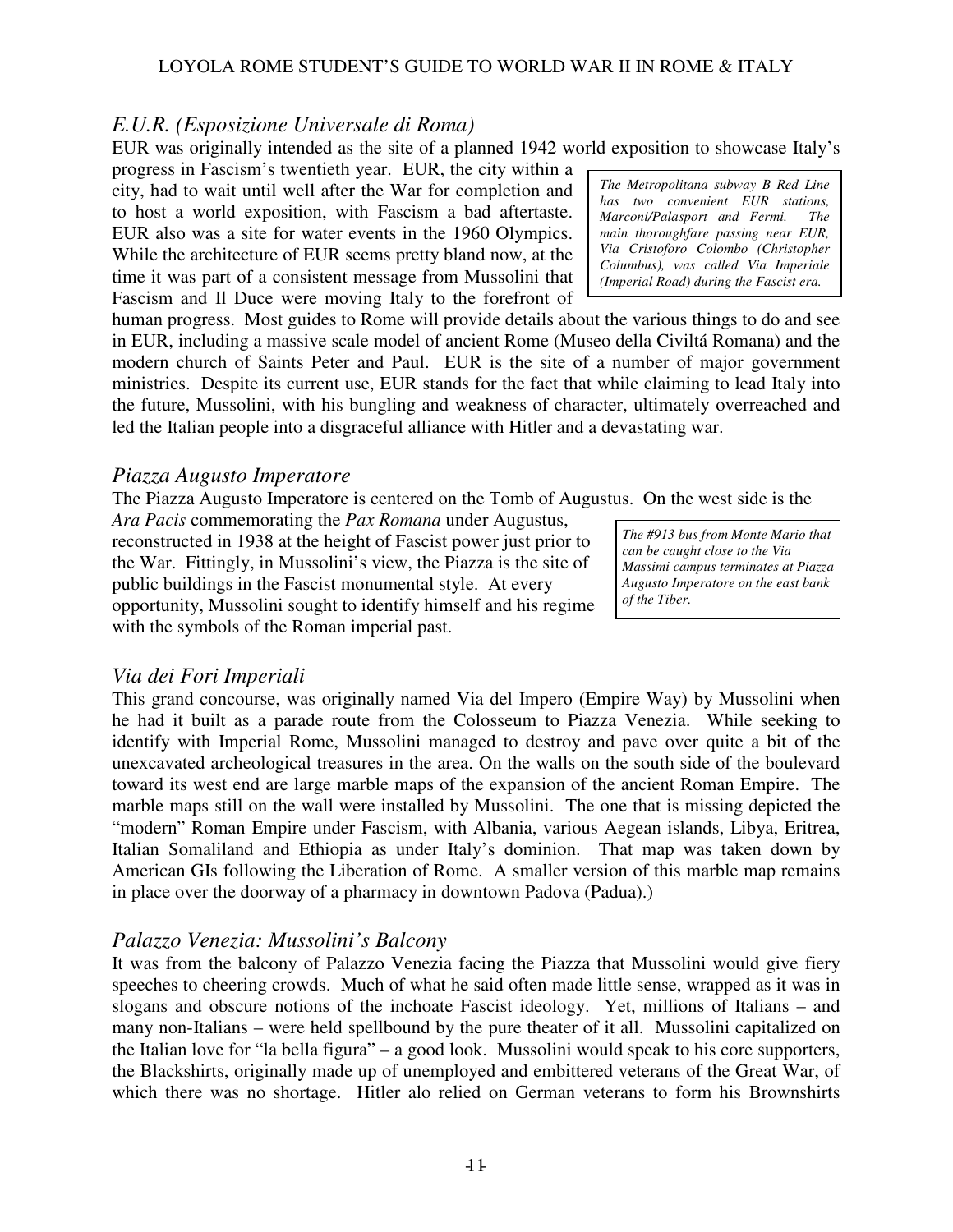(Stormtroopers). Even Britain recruited men of the "lost generation" as the infamous Black n' Tans to do the dirty work in the vain effort to put down rebellion in Ireland after the World War .

Mussolini's February 23, 1941 speech from the balcony to his Blackshirts on the 22<sup>nd</sup> anniversary of his formation of the first *Fasci di Combattimento* reflects all of the pomposity and denial of reality that characterized Mussolini's long control of Italy. (The English translation of his speech that appeared in *The New York Times* the following day can be found at (http://www.ibiblio.org/pha/policy/1941/410223a.html)). Mussolini acknowledged a string of Italian defeats in North Africa and Greece and the sinking of much of his fleet at Taranto (at the instep of the boot) from a torpedo air attack by the British Navy. That attack would ultimately be the unfortunate inspiration for the Japanese sneak attack on the U.S. Pacific Fleet at Pearl Harbor on December 7, 1941. While denying the obvious downward slide of Italy, Mussolini went on to tie Italy more closely than ever to Germany. Mussolini, once Hitler's model and mentor, had become Hitler's lapdog. On June 4, 1944, a little over three years later, thousands of Italians and Allied troops would jam Piazza Venezia celebrating the Liberation of Rome.

### *Ostiense Railroad Station*

Trains to Lido di Ostia, depart from Stazione Ostiense, one of the first major projects under

Mussolini. The station's opening in 1924 was a major event as Mussolini delivered a much desired amenity to the working people of Rome who could now easily and cheaply traverse the 30 km (18 miles) from Rome to the seaside. Such projects were key to achieving a period of consensus and acceptance of his iron rule even by those Italians unmoved by his dreams of imperial glory or unconvinced by his crackpot philosophy.

*The B Red Line subway Piramide Cestia station (named for the Pyramid of Cestius across the street from the Ostiense Station) connects directly into the Ostiense Station and the Lido di Ostia trains, which are part of the same Metropolitana transit system.* 

Stazione Ostiense is one of the earliest examples of Fascist architecture.

### *Ponte Matteotti – A Political Assassination*

Imagine the reaction in the United States if the press secretary to the President or to the Speaker of the House led a group of thugs in kidnapping the leader of the minority party in Congress, murdered him and left his body in the woods outside Washington to be found a couple of months later. And what if the perpetrators then used the uproar over the killing to justify closing down the press, banning opposition parties and forcing corporations and unions into common organizations (with strikes banned)? On June 10, 1924, that is what began to happen in Italy on June 10, 1924. Mussolini had been premier for only a year and a half when he faced elections. While he maintained a parliamentary persona at that time, the Fascist street gangs ratcheted up violence and intimidation as vote-gathering tools. Giacomo Matteotti, leader of the Socialist Party in Parliament, delivered a vigorous denunciation of Fascist tactics and called the elections a sham. Rather than firing back with their own speeches and criticism, the Fascists simply

kidnapped Matteotti as he left home in Via Mancini for Parliament. They killed him and dumped his body in a shallow grave in a forest outside Rome. The leader of the kidnappers was Mussolini's press officer. While the truth was murky at the time, Matteotti's murder was a sensation and many middle class and

 *Lepanto and Flaminio/Piazza del Popolo subway stops on the A Blue Line are both reasonably close to the Matteotti Bridge.* 

business people who had believed they could get along with Mussolini began to realize they'd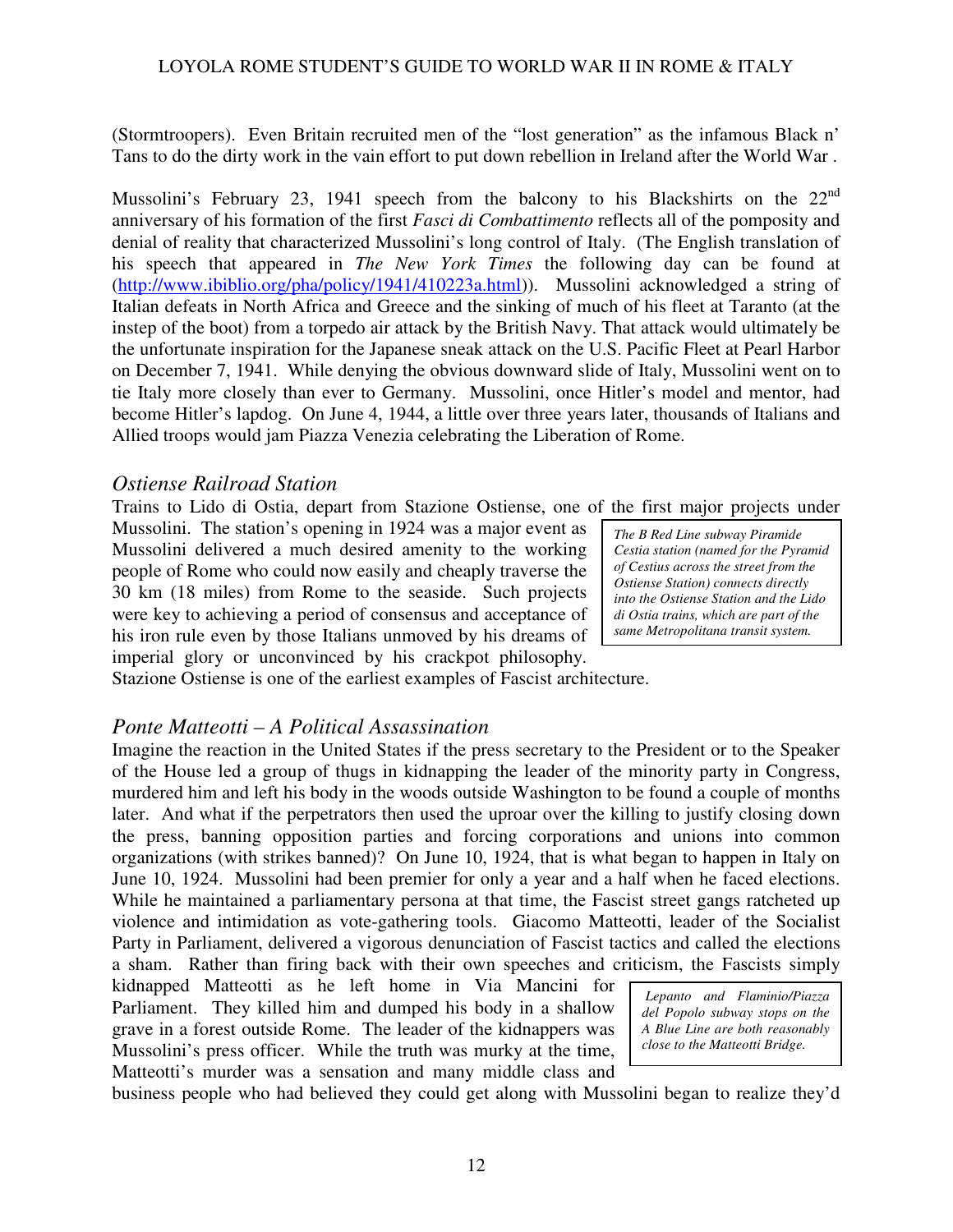made a mistake. The opposition demanded an investigation and there was trouble in the streets. In a move that Hitler would imitate when he used the burning of the Reichstag nine years later as a pretext for seizing total power, Mussolini used a crime committed by his own henchman as an excuse to eliminate the opposition. All of Mussolini's dictatorial tendencies came to the fore.

Ponte Giacomo Matteotti is the bridge that connects the east side of the Tiber near the Naval Ministry to the west side of the Tiber at Piazza Cinque Giornate and Viale delle Milizie. It was built as a Fascist project in 1929 and called Ponte Littorio (named for the marshy area south of Rome drained by Mussolini to fight malaria and to create new farmland). The bridge was renamed in honor of Matteotti after the War. Just down river from the bridge, on the short stretch of the east bank of the Lungotevere called Arnaldo da Brescia where the abduction took place, is a striking memorial to Matteotti.

# *Amazing Fact: Finzi Takes the Fall*

The man who eventually took the political fall for Mussolini in the Matteotti murder was one Aldo Finzi, a Fascist, and at the time an undersecretary of the Home Affairs Ministry. Finzi, a Jew, would be among those murdered at the Ardeatine caves in 1944 in reprisal for the partisan attack on German police in the Via Rasella. Ironically, having seen the light, Finzi had been caught providing supplies to a group of escaped Russian POWs active in the Resistance.

# *A Tale of Two Villas*

On the northeast side of Rome are two Villas of note in the story of Italy in World War II, Villa Ada (Savoia) and Villa Torlonia. Both are now parks owned by the City Of Rome. The larger Villa Ada, otherwise known now and in the past as Villa Savoia, was the "in town" residence of the House of Savoy, the Italian royal family that was forced out by popular referendum in 1946 (12 million voting for a Republic and 10 million voting for a constitutional monarchy). Male heirs to the throne were banned from ever setting foot in Italy – a prohibition lifted only in February 2002. The House of Savoy, specifically King Victor Emmanuel III, grandson of his namesake who was the focus of Italian unity at the end of the Risorgimento in 1870, had undermined the family's credibility as a unifying force by accepting the Mussolini's iron rule within two years of inviting Mussolini to form a government in 1922. The King did not turn on Il Duce until Mussolini was deposed on July 24, 1943 by his own Fascist Grand Council (sort of a Cabinet and party central committee rolled into one). It was at Villa Savoia the next day, after a meeting with the King, that Mussolini was arrested. Unfortunately, the King's display of decisiveness did not become a habit with him for the remainder of the War as the Royal Armed Forces assisted the Allies against the Germans. He was barely a presence, pretty much sitting out the War of Liberation in the temporary Italian capital of Brindisi on the heel of the Boot.

In keeping with popular opinion, the King kept his promise to abdicate in favor of his son once Rome was liberated. Umberto II would be the last King of Italy. King Victor may have had any number of opportunities to salvage the liberal democracy that had been developing in Italy after 1870, but never took them. Perhaps he was taken in along with many other Italians by Mussolini's promise of restored imperial glory. After all, moving up from "King" to "Emperor" has often been a fatal attraction throughout history.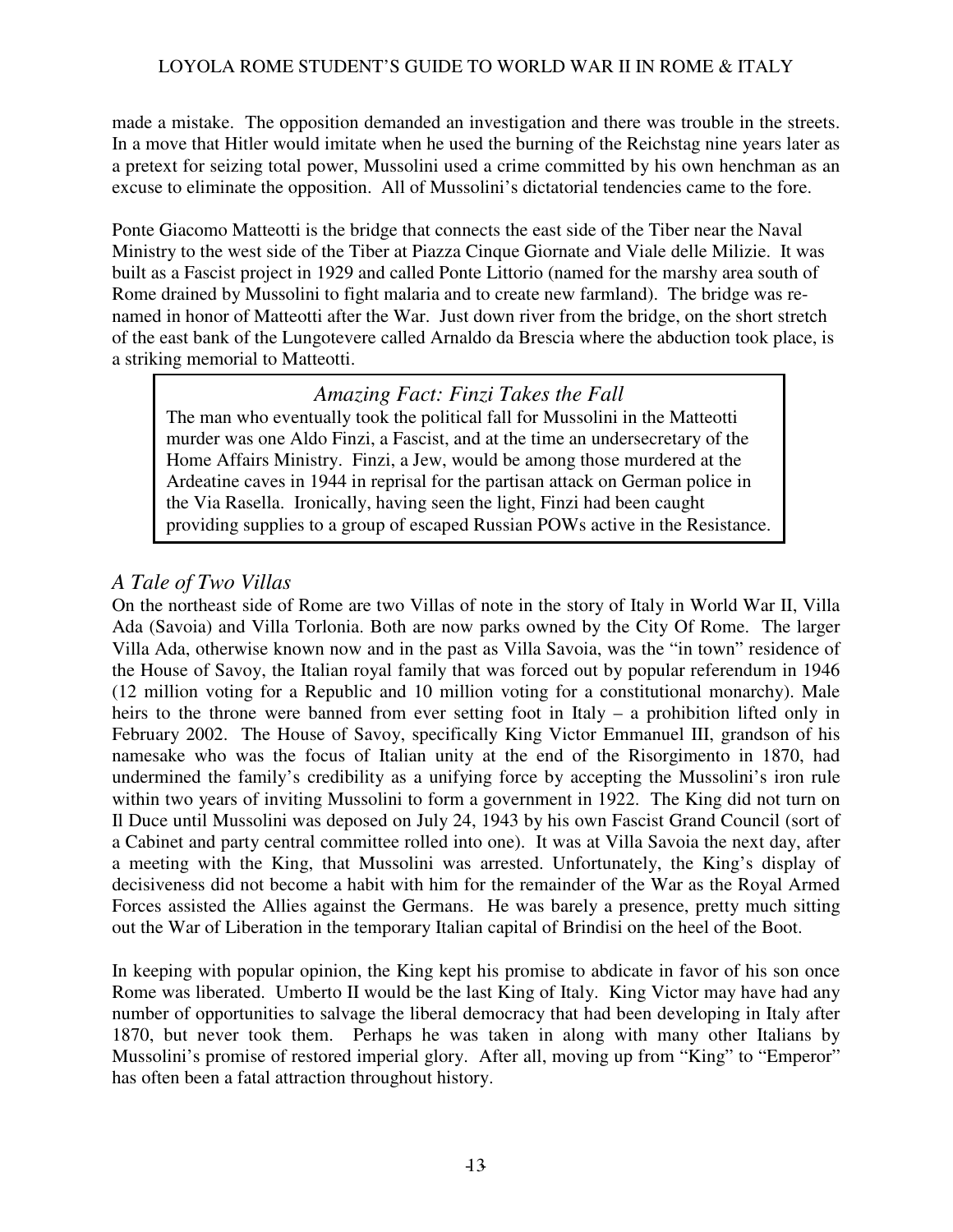Mussolini had moved into the Villa Torlonia only after having spent the first nine years of his premiership in rented rooms Palazzo Tittoni in the Via Rasella. (See the section of this guide on the partisan attack in Via Rasella in 1944.) He had wanted to bring his family down from his

home area in Emilia-Romagna. Il Duce paid 1 lira per year as rent for Villa Torlonia, which is now a City park like Villa Ada. The American Army occupied the Villa immediately after the Liberation and used it as its Rome headquarters until 1947 and, according to a sign in the grounds surrounding the mansion, severely damaged the building. Starting in 1978 the City of Rome began a slow process of restoring the building in which Mussolini and his family lived. It is now an art museum and contains a number of artifacts from Mussolini's residence there, including his bed. Six decades after Mussolini was forced from power, the Italian people feel his Rome residence can be seen as history rather than as a dilapidated embarrassment. The main entrance to the

*The main entrance to Villa Ada is on Via Salaria and can be reached in a variety of ways. One way is by Tram Lines 19, 19B & 30 that can be picked up at the Policlinico subway stop on the Metropolitana B Red Line. The Tram Lines crosses Via Salaria near the entrance to Villa Ada/Savoia. Villa Ada is popular with runners and joggers and there are equipped exercise stops along the running paths. It is also used as a concert venue in the summers. Not far from the Policlinco B Red Line subway stop is Villa Torlonia with it main entrance on Via Nomentana. (There is another Villa Torlonia not far away to the west and not to be confused with Mussolini's Villa.)* 

park is in Via Nomentana and there is an auxiliary entrance in Via Lazzaro Spallanzani. There are several interesting buildings in the park and a small museum of ancient sculpture. Villa Torlonia is also the site of a first century Jewish catacomb that may have served as a model for those created by the early Christians to bury their dead.

Just two weeks before Mussolini's arrest, the Allies had invaded Sicily and were on Italian soil for the first time. The Italian and German armies were being pushed toward the straits of Messina and back to the toe of the Boot. Just a week before Mussolini's fall, a devastating Allied bombing raid on the railroad marshalling yards of Rome, just a few miles from Villa Torlonia itself, had killed about 3000 Roman civilians and injured many more. With the inevitable loss of the war now obvious and in an action totally unexpected by Hitler, Mussolini and the Allies, the Fascist Grand Council dumped Mussolini as party leader in a vote orchestrated by his own son-in-law, Count Galeazzo Ciano. Ciano, a man many expected to be "Il Duce's" successor, would be executed for treason by Mussolini seven months later after a trial by kangaroo court.

At the Villa Savoia meeting, the King dismissed Mussolini as head of the government and appointed in his place the commander of the 1935 Ethiopian conquest, Field Marshal Pietro Badoglio. After muttering that, "My ruin is complete," Mussolini left the meeting and stood in the driveway looking for his car. No car. He was arrested and promptly moved to confinement on Isola Ponza, an island off the western coast of the Boot. He was then moved from place to place. On September 12 Mussolini would be "rescued" in a daring German commando glider assault on his "prison" at the Campo Imperatore ski resort/hotel in Gran Sasso east of Rome (2 Euros to visit Il Duce's room from which he viewed the landings). Hitler then installed Mussolini as head of a puppet regime called the Italian Social Republic with its capital the small town of Salo' in far northern Italy. Thus, the man who had been Hitler's inspiration became his servant and puppet.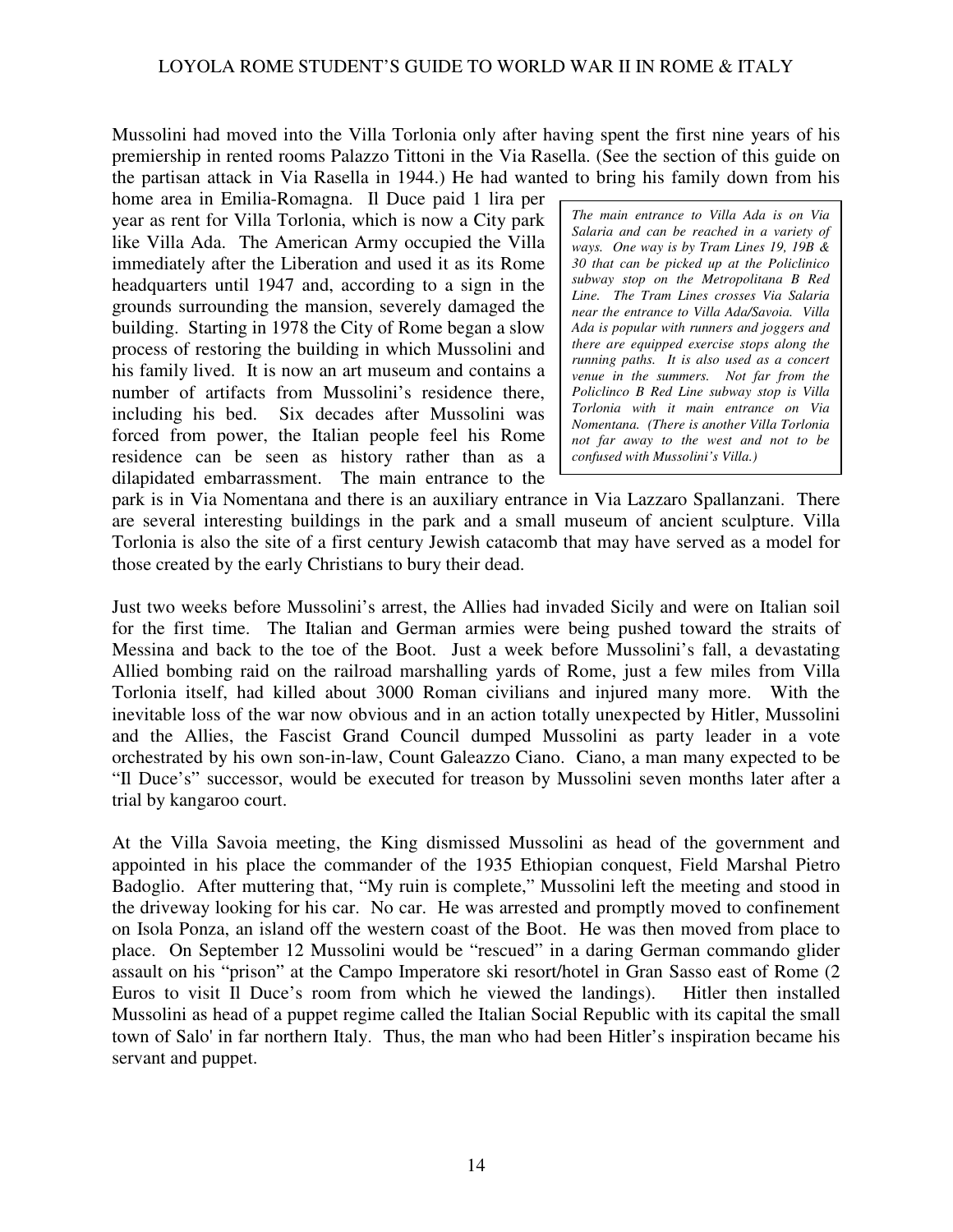### *Palazzo Braschi – From Renaissance Palace to Torture Palace*

At the southwest corner of Piazza Navona is the Palazzo Braschi that once served as the Fascist Party national headquarters. The building was increasingly used as a sort of "clubhouse" for a gang of Fascist enforcers who would bring anti-fascists there for torture sessions and often murder. In late November 1943, the German military and the Italian police raided the Palazzo and arrested a number of the gang leaders and sent them north for confinement. The gang had operated unilaterally and may have been seen by the Germans as a wild card in the deck when the situation in Rome was already hard to predict. For several years after the War Palazzo

Braschi was home to hundreds of homeless War refugees. By the time squatters were evicted in 1949 many of the Palazzo's artistic treasures and rooms had been destroyed. Palazzo Braschi has been restored as the Museum of the City of Rome – the place where the Eternal City's post-Renaissance story is told.

*Make time for the good life that Romans cherish. Try lunch or dinner at Trattoria Gino & Pietro at Via Governo Vecchio 106 nearby. The perfect Roman meal can include strozzapreti all'amatriciana ("strangled priest" pasta with Rome's favorite sauce – sautéed onions, guanciale (bacon), pepper, tomatoes) and abbacchio allo scottadito ("little lamb chops of the burnt fingers"). Or just make straight for dessert at Tre Scalini, the famous ice cream shop in Piazza Navona, and share a whipped-creamslathered chocolate "tartufo" with someone.* 

#### *Amazing Fact: Chicago's Own Fascist Monument*

When visiting the excavated ruins of the ancient Roman port of Ostia Antica near Lido di Ostia, be sure to go see something that isn't there. About 200 meters outside the Porta Marina (SeaGate), there is the "prospetto a mare" (SeaView) in front of the Edificio con Opus Sectile. There are only seven columns when there should be eight. The eighth column, the missing one, is just a few feet off Chicago's Lakefront bike path, just a hundred yards from the south end zone of Soldier Field where the Chicago Bears play football (about 16<sup>th</sup> Street between the stadium and Burnham Harbor). The column, resting on a pedestal, was a gift to the people of Chicago from Benito Mussolini to commemorate the highly publicized visit of a squadron of 24 Italian Navy seaplanes in 1933 as part of the Italian contribution to Chicago's Century of Progress World Exposition. Italy was a leader in aviation development in the first third of the century and the 6,065 mile flight in only 49 hours was proof.

Balbo and his squadron were a sensation in Chicago, staying at the Drake Hotel and being feted throughout the city at dinners and ceremonies and greeted by Illinois Governor Henry Horner who referred to the "illustrious Premier Benito Mussolini." Balbo received an honorary doctoral degree from Loyola at a grand banquet the University gave in his honor. The inscription on Balbo's Loyola degree read, "General Italo Balbo, minister of aeronautics of Italy, writer, statesman, and explorer of the air; hero of the Fascist march upon Rome and leader of the first squadron formation from Rome to Rio de Janeiro, South America." No one imagined that just ten years later former Loyola students would be fighting and dying on Italian soil to destroy Fascism.

The column was placed in front of the Italian Pavilion, now gone, of course. About two miles away from the column, just north of the Chicago Hilton Hotel on South Michigan Avenue where  $7<sup>th</sup>$  street would be, is a street named "Balbo" in honor of the famed leader of the squadron. Italo Balbo was a committed Fascist, having risen from leading a gang of thugs who would beat and kill political opponents to being the man behind Italy's development of its air power. On the return of the squadron to Italy the seaplanes landed at Lido di Ostia to huge crowds that had come to the beachfront town by way of the train from the Ostiense station in Rome. After his triumphal flights to South America and to Chicago, Balbo was named Pro-Consul of Italian Libya. Because of his fame, his friendship with the Italian Crown Prince Umberto and his skepticism about the Ethiopian War, Mussolini resented him. Balbo was killed on June 28, 1940, shortly after Italy's entry into the War against Britain and France, shot down over the Gulf of Tobruk off the Libyan coast by anti-aircraft fire from nervous gunners on an Italian cruiser. Conspiracy minded Italians believe that Mussolini had Balbo killed. More likely, the fog of war produced an "own goal."

Not only does Chicago have what may be the only open-air public monument in America with genuine ancient Roman parts but perhaps the only unabashed Fascist monument in America. The now hard-to-read pedestal inscriptions in Italian and English are in typically pompous Mussolini style. (See the *Ostia Past* website page for more information and photos see the Ostia website at http://www.ostia-antica.org/past/chicago.htm)

> OF THE FASCIST ERA THIS COLUMN TWENTY CENTURIES OLD ERECTED ON THE SHORES OF OSTIA PORT OF IMPERIAL ROME TO SAFEGUARD THE FORTUNES AND VICTORIES OF THE ROMAN TRIREMES\* FASCIST ITALY BY COMMAND OF BENITO MUSSOLINI PRESENTS TO CHICAGO A MEMORIAL SYMBOL EXTOLLING THE ATLANTIC SQUADRON LED BY BALBO THAT WITH ROMAN DARING FLEW ACROSS THE OCEAN IN THE ELEVENTH YEAR

\*Triremes were the basic ship of the Roman Navy – with the rowers and a drummer to keep them in rhythm.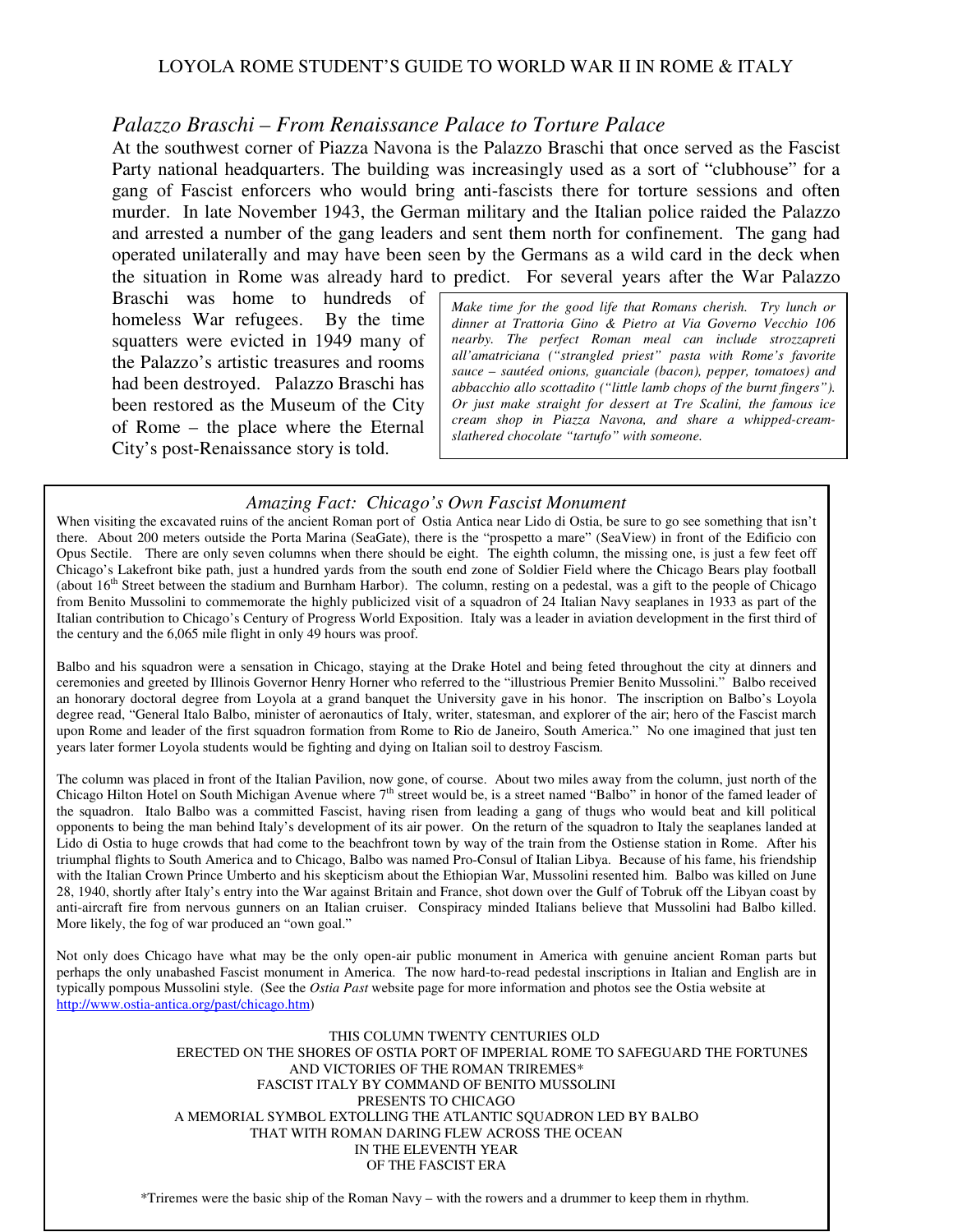### **The Resistance & The Germans In Rome**

Most of the armed resistance to Mussolini and the Germans following the Armistice in early September 1943 took place outside of Rome. In Italy, as in the rest of Europre, resistance fighters were generally referred to as "partisans" (partigiani). Because Rome was the occupied capital of Italy and an enormous psychological symbol in the War, every German casualty inflicted by the Resistance in Rome was amplified. By necessity, the bulk of German forces were deployed at the front against the Allies or near likely coastal invasion zones. Forces in the City were at the minimum needed to keep control. The overall German commander in Italy, Field Marshal Albert Kesselring, maintained his headquarters in Frascati in the Alban Hills south of Rome, a town famed for its white wine and that would be largely destroyed by Allied bombing. The church in the central piazza still shows some effects of the bombing.

From the moment of the Italian surrender, the people of Rome were awaiting their day of liberation by the Allies. Hatred for the Germans was intense in Rome, exacerbated by constant looting and arbitrary edicts. It is important to understand how important the "myth" of the Resistance is to Italy. It is not that the Resistance is a made-up story or blown out of proportion to its actual contribution to the Liberation. But, seduced by Mussolini, badly led and ruled throughout the Fascist era and humiliated at every turn during the War, the Italian people needed some way of their own to restore their honor. The Resistance has served as a kind of second "unification myth" for Italy, a way for all Italians to take pride in the re-foundation of their country. The Resistance was a Second Risorgimento.

It is important to remember that even today the story of the Resistance is a highly political one and that Italians have many different views of it. After the War, the Italian Communist Party, through deft public relations management, was able to lay claim to more credit than the facts justified, both in terms of the role of the Communists in the Resistance and the importance of the

Resistance in Italy's liberation. Be sure not to take anything at face value about the Resistance since the events of over 60 years ago are still being interpreted very much in light of current events in Italy.

ANPI, the Italian National Partisan Association, (L'Associazione Nazionale Partigiani d'Italia) has a fabulous website (in Italian) that covers an amazing number of topics (http://www.anpi.it/). The volunteers and researchers may be able to *The national headquarters of ANPI is located at Via degli Scipioni 271 (parallel to Viale Giulio Cesare). The telephone numbers are 06-3211949 and 06-3212807. Nearby are the A Blue Line Ottaviano and Lepanto subway stations in the Prati neighborhood on the west side of the Tiber. The local Rome chapter of ANPI is at Via di S. Crisogono 47, a short street running just south off Viale di Trastevere where several tram and bus lines run. The food recommendation for Trastevere is the best simple lunch you will ever have. At Da Lucia in Via Mattonato have carciofi alla romana (artichokes Roman style) and spaghetti alla gricia (pancetta, pepper and oil) with mineral water or some local white wine.* 

tell you, for instance, precisely where on Monte Mario near the Loyola campus, one of the most successful partisan attacks on the Germans was carried out.

The birthday of the modern Italian military is considered to be the September  $8<sup>th</sup>$ , 1943 defense of Rome. Since that time, according to the "myth" of the Second Risorgimento, the Italian military has been an instrument of a free and democratic nation. This has been borne out in the exemplary role of the Italian military in support of free elections and the defense of democracy through NATO and the roles of the Italian military and Carabinieri in Afghanistan and Iraq.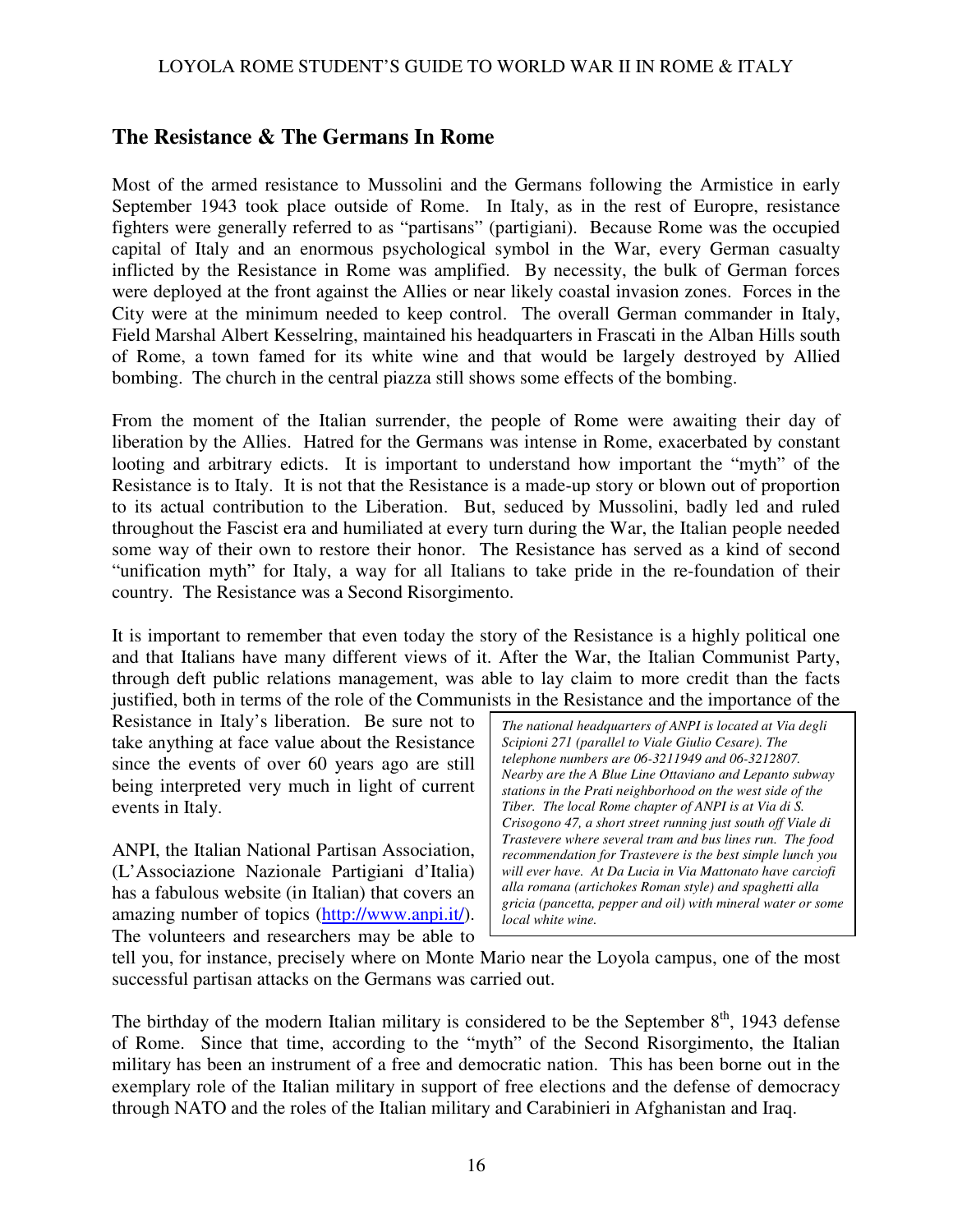### *Porta San Paolo (St. Paul Gate) – Modern Rome's Alamo*

For several days in early September 1943, thousands of armed civilian volunteers joined with thousands of Italian soldiers and police to defend Rome. The Germans had rushed to occupy

Rome immediately after the September 8, 1943 surprise announcement of an Armistice by the government, six weeks following Mussolini's arrest. The first engagement in Rome between

*The Piramide subway station on the B Red Line is under the Ostiense Train Station just outside Porta San Paolo. Also a number of buses run to the area.* 

German and Italian forces was at the Magliana Bridge (Ponte Magliana) that connects EUR to the west bank of the Tiber. The Germans entered Rome at several of the ancient gates. The focal point of the struggle for Rome was near the Ostiense Railroad Station and Porta San Paolo, the ancient southern gate to Rome. The Germans were able to quickly crack Italian defenses in all of Rome by September  $12<sup>th</sup>$ , due partly to vastly superior fire power and armor as well as to the threat to destroy Rome as they had the cities of Eastern Europe.

The Porta San Paolo today remains to many Romans something akin to what the hallowed ground of the Alamo is to Texans. At Porta San Paolo, an estimated 10,000 Roman civilians turned out armed with pistols, hunting rifles, weapons abandoned by Italian military units and knives and clubs. Coming from south of Rome in advance of the Germans were Italian Army elements of the Sardinian Grenadiers (Granatieri di Sardegna), the Montebello Lancers (Lancieri di Montebello), the Sassari Artillery, and the Dragoons of the Genoa Cavalry. They were joined by the Ariete Division that had already bested the Germans at Lake Bracciano north of Rome and had rapidly redeployed, first to the airfield at Tivoli and then to the south side of Rome.

A lack of planning by the Allies and extremely poor leadership by the Badoglio government and the Italian Supreme Command undermined the efforts to mount a defense. Also, several Italian division commanders ordered their troops to stand aside for the German march toward Rome. Porta San Paolo should be an important place to Americans as well. The Italians who fought the Germans at Porta San Paolo and other entrances to Rome forced Kesselring to divert several German divisions that would otherwise have been committed to repel the Allied landings at Salerno south of Naples that began at dawn on September 9. The Allies were in a precarious position and the German troops who were putting down the Rome Resistance might have made the difference. If the Allies had been rolled back into the sea at Salerno, the strategic, political and psychological impact would have been disastrous for the Allied cause.

Inside the same ancient wall that had been built to protect Rome against barbarians of earlier times, is the Resistance of September  $8<sup>th</sup>$  Park (Parco della Resistenza di 8 Settembre) and just outside the gate is Partisans Square (Piazza dei Partigiani). Connecting the two is Viale Cave Ardeatine, in memory of the martyrs of the Fosse Ardeatine massacre that followed the Via Rasella bombing. The memorial marker in the Park inside the gate is striking in that it honors the hundreds of thousand of Italian dead from the various categories of casualties, including resistance fighters and military personnel serving alongside the Allies or those who died as German prisoners. Outside the gate are memorials mounted on the ancient Roman wall honoring, among others, the legendary First Special Service Force of Americans and Canadians who were among the first to enter Rome. Farther southwest of St. Paul's Gate and inside the walls is the impressive British Commonwealth Cemetery with its entrance in Via Zabaglia. (Across Via Zabaglia is the famous Protestant Cemetery where Keats and Shelley are buried.)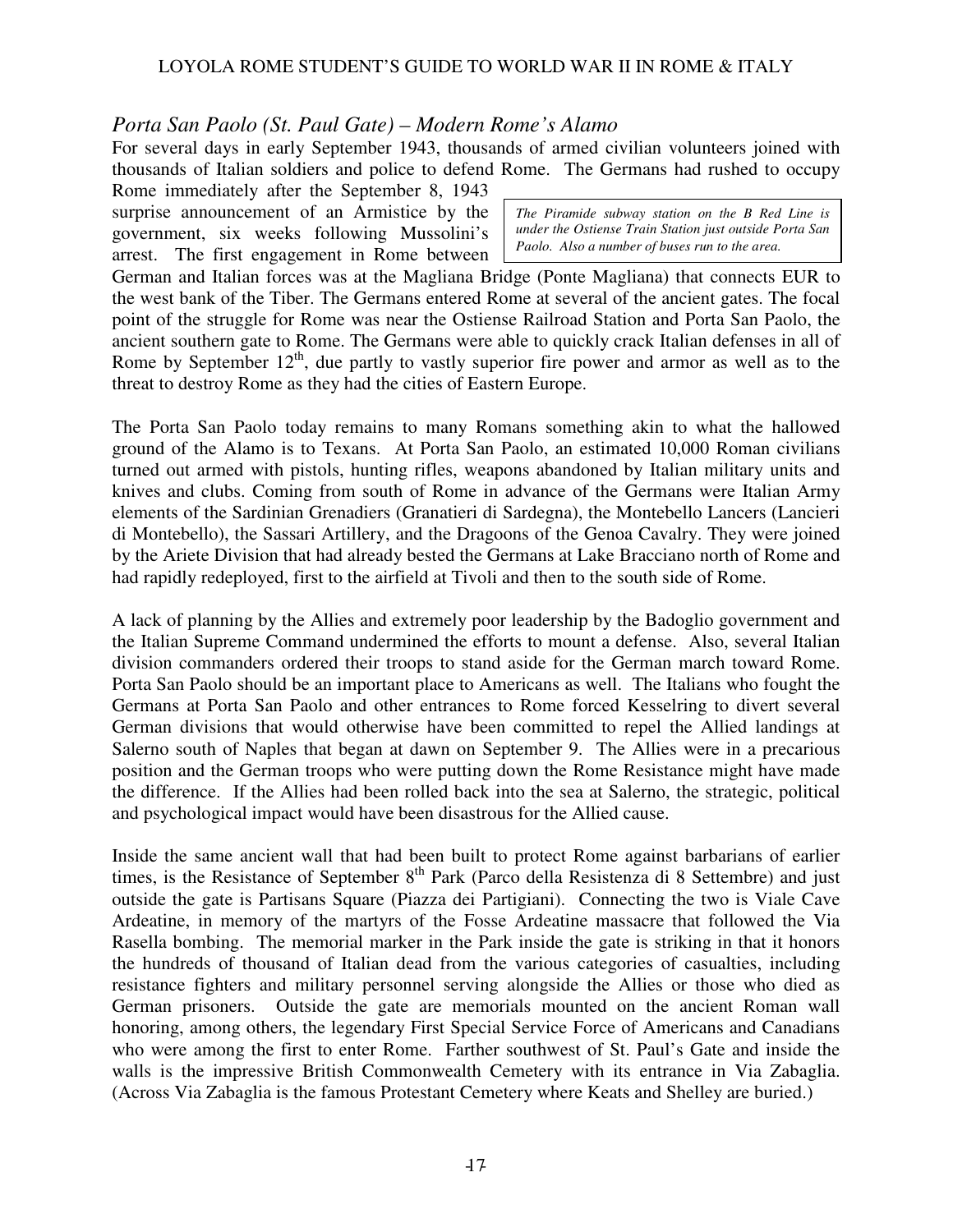The Park and the Piazza are customarily the site of events commemorating the Defense of Rome around September 8 each year. Young Americans who attend such events will see the aging veterans of the defense of Rome. It will not be long, of course, before there are no longer any living participants of that struggle.

### *The German Headquarters in Rome: Via Veneto*

The German Army commandant of Rome operated from a number of buildings at the top of the Via Veneto across from the Villa Borghese. The residence and the initial working quarters for the top German officers was the Hotel Excelsior in Via Veneto. Then, as now, the Excelsior was one of Rome's most exclusive and luxurious hotels. Interestingly, the street itself, on which the

American Embassy is now located, is named for the great Italian victory against the Austrians in World War I that avenged the terrible defeat at Caporetto and helped bring the Great War to an end. In the same general area are three other buildings used by the Germans. The German Military Tribunal operated from Via Lucullo 7. Via Lucullo is an extension of the Via Toscana and is near the foot of Via Bissolati and Santa Susana Church, the "American" parish of Rome. The Via Lucullo building is now home to the

*A good starting point for visiting this area is the Barberini subway stop on the A Blue Line which is also quite close to the Via Rasella, a site that has its own section in this Guide. (Unrelated to World War II but a "must see" in its own right is the "Capuchin cemetery" in the lower part of the church of Santa Maria della Concezione just outside the Barberini station.)* 

Embassy of Zimbabwe and a training program in audiovisual arts. Close by, and not by mere coincidence, is the former site of Via Romagna 38 that had been the Pensione Jaccarino that was used by the Nazis and Fascists as a detention and torture center for Resistance fighters and Allied prisoners. Across the Corso d'Italia that runs along the old Roman wall was the Pensione Santa Caterina at Via Po 2 a bit to the west of the Galleria Borghese, that was also used as a detention and interrogation facility.

### *Gestapo Headquarters: Now the Liberation Museum in Via Tasso*

Just a short walk from the Basilica of St. John in Lateran, is a "must see," the infamous building at Via Tasso 145 & 155 that served as the Nazi Gestapo (Secret State Police or SD) Headquarters. Operating from this location, Hitler's most fanatical followers enforced political loyalty in the armed forces, sought out Resistance fighters and relentlessly rounded up Jews. Today, the building is the Museum of the Liberation of Rome (Museo Storico della Liberazione di Roma http://www.viatasso.eu/). This museum preserves cells that had held up to 350 people and other reminders of the atrocities committed by the Nazis in Italy. Etched on the walls of some cells are the still visible last messages of prisoners. Displays in other rooms are dedicated to various aspects of the Occupation, Resistance and Liberation. The two great basilicas in the immediate area, St. John in Lateran (San Giovanni in Laterano) and St. Mary Major (Santa Maria Maggiore) are extra-territorial properties of the Vatican and were supposedly immune from search and trespass by German or Italian authorities. Both basilicas ended up giving refuge to a large number of Resistance leaders, political fugitives and Allied escapers – 800 in the Lateran alone.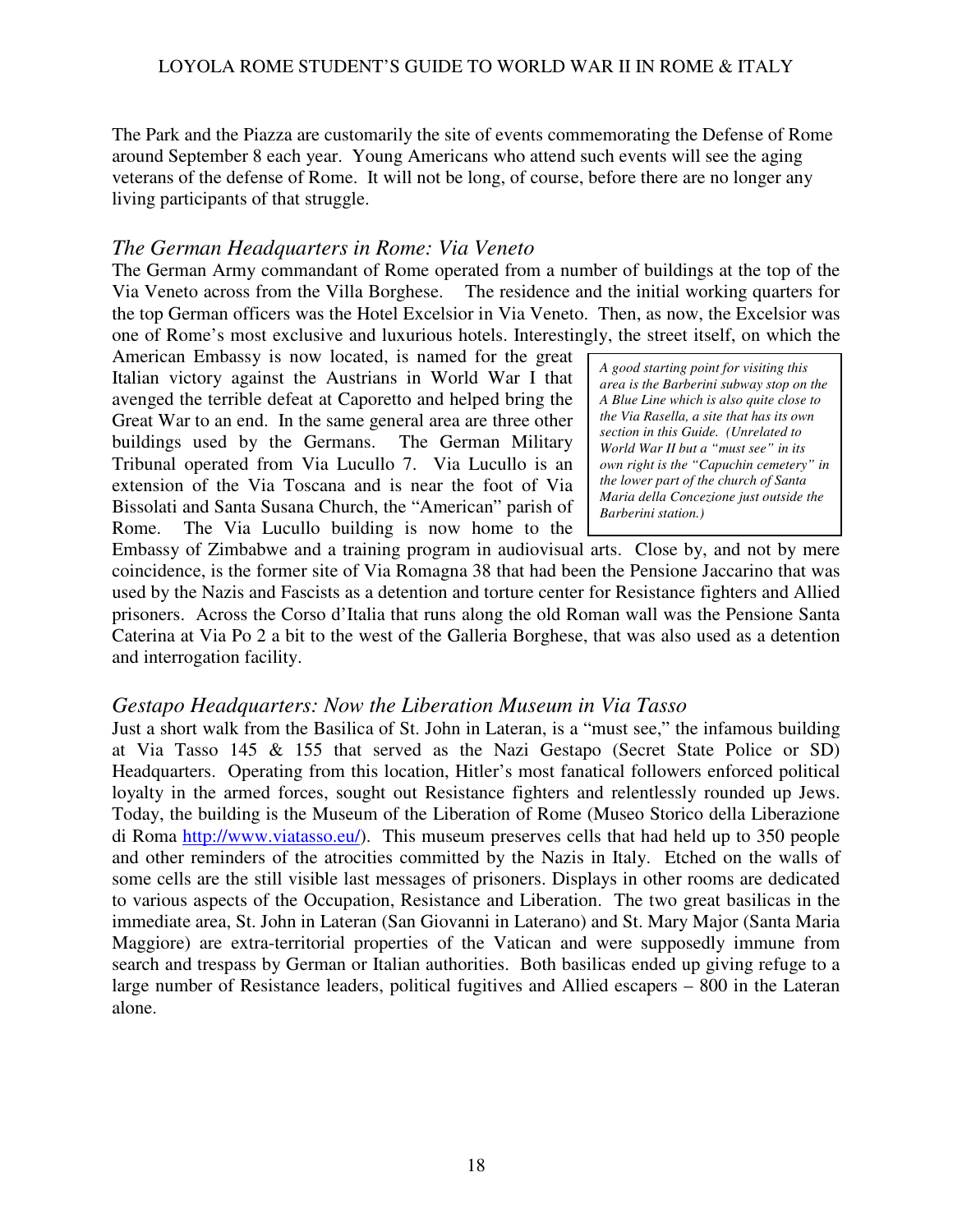#### *Pensione Oltremare: Home of Banda Koch*

Close to Rome's main train station and just down the street from the Museo Nazionale Romano at Via Principe Amedeo 2 (at Via Viminale) is the building that once housed the Pensione Oltremare, a detention and torture facility run by the Fascist political police headed by an Italo-German named Pietro Koch. The Banda Koch (Koch's Gang) operated so blatantly that

eventually, because so many neighbors could hear the screams of the torture victims coming from the Oltremare, Koch moved his operations to the Pensione Jaccarino at Via Romagna 38 (a few blocks of the Via Veneto and since replaced by a large office building). Koch's mistress would pen poems rhapsodically recounting the torture in the Oltremare. Just before the

*The A Blue Line subway stop at Manzoni is the closest to the Liberation Museum in Via Tasso and the A Blue Line stop at Piazza della Repubblica and the main subway junction at Stazione Termini are the closest to the site of Pension Oltremare.* 

Liberation, Koch would seek safety for his wife and mother from Monsignor Hugh O'Flaherty (see the section in this Guide on the Scarlet Pimpernel of the Vatican) in return for freeing some Allied and Resistance prisoners. Wounded north of Rome, Koch was left at a hospital near Lake Bracciano by some of his colleagues and was then captured.. He was tried and executed shortly afterwards, as was Pietro Caruso, the Fascist police chief of Rome.

#### *The Barracks in Prati: The Murder of Teresa Gullace*

Still in use today as a barracks for the Italian Army, the complex of facilities sandwiched by Viale Giulio Cesare and Viale delle Milizie (Militia Street), was also used during the German occupation as a jail for suspected Resistance supporters. On March 3, 1944, Teresa Gullace demanded that her husband be allowed to come to a window so she could see him. A young Fascist guard, so the story goes, shot her dead. The hundreds of other women in the crowd on the Viale Giulio Cesare came close to rioting, spurred on partly by the ubiquitous Carla Capponi, a young communist Resistance fighter. In the melee, another woman was hit by a stray bullet and died on the steps of the Church of San Gioacchino, in the nearby Piazza dei Quiriti. (San Gioacchino, dating from the 800s, is a Redemptorist Order church and has a fascinating façade depicting the parts of the world to which Redemptorists have gone as missionaries.) Also, as the story goes, the Fascist was himself gunned down by Gugliemo Blasi, in front of hundreds of other Blackshirts at a Fascist meeting shortly after. Blasi later turned informant and caused the arrest of many Resistance figures. Teresa Gullace's death inspired the famous Roberto Rosselini film, *Rome, Open City* starring Academy Award winner, Anna Magnani. Magnani also starred in the wonderful *Secret of Santa Vittoria*, the humorous story of an Italian village hiding its prized cache of wine from the Germans. A school in far east Rome is named for Teresa Gullace.

#### *Via Rasella and Fosse Ardeatine – Resistance & Atrocity*

In the late afternoon of March 23, 1944 (the  $25<sup>th</sup>$  anniversary of Mussolini's formation of the Fascist Party) a 156 man contingent of the "Bozen" Police unit marched three abreast up the Via Rasella toward the intersection with the Via delle Quattro Fontane (Four Fountains) near the Quirinal Palace. These police were men considered too old for the front lines and who had been recruited in the Bolzano area of Alpine Italy (Bozen in German) that had been *de facto* ceded to the Greater German Reich after the Armistice. Its large Austrian population had been acquired by Italy after World War I.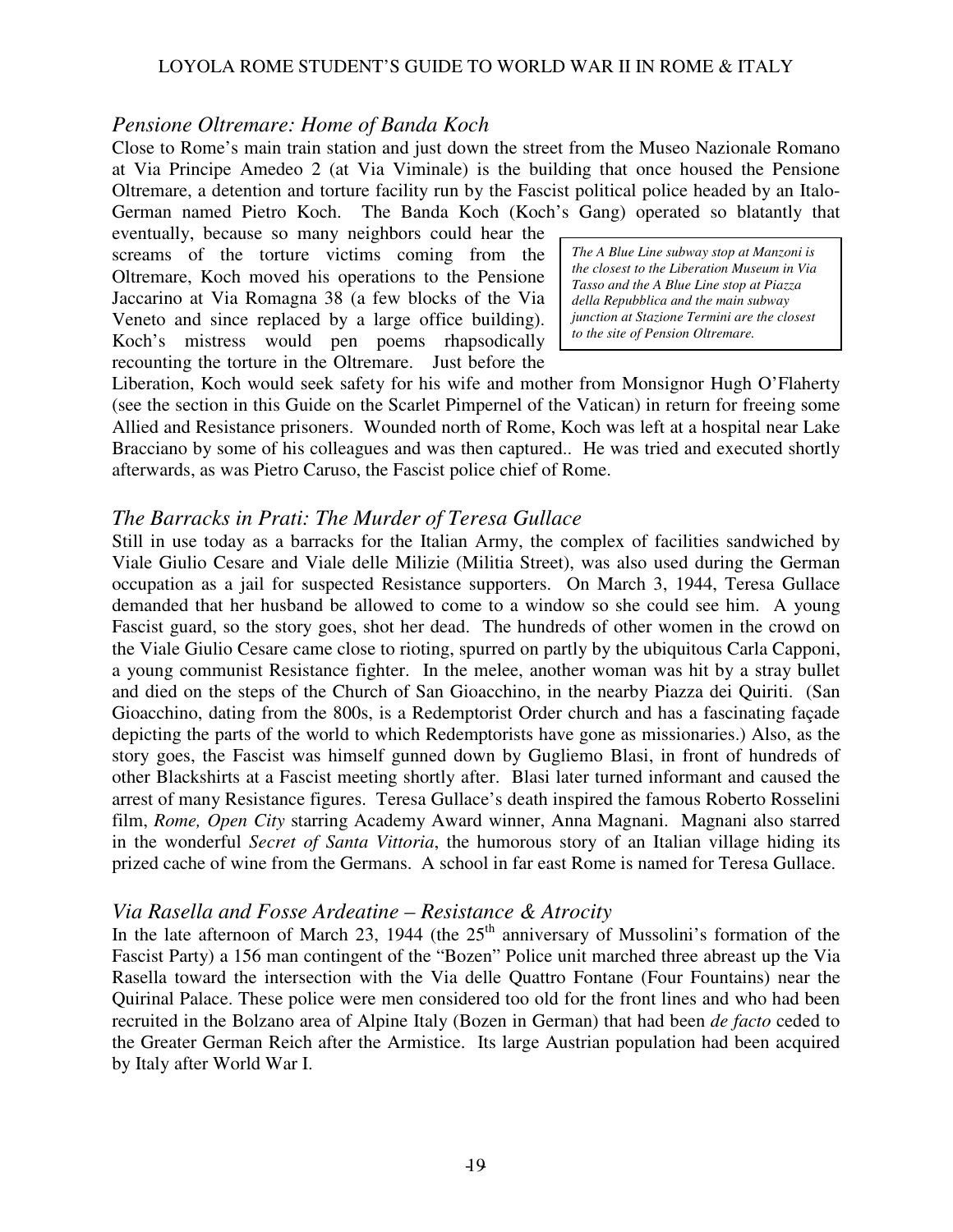Via Rasella runs roughly parallel to Via del Tritone that lies to the west. As the lead rank of the column of singing Tyroleans neared the top of the street in front of the Palazzo Tittoni at Via Rasella 156, a powerful bomb hidden in a City of Rome rubbish cart was detonated in their midst. Then, a number of Gappisti (Communist Resistance fighters) who had been positioned in the Via Boccaccio that crossed Via Rasella and in Via Traforo at the foot of Via Rasella detonated several purloined mortar shells and opened up with small arms. Twenty-six Bozen men were killed outright and seven more were dead of their injuries by the next morning. The street was one of absolute devastation as the surviving policemen and arriving German soldiers began shooting into many of the blown out windows along the street. One little girl looking out from a window in the Palazzo Tittoni was killed by the gunfire. Coincidentally, Mussolini had lived in a rental apartment in the Palazzo Tittoni for the first nine years of his tenure as head of government. Bullet and shrapnel holes are still visible on building façades in Via Rasella.

Within minutes, General Kurt Malzer, the German commander in Rome often called the "King of Rome," arrived – having just polished off his usual wine centered heavy lunch at the Hotel Excelsior nearby. He ordered the buildings in the area searched and over 200 people from the neighborhood lined up against walls in the Piazza Barberini. Malzer was persuaded by cooler heads not to have all 200 people, mainly women and children, shot on the spot and the entire street blown up.

The old Catholic Scots College building in Via Rasella was searched but the Germans missed finding a store of guns and grenades left behind months before when the College, abandoned during the war by the Scots since Scotland was a belligerent in the War, had been occupied by

the Italian Africa Ministry (which no longer had anything in Africa to administer) and at the time of the attack was a Franciscan-run orphanage. The Scots College re-occupied the space after the War and finally moved from the Via Rasella in the 1960s

The plan for the attack on the Bozen was born just a few blocks away from the foot of Via Rasella where a small group of Communist Resistance members in an apartment at Via Capo Le Case 18 (a building in which Risorgimento hero Giuseppe Mazzini

*Via Rasella is close to the A Blue Line Barberini and*   $subway$  stations. *From the Piazza di Spagna station one can re-trace the steps of the Bozen police as they marched past the Spanish Steps, down Via Due Macelli and turned left up Via Rasella.* 

once lived) could look out on Via Due Macelli and had a clear view of the daily Bozen police parade after passing through Piazza di Spagna on the way to Via Rasella. The Bozen would march, on a foolishly rigid schedule, south on the Via Flaminia, through Piazza del Popolo and then down the Via del Babuino (Baboon Street) and past the Piazza di Spagna and along Via Due Macelli toward Via Rasella and then back to the Macao Barracks in the Casa Pretorio military enclave just northeast of Stazione Termini.

Outraged by the bombing, Hitler at first wanted the entire neighborhood leveled and 30 to 50 Romans killed for every German dead. Ultimately, Field Marshal Kesselring approved the murder of 10 Romans for every German dead. Several local Fascist officials cooperated in selecting the 335 people who would each be shot in the back of the neck by Gestapo executioners on the outskirts of Rome. The victims were a diverse group of a few already condemned prisoners, anti-Fascists, suspected Resistance fighters, a priest, a child, several dozen Roman Jews, some petty criminals in jail on minor charges and others randomly pulled off the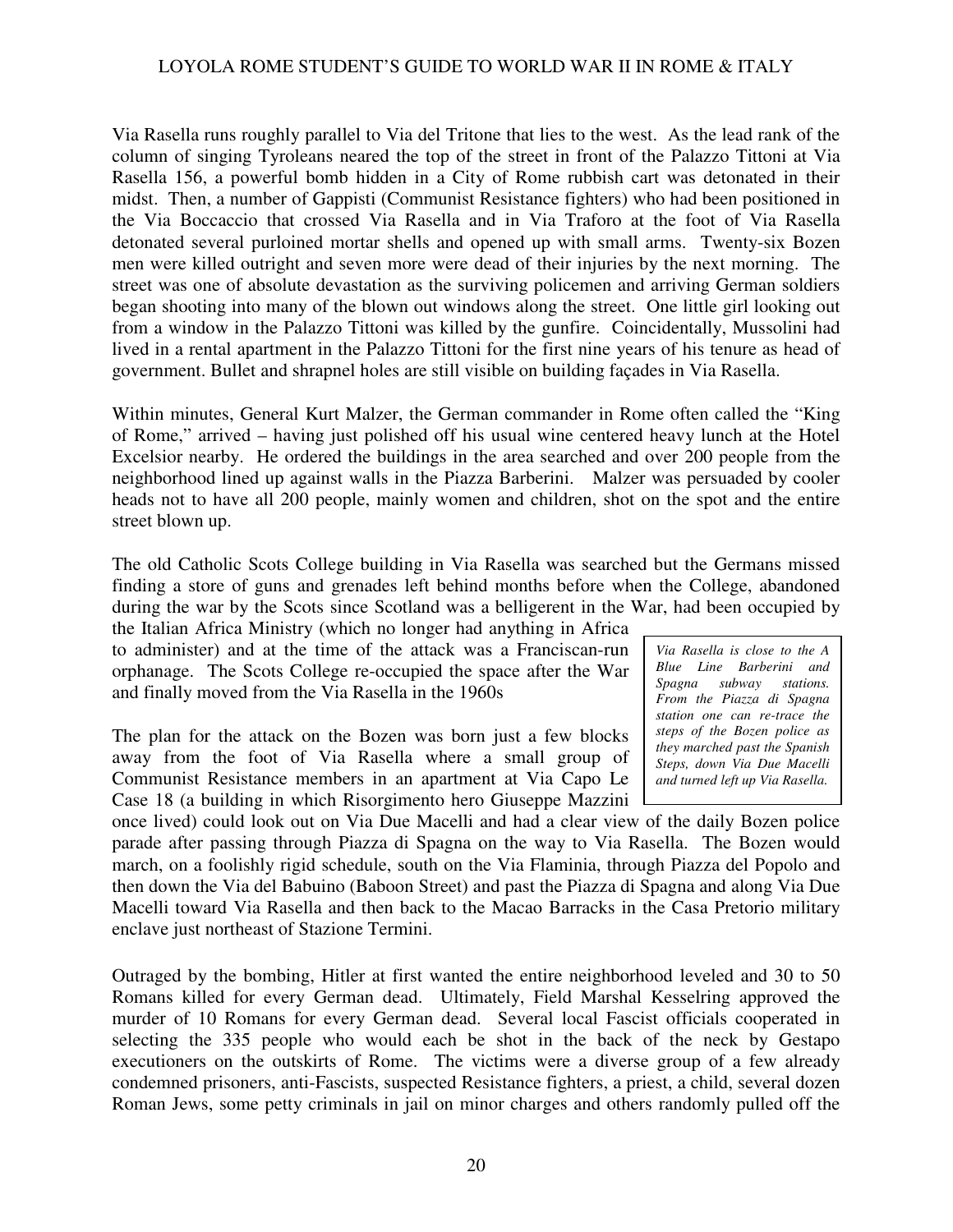street. The Nazis in charge of the reprisal killings went to great lengths to provide a veneer of legality for the executions of some of the hostages by gaining orders from the German Military Tribunal at Via Lucullo 7. Today, the bodies of those killed lie in 335 individual tombs near the cave in which they died. Visiting the memorial in which the tombs are aligned is a stunning experience. The Fosse Ardeatine is just across the intersection from another heavily visited burial ground, the Catacombs of St. Callistus. Thus, Christian martyrs of many centuries ago and martyrs of World War II from just six decades ago lie near one another. On June 4, 2004, the  $60<sup>th</sup>$  anniversary of the Liberation of Rome, President George W. Bush, the first American Head of State to visit the Fosse Ardeatine, placed a wreath as a symbol of the enduring American and Italian alliance.

Further evidence of the impact of the massacre at Fosse Ardeatine can be found in the lapide

(stone memorial tablets) mounted on walls in central Rome containing names of victims from that quartiere (neighborhood). One can be found at Piazza Pia facing the Tiber on the archway of the protected elevated walkway that runs from Castel Sant'Angelo to the Vatican (the the Corridori Borgo Sant' Angelo). Just across the Ponte degli Angeli on the other side of the Tiber in Via del Banco Santo Spirito near the juncture with Corso Emmanuele II is another lapide commemorating men from that

*Take Bus # 218 to the intersection of Via Ardeatine and Via delle Sette Chiese. The bus can be caught at Porta San Giovanni or nearby at the Basilica of St. John in Lateran. Combine visiting the Masoleum with a visit to the Catacombs of Sts. Callistus and Domitilla. Also nearby, where Via Appia Antica and Via Ardeatine converge, is the Church of Santa Maria in Palmis or Domine Quo Vadis ("Lord, where are you going?") where St. Peter (as he fled persecution in Rome) encountered the apparition of Jesus, causing Peter to return to Rome where he endured his own crucifixion.* 

section murdered at the Fosse. Large lapide are also affixed to the façade of the Grand Synagogue of Rome memorializing the many members of the congregation murdered at Fosse Ardeatine.

The bombing in the Via Rasella extracted a price that many Italians to this day believe not worth the action against the occupying Germans. There were even some unsuccessful lawsuits against Resistance figures shortly after the War by families of several Ardeatine hostages. In more recent years, the man who was disguised as a Rome City sanitation worker in order to light the bomb fuse, a young Marxist medical student named Rosario Bentivegna, said that if the Germans had called on the bombers to surrender in trade for the hostages he might well have done so. The controversy remains so intense that as recently as early 2007 Benitvegna won a libel suit against a major Italian media outlet over a story related to the attack. After the War, Bentivegna would marry one of his collaborators in the bombing, Carla Capponi. Bentivegna and Capponi were part of a small group of highly radicalized middle-class students who saw no value in restraint and a good deal of merit in direct action. Prior to the attack in the Via Rasella, these Gappisiti had carried out a number of attacks on German forces. Capponi herself was responsible for killing a half-dozen Germans, including three when she blew up a gasoline truck in Via Claudia near the Colloseum and just a few blocks from the coal-bin basement at Via Aurelio 42 where the specifics of the Via Rasella action were plotted. (See the section on *Il Messaggero* in the Liberation portion of this Guide and the Teresa Gullace story in the Occupation Section for more on Capponi, also known by her partisan name of Elena).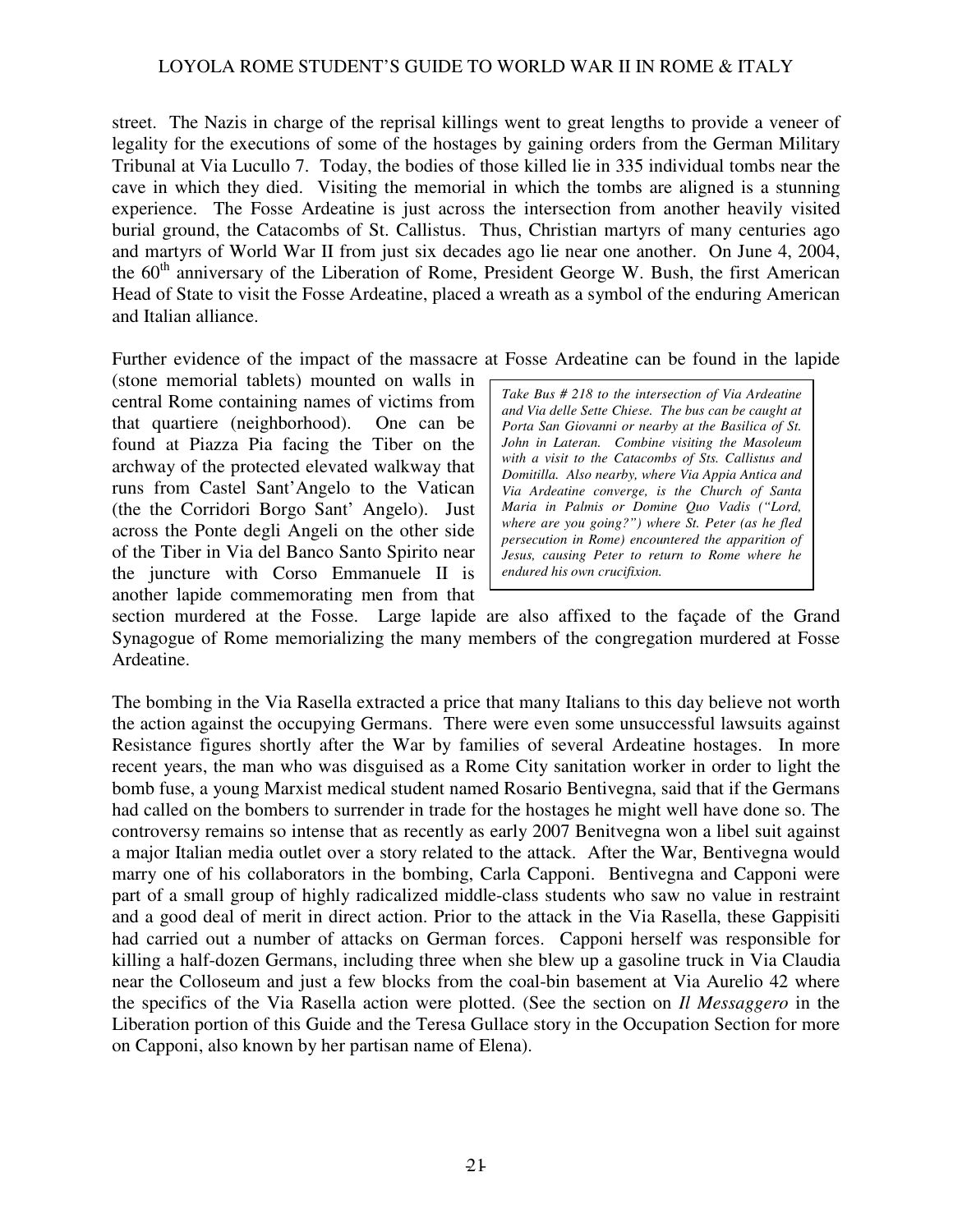Lt. Colonel Herbert Kappler, the Gestapo Commander in Rome operating from the Gestapo Headquarters at Via Tasso 145-155 (now the Museum of the Liberation) was personally involved in all aspects of the massacre, including showing other Gestapo men how to kill the hostages with a single bullet and plying the shooters with cognac so they would carry on with the killings. Tried and convicted by an Italian court in 1947, Kappler served many years in prison in Gaeta south of Rome. He escaped from the prison hospital in 1976 with the help of his wife, his German nurse he had been allowed to marry in 1972. Kappler died of cancer in Germany a couple of years later. (See the section of this Guide on the Scarlet Pimpernel of the Vatican for more about Kappler.)

In 1996, former Gestapo Captain Erich Priebke, a leader in the slaughter at Fosse Ardeatine, who had been living openly in Argentina until his arrest in 1994, was set free by an Italian military tribunal. On appeal by Italian prosecutors, Priebke and another Nazi, Karl Haas, were convicted in 1998. Because of their ages and health, they were given life sentences under house arrest. Hass, who died in April 2004, had gone so far as to fling himself off his hotel balcony during the trial, trying to avoid testifying against Priebke. Priebke was still alive and under a loose house arrest as of early 2011. Haas died in 2005. The trials of Kappler, Priebke and Haas illustrate the legal and moral complexities arising out of the Ardeatine atrocities. The key defense was that the executioners were acting under orders and that the reprisals were a military necessity. The accused also pointed out, probably accurately, that if they had not obeyed they would themselves have been shot. Interestingly, the key to Kappler's conviction was that he had killed 15 more people than he had been ordered to kill, 335 rather than 320. He had added ten for the SS policeman who died after he had gotten his orders. Five more, mistakenly sent to the cave in all the confusion, were shot because they were witnesses. Also, Kappler and his co-executioners had realized immediately after the killings that Kappler had legal exposure precisely on these points and none of the others would sign on to papers Kappler had offered as a way of shifting some of the blame to the group as a whole for the extra 15 murders.

Robert Katz's *Death in Rome* presents a thoroughly readable as well as comprehensive treatment of the Via Rasella attack and its aftermath. Katz provides excellent maps that are valuable in understanding the partisan assault. Katz's more recent book, *The Battle for Rome*, published to coincide with the  $60<sup>th</sup>$  anniversary of the Liberation of Rome, provides new information. Both books are in the Rome Center library as is the videotape of the film based on Katz's work, *Massacre in Rome*.

### *The Carabinieri Museum – The King's Police*

The Carabinieri are not the sort of police organization familiar to Americans. They are the elite national police as well as a source of great pride to Italians. During the Fascist era, the

Carabinieri (named for the carbine weapons they carried during the Risorgimento that unified Italy) remained fiercely loyal to the King. As a well-trained and reasonably well-armed paramilitary organization, the Carabinieri played a significant role in the defense of Rome. During the September defense of Rome 150 Carabinieri gave their lives. The Germans, fearing the

*Piazza del Risorgimento is just to the north of St. Peter's Square. Numerous bus and tram lines go to the Piazza near the north side of the Vatican, including buses #907, 913, 990, 991 and 999 from Monte Mario. The Ottaviano subway station on the A Blue Line is close by.* 

fierce loyalty of the Carabinieri to the King and the respect in which they were held by the Italian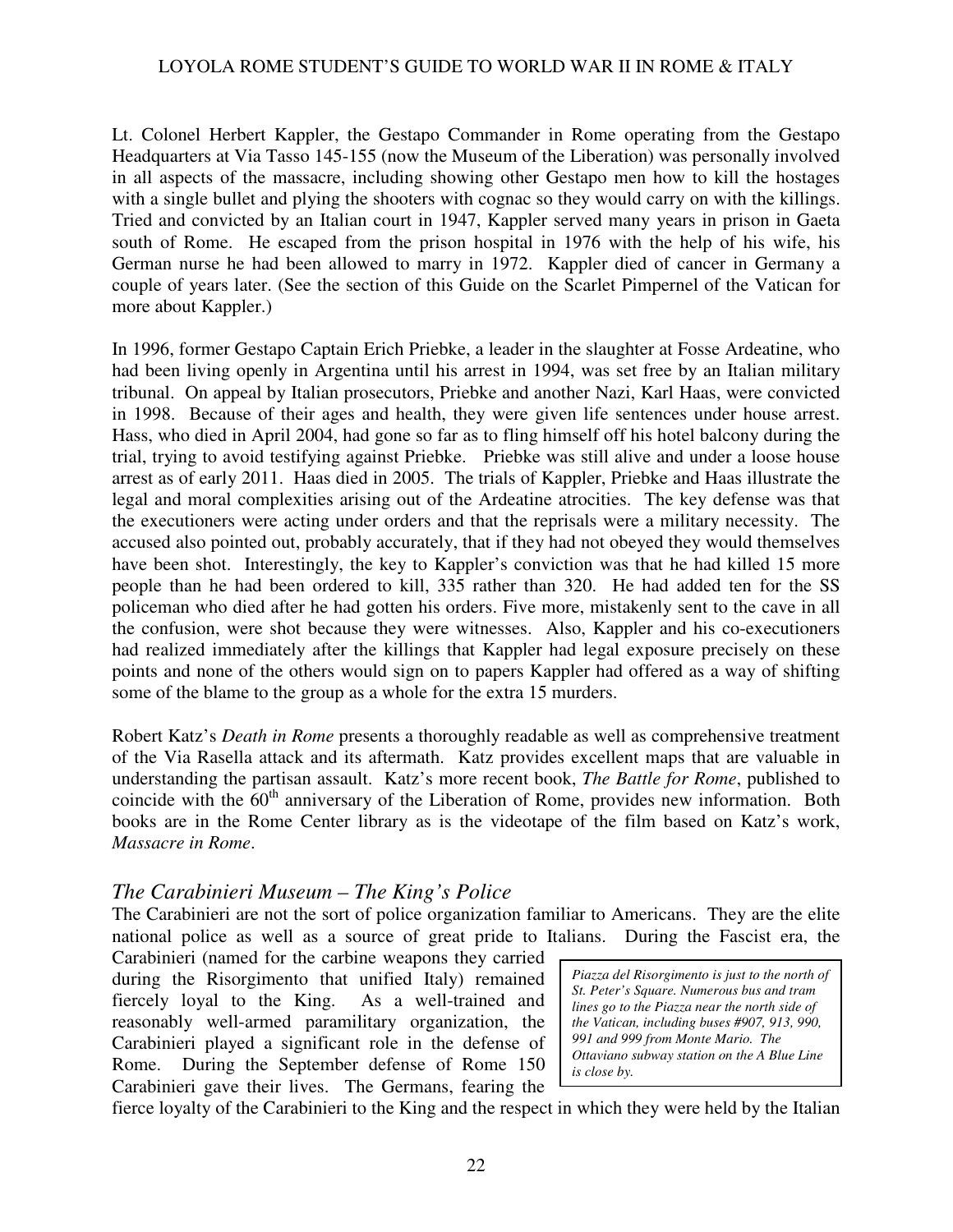people, disbanded the Carabinieri after the occupation began and deported many of the King's police to Germany as slave laborers and murdered others. The Carabinieri Museum at Piazza del Risorgimento 46 has traditionally devoted a room to the role of the Carabinieri in the Resistance (http://www.carabinieri.it/Internet/Arma/Ieri/MuseoStorico/). In more recent times, the Carabinieri have been in the vanguard of NATO forces in Afghanistan and Coalition forces in Iraq, providing training for new democratic indigenous police forces. A score of Carabinieri have given their lives in these efforts.

### **The Scarlet Pimpernel of the Vatican**

The real story of World War II in Rome is to be found in the stories of individual courage. Six decades ago, Romans faced an occupying force that could be dislodged only by the Allies. In the meantime, people had to do what they could to survive, to resist and to bring the day of liberation closer. One of the most compelling and exciting stories is that of Monsignor Hugh O'Flaherty, an Irish national and an official in the Holy Office at the Vatican. O'Flaherty started out the War thinking there was not a dime's worth of difference between the Germans and the British. As a young man O'Flaherty had lost good friends to the Black n' Tans as the British tried to defeat the Irish in their own war of liberation after World War I. A champion amateur golfer, accomplished boxer and *bon vivant* on the Roman social scene, O'Flaherty eventually came to regard the Nazis as the barbarians they were as he watched them deal with Rome, the Vatican and especially with the Jews. O'Flaherty, at enormous personal risk but with the *savoir faire* of the original yet only fictional Scarlet Pimpernel, operated a vast network of safe houses for onthe-run Allied military personnel ("escapers") and for many Jews, Italian and otherwise.

J. P. Gallagher's book, *The Scarlet Pimpernel of the Vatican,* was the basis for a 1983 made-for-TV movie, *The Scarlet and Black* (available on DVD), starring the late Gregory Peck as O'Flaherty and Christopher Plummer as his Nazi nemesis, Col. Herbert Kappler. After the war, O'Flaherty was honored with numerous decorations including Commander of the British Empire and the U.S. Medal of Freedom. On the day of Rome's liberation, O'Flaherty's network was hiding nearly 4000 Allied escapers all over Rome and in the nearby suburbs and countryside. Thousands more had already been smuggled back across Allied lines before the Liberation. In addition, O'Flaherty had been instrumental in getting hundreds of Jews to safety in extraterritorial Church properties in Rome, such as the Gregorian College and numerous churches.

### *The Steps of St. Peter's and Arco delle Campane*

The steps to the left as one faces the doors to St. Peter's were Hugh O'Flaherty's lookout point. The Monsignor would stand there waiting for Allied escapers to make their way to the Arco delle Campane (Arch of the Bells) entrance to St. Peter's Basilica (where one gets tickets for the Vatican Postal Museum today). Swiss Guards and others would spirit the fugitives to O'Flaherty who would then either take them into a safe house in or near the Vatican or would give them money and assistance getting to a safe house elsewhere in the City. From his vantage point, O'Flaherty could also see the entirety of St. Peter's Square, the perimeter of which was often guarded on the outside by German soldiers. O'Flaherty could also look down the wide boulevard leading in and out of St. Peter's Square, Via della Conciliazione (Conciliation Avenue). That ceremonial roadway had been rammed through the Borgo neighborhood by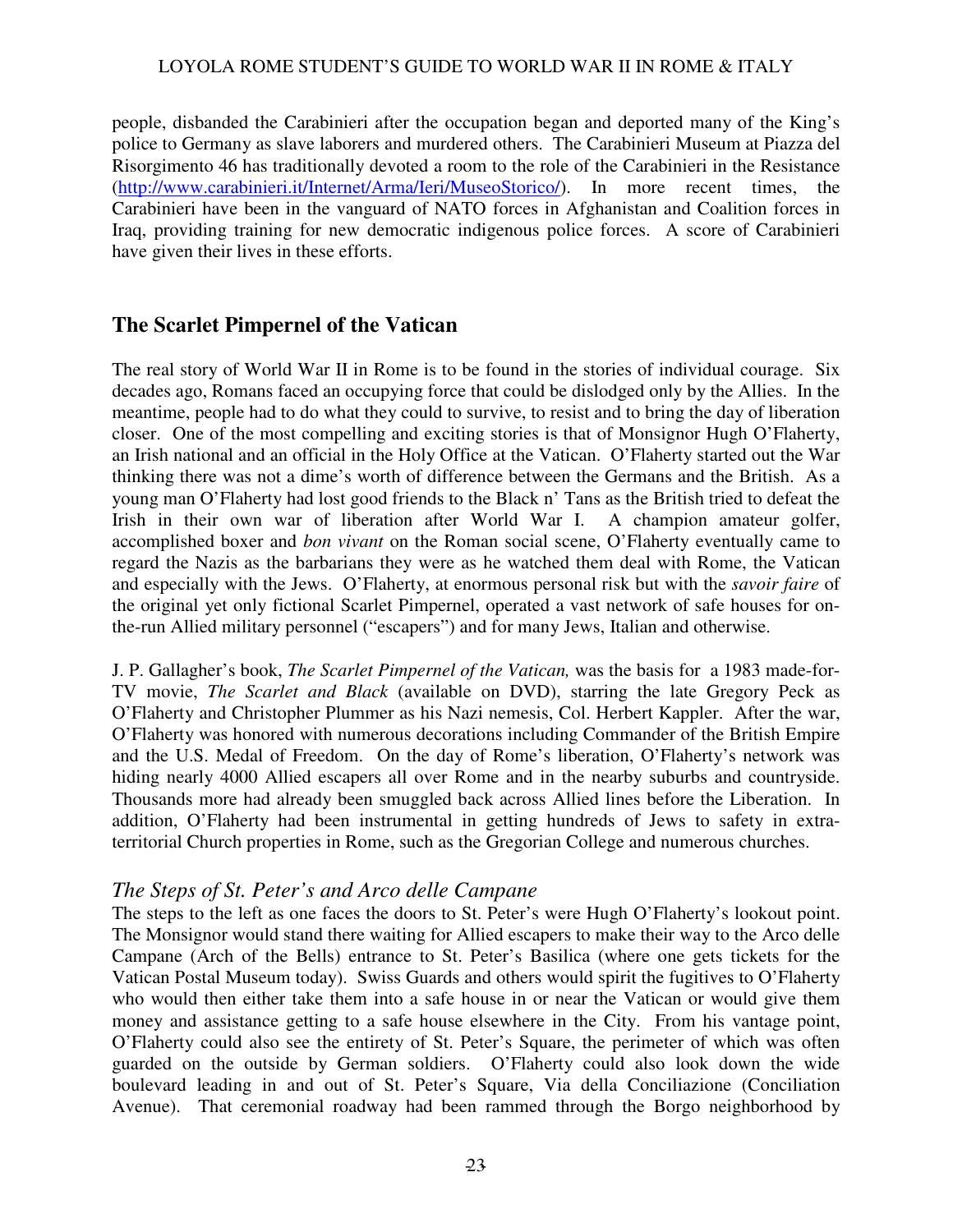Mussolini to commemorate the historic Lateran Treaty of 1929 that normalized relations between the Italian State and the Vatican. There had been a tense peace between the two since 1870 when hundreds of Swiss Guards died defending Rome, the final redoubt of the temporal Papal States, from Garibaldi's army at the Porta Pia on the east side of Rome. No pope left the Vatican between 1870 and 1929. (A monument outside the Porta Pia memorializes the gallantry of Garibaldi's Bersaglieri troops, the soldiers famous for their double-time march who still wear the hats with the dyed-green rooster feathers. The Bersaglieri Museum is located near the Porta Pia (http://www.bersaglieri.net/default.aspx?S=1&L=1&D=325). The Bersaglieri have served with distinction alongside Coalition forces in Iraq.)

### *The German College and the Holy Office*

One of the many amazing facts about Hugh O'Flaherty's service during the War is that he operated his network mainly from the Collegium Teutonicum – the German College. Unlike many of the Church "colleges" in Rome that are oriented largely toward training of young clerics, the German College, situated between the southeast Vatican wall and the Holy Office, was a gathering place for the great theological intellects of Germany. O'Flaherty lived in the German College and worked a few steps away in the Holy Office (renamed the Congregation for the Doctrine of the Faith in 1966 and headed for many years by German Cardinal Joseph Ratzinger until his election as Pope Benedict XVI in 2005). The Holy Office is the key arbiter of doctrinal matters and of the Church's teachings on faith and morals. It was poetically fitting that the Holy Office and the German College would be at the epicenter of the War's most successful rescue program for Allied personnel who were risking their lives to oppose a morally corrupt German regime. Today, the Papal Audience Hall inaugurated in 1971 is surrounded on three sides by the German College, the Holy Office and what had been the Petrine Museum (Museo Petriano). While all four buildings are just outside the Vatican wall, they are extra-territorial properties untouchable by the Italian State under the 1929 Lateran Treaty. O'Flaherty worked closely with the British delegation that was housed, along with other Allied legations during the War, in the Hospice of Santa Marta (St. Martha) within Vatican City directly behind the sacristy of St. Peter's Basilica. Santa Marta was substantially reconstructed in recent years to serve as a "hotel" to accommodate the members of the College of Cardinals when in Rome to elect new Popes or for other events. In previous conclaves the Princes of the Church slept on cots in the Sistine Chapel where the voting took place.

### *Bernini's Left- Side Colonnade & Monastery of Santa Monica*

The Swiss Guards are not mere decoration or tourist attractions. They are sworn as solemnly to protect the Pope with their own lives as are the U.S. Secret Service bodyguards to protect the President. During the War, many were also avid participants in Monsignor O'Flaherty's network. On one occasion Rome's Gestapo commander, Herbert Kappler, sent two plains clothes agents into St. Peter's itself to find and kill O'Flaherty. They were spotted and firmly escorted out of St. Peter's by several non-uniformed Swiss Guards and down the steps and across St. Peter's Square. All the while they were watched by German soldiers stationed beyond the Piazza perimeter. As soon as the Swiss Guards got the two Gestapo men into an area protected from view by Bernini's beautifully symmetrical columns near the Holy Office, they beat the Germans to within an inch of their lives and tossed back them back into Italy. Also near the left side Colonnade is the Augustinian Monastery of Santa Monica at Via Paolo VI 25. O'Flaherty's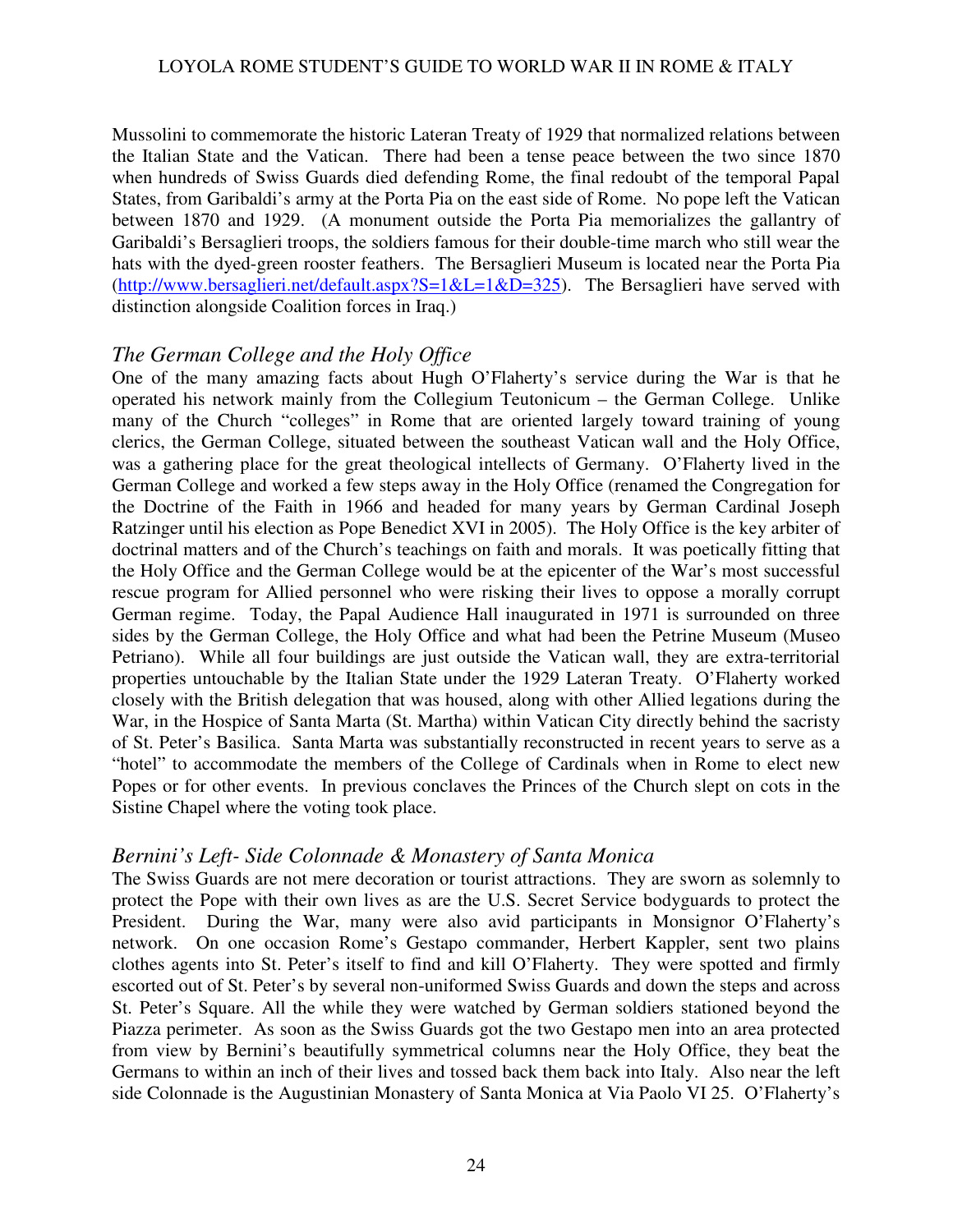mission began on the spur of the moment when the Swiss Guards turned away from the Vatican gates 14 British soldiers who had found their way into Rome from the countryside. O'Flaherty happened to see them milling about in Piazza San Pietro, obviously with nowhere to go. The Monsignor took them to the Monastery of Santa Monica and arranged for them to stay a few days until he was able to hide them in a Carabinieri barracks. Unfortunately, all 14 were recaptured when the Germans disbanded the Carabinieri after the occupation of Rome. O'Flaherty also used to send Allied escapers under the cover of the Colonnade, so they could not be seen, to get civilian clothes they could change into near the door of the Monastery.

### *Palazzo Doria Pamphili*

On the Via del Corso, just north of Piazza Venezia, is the Palace of the Doria Pamphili family, housing one of the world's great privately owned art museums. It is also the site of one of the most remarkable O'Flaherty adventures. O'Flaherty had gone to the Palazzo to confer with Prince Filippo Doria Pamphili and to pick up funds for support of the network. The Prince was an anti-fascist and a friend of the Monsignor. The Gestapo Commander Kappler had kept the

Palazzo under surveillance and was informed that O'Flaherty had entered. When the Prince and O'Flaherty heard the Germans bursting into the Palazzo, O'Flaherty fled to the basement. Just as it seemed there was no way out and everyone would be at least imprisoned, if not shot, fate stepped in. At that moment the Palazzo's winter coal supply was being delivered. Seeing the coal coming down the

*Since food is the key to the perfect Roman day, be sure to honor the coalman (il carbonaio) who saved Hugh O'Flaherty and his network by making straight for Ristorante La Carbonara, in the nearby famous and beautiful Campo dei Fiori. Its signature dish, spaghetti alla carbonara – bacon and eggs Italian style in the manner of the coalman is one of Rome's favorite pasta dishes.*

chute, O'Flaherty got the attention of one of the two coal men and persuaded him to come down the chute. With a loaned jacket and bag of coal from the coal man, who was happy to take a bite out of the Germans, O'Flaherty sauntered through the Palazzo's inner courtyard out to the coal truck in the alleyway and past a line of SS men who stepped far back from him in fear of getting coal dust on their uniforms. O'Flaherty went to the nearest Church to clean up before going back to the Vatican. Kappler was enraged. Apparently the Germans never wondered why a coal man was *leaving* the courtyard with a bag of coal.

### *Network Safe Houses*

There were hundreds of homes, churches and Catholic clerical colleges that were part of the network hiding Allied escapers and Jews from the Germans. There were also thousands of neighbors, local green grocers, butchers, bakers and mailmen who knew what was going on and either actively helped or quietly maintained the needed security. There were relatively few cases of betrayal and Italian police at all levels often either refused to round up fugitives or simply pretended to bungle the job – with the Germans, prepared by their low opinion of the Italians, believing the bungling to be real. Interestingly, the greater security risks tended to come from O'Flaherty himself, who was amazingly trusting and from the Allied escapers themselves.

 Contrary to what one might expect to have been the case, the escapers had a tendency to tempt fate by going to restaurants, cafes, the opera and sight-seeing. Being young, they often opted to enjoy the temptations of Rome, even in the austerity of the occupation. In one case, a British flier got his Italian female companion at the opera to ask the new German army commander in Rome for his autograph (which, as the story goes, may have been used later for forged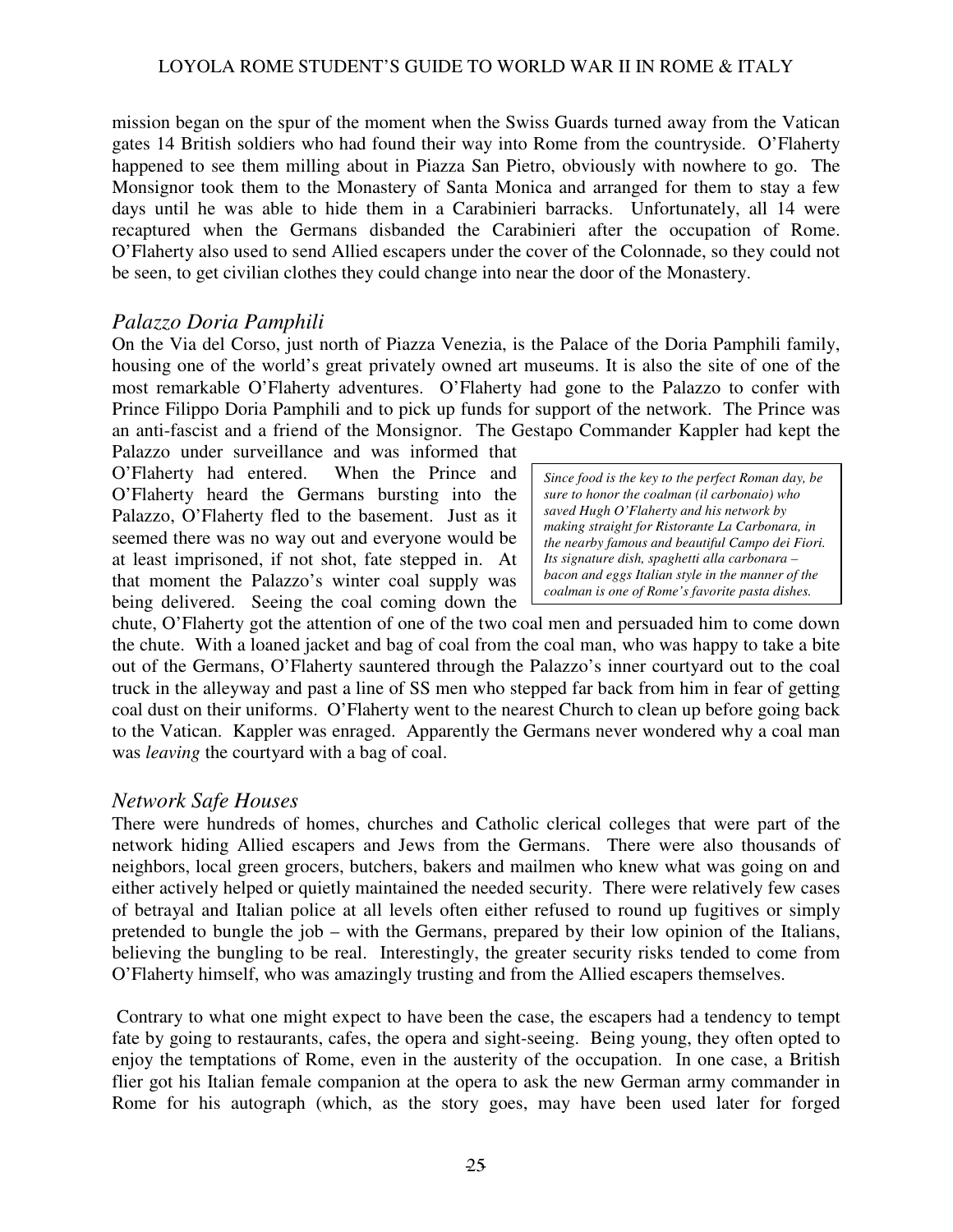documents). Fascist controlled newspapers complained about the open defiance by Allied soldiers. The Fascist editor of *Il Messaggero* wrote an outraged editorial after dining at a top Roman restaurant and found himself surrounded by British escapers enjoying themselves. The local German commandant went so far as to order the closing of many of Rome's best restaurants and clubs that were being patronized by the "escapers." At one point, O'Flaherty limited the allowances for Allied escapers in order to discourage them from going out on the town or buying wine for loud parties in their safe houses. Some American escapers would try to extend their stays in Rome before being smuggled back to Allied lines. If they were behind enemy lines for more than a month, they could be rotated home while if they showed up before a month had elapsed they went back into the Big Show. And there was romance in Rome. The daughter of one of the most active safe house operators, Mrs. Chevalier, married a British escaper after the war – with O'Flaherty consecrating the union.

Rome's side streets hold all sorts of surprises, will bring one into contact with streets where there are buildings that once served as safe houses for Allied escapers and others:

- Vicolo Domenico Cellini (across Corso Vittorio Emanuele from Chiesa Nuova;
- Via Firenze (near the Piazza della Repubblica) where a safe house was revealed by an informant and Allied escapers captured;
- The North American College, a seminary mainly for U.S. and Canadian seminarians now on the Janiculum Hill near the Vatican, was in Casa Santa Maria near the Trevi Fountain during the War. During the occupation it sheltered 15 Italian-American medical students who had been stranded in Italy in December 1941 after Pearl Harbor. They lived there on the condition that they could not leave until the Liberation and that they would avoid all contact with the seminary students, who included several Japanese and German students, so as not to violate security or expose the seminarians to liability.
- Via del Impero (now Via dei Fori Imperiali) where one of the few houses was that of Mrs. Chevalier, O'Flaherty's most fearless safe house provider;
- The escapers also knew how to show a girl a good time. In Via Scialoja near Piazza del Popolo was the home of Renzo & Adrienne Lucidi, members of O'Flaherty's network. A young British officer on a date with a genuine local Roman princess took refuge there when two Germans chased and shot at him. The couple had been partying at Casino della Rosa in Umberto Park (Villa Borghese). Gestapo chief Kappler was a regular patron as was American Lt. Bill Newnan. On a date at the Casino, Newnan had to overcome the urge to steal the Lügers Gestapo diners had left hanging in the checkroom.
- Allied escapers were housed in many cases along with others on the run. For example, the seminary building behind the Pope's own parish church as the bishop of Rome, St. John in Lateran (San Giovanni in Laterano), was filled to the brim with 800 top Resistance leaders, Jews and Allied escapers.

# *Amazing Fact: Amazing Grace*

26 Church and to the Allied nations, Hugh O'Flaherty wanted but one thing as he grew older -- During his time running the escapers network, O'Flaherty's nemesis had been Colonel Herbert Kappler, the lead executioner at the Ardeatine massacre following the Via Rasella bombing. Kappler would have killed O'Flaherty if he could have caught him with the goods. The Ardeatine massacre included five of O'Flaherty's network helpers. For many years after his conviction and life sentence, Kappler had but one visitor. Every month Monsignor Hugh O'Flaherty came to see Kappler. The upshot was that in 1959 Kappler was baptized into the Catholic Church by O'Flaherty's hand. Despite all of his honors and service to both the to return to County Kerry, Ireland. He was buried in November 1963 in the Daniel O'Connell Cemetery in Cahirciveen, Co. Kerry.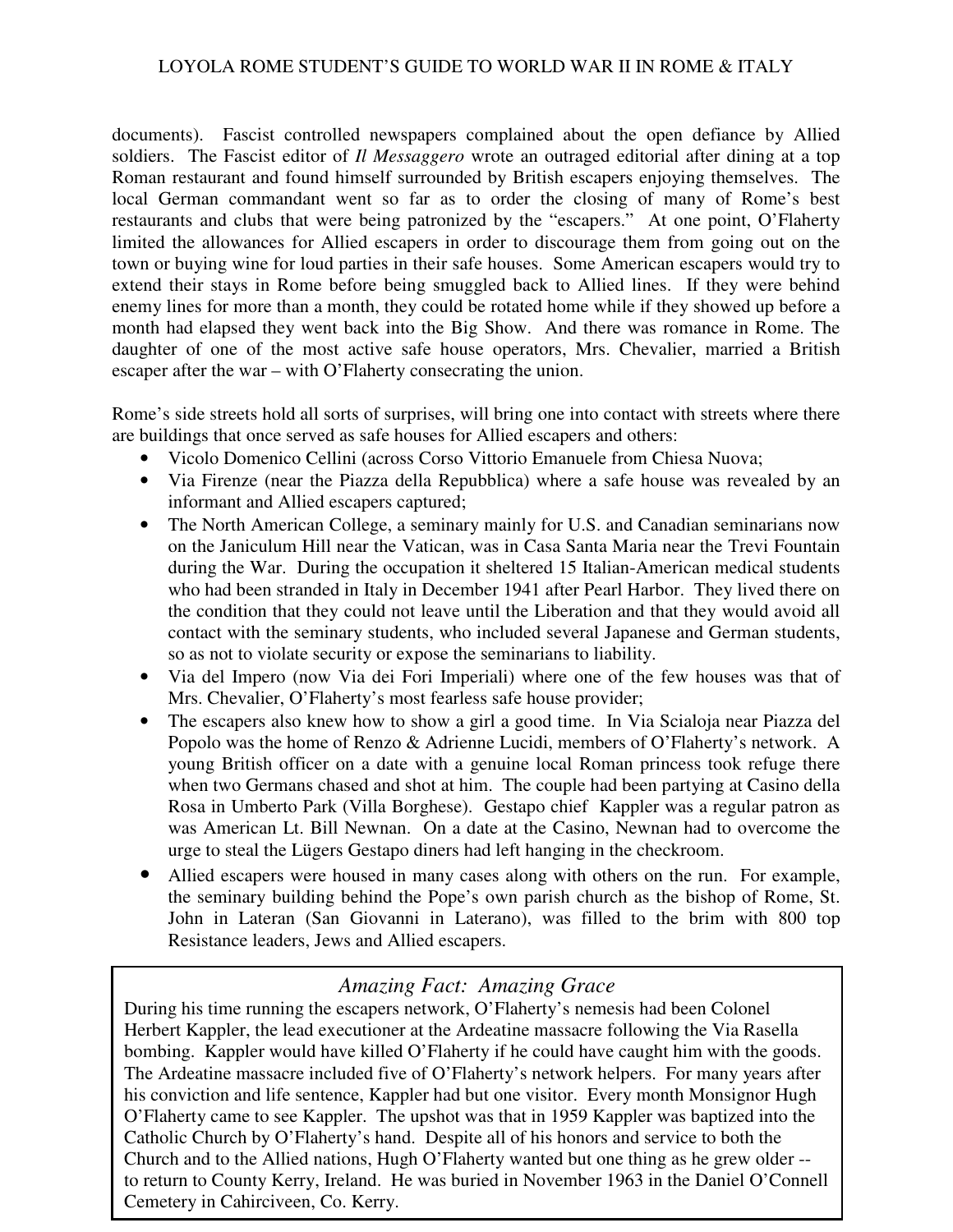# **The Jews of Rome: Oppression And Survival**

On September 27, 1943 Nazi officers led by Lt. Col. Kappler offered the Jews of Rome a deal. In exchange for 50 kilos of gold they would be spared the taking of 300 hostages by the Germans who had seized Rome earlier in the month. Knowing that he could not collect the needed amount within the Jewish community in the required 36 hours, the Chief Rabbi of Rome, Israel Zolli, appealed to his friend, Pope Pius XII, who, along with some of the noble families of Rome, supplied a significant portion of the ransom. Within a month, of course, the Germans had reneged and began the round up of all 8000 Roman Jews on October 16, 1943. While the estimates understandably vary, the basic fact is that about 1300-1500 people were eventually arrested and deported to the death camps. Of the 1041 reportedly shipped to Auschwitz in mid-October, just 15 survived the war. The majority of Roman and Italian Jews were able to avoid arrest and almost certain death, perhaps as many as 85% in Rome, due largely to the active resistance to the round-up by many thousands of Italians.

While it is true that in 1938 Mussolini had aped some of Hitler's racial laws by imposing humiliating discrimination on Italian Jews, the Italian people had little taste for such things. After the 1870 unification of Italy, Jews had largely assimilated into Italian society and economic life. In addition to the nearly 500 Jews who were hidden on the Vatican grounds, over 4000 more were hidden in convents, monasteries, seminaries and churches until liberation. For the most part they remained safe in these extra-territorial church properties. In some cases, however, the Germans violated Church sovereignty. One example was the capture of six Jews being hidden by the priests at San Paolo Fuori le Mura (St. Paul Outside the Walls).

Girogio Bassani's book *The Garden of the Finzi-Contini*, made into a successful 1971 film and the books of the late Primo Levi provide a compelling descriptions of these events. Memorial services on or about October 16 mark the anniversary of the round-up. Participating in such a memorial is an opportunity to establish a personal connection to the Holocaust, a monstrous crime against humanity and one of the hallmark events of the  $20<sup>th</sup>$  Century. Soon there will be no actual survivors of the Holocaust to testify to that crime.

### *The Ghetto*

In 1555 Pope Paul IV, ordered that all of Rome's Jews, about 3000 at that time, would be obliged to observe a curfew and always be inside the confines of the "Ghetto" by nightfall when

the gates would be shut tight. Even today, the remains of the hinges that once held the gates can be seen protruding from the walls at the perimeter of the Ghetto. The Jews of Rome, for many years restricted to certain occupations such as rag collection, lending and street vending, were emancipated by the Royal unification government

*The basic boundaries of the old Ghetto, still regarded as the home of Rome's Jews, are the River Tiber to the south, Via Arenula on the west, Via Botteghe Oscure on the north and Teatro di Marcello on the east. The Ghetto still has several restaurants worth visiting where the traditional Jewish cuisine of Rome such as carciofi alla giudea (artichokes Jewish style) is served.* 

after the taking of Rome in 1870 and the limitation of the Pope's temporal power to Vatican City. The Jews of Rome, while holding on to their faith and traditions, nonetheless assimilated rather quickly into Roman life, with the first mayor of Rome after Italian unification being Jewish. Imagine the tension and the fear in the days leading up to the round-up on October 16, 1943 after days of rumors and warnings from friendly quarters.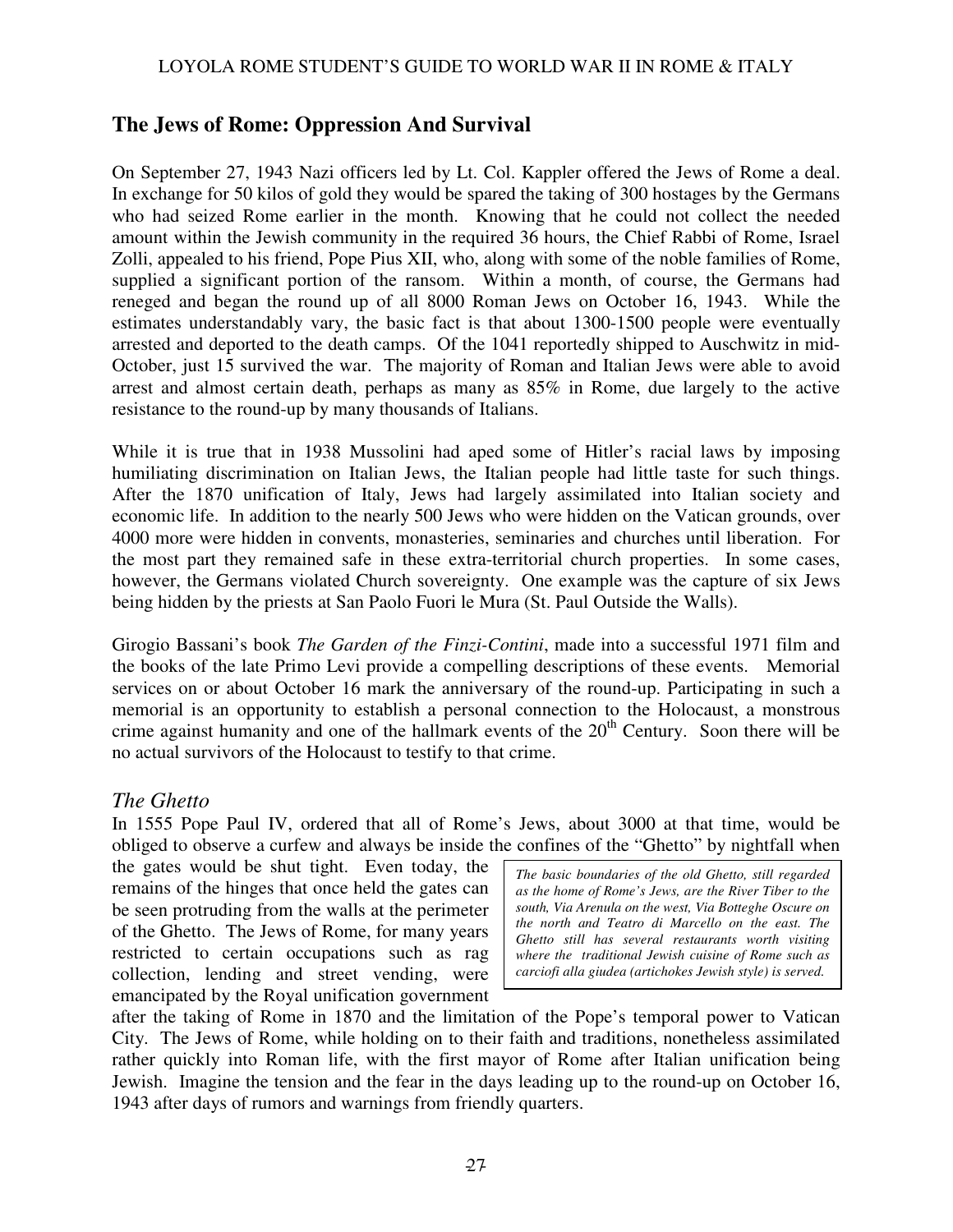### *The Grand Synagogue of Rome*

Located on the Tiber on the Lungotevere Cenci at the edge of the Ghetto, the main Synagogue of Rome is the center of Jewish life in Rome. It was here that the Nazis seized the congregation's membership lists making the round-up easier. On the façade of the temple are lapide honoring the memory of the many members of the congregation murdered in the Via Rasella reprisal at Fosse Ardeatine. A visit to the Synagogue, which is in the Orthodox Jewish tradition, and the adjoining museum are well worth the time. In the museum, for instance, are receipts that the Nazis gave to the Jews of Rome for the gold ransom demanded of them and other documents related to the later round-up and deportations. Also in the museum are religious articles that the community had managed to hide from marauding Nazis.

### *The Military College (Collegio Militare)*

Northwest across the Tiber from the Grand Synagogue is the Italian Military College, currently housing the Center for Advanced Defense Studies (Centro Alti Studi per la Difesa). This is where the arrested Jews of Rome were held in deplorable conditions by the Germans. A number of Christian Italians were caught up in the dragnet and were, for the most part, released before over 1000 Jews were sent in cattle cars to the Auschwitz death camp in Poland. There is a plaque (lapide) on the outer wall of the College (along the Lungotevere Gianicolense and Lungotevere Lungara) that commemorates this dark chapter in Italian history. The Center library on Piazza della Rovere is open to the public for those interested in access to a more comprehensive collection of materials on the subjects addressed in this Guide (http://www.difesa.it/NR/exeres/3C304C47-843E-4DC6-8F82-67D07305952C.htm).

Farther south on the Tiber, in Trastevere, is the famous Regina Coeli jail of Rome (named for a church, Queen of Heaven, that was once behind the jail) that was used by the Germans to detain suspected Resistance fighters and Allied escapers captured in Rome, as well as regular criminals. It is here that Popes have traditionally come at Christmastime to bless the prisoners, providing an example of one of the seven corporal works of mercy, visiting those imprisoned.

### *San Bartolomeo: Chicago's Parish—The Church of Big Shoulders*

By tradition, every member of the College of Cardinals is titular pastor of a parish in Rome. The the first electors of the bishop of Rome (The Pope), were the parish priests of Rome. San Bartolomeo all'Isola Church (St. Bartholomew of the Island) belongs to the Cardinal Archbishop of Chicago, Francis George. San Bartolomeo is on the Tiberina Island that is connected to the Ghetto on the east bank of the Tiber by Ponte Cestio and to Trastevere on the west by Ponte Fabricio. It was across these ancient, now pedestrian, bridges that more than a thousand Roman Jews were herded by their German captors on their way from the Ghetto to the Collegio Militare before being taken to Auschwitz. The priests, brothers and nuns in the religious complex on Isola Tiberina did not merely watch their fellow Romans marched into captivity. After the closing of the main Synagogue across the Tiber prior to the round-up, the pastor offered San Bartolomeo for what turned out to be the last Sabbath gathering of Rome's Jews until the Liberation. And upon Liberation, hundreds of Jews sheltered in the confines of the church and other buildings were able to come out from hiding.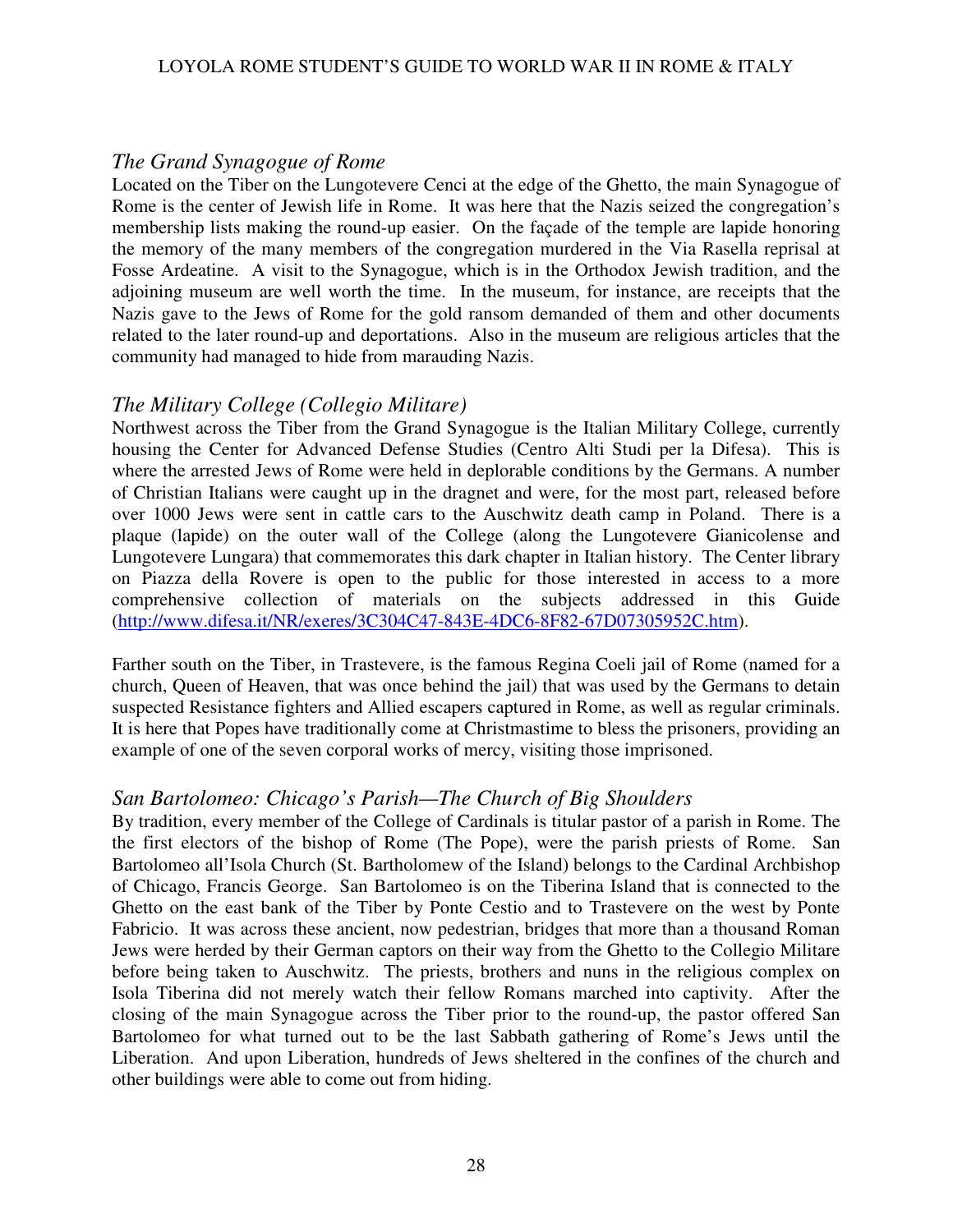# *Amazing Fact: Chief Rabbi Israel Zolli*

When Rome's Chief Rabbi Israel Zolli was faced with the extortion demand of the Nazis for 50 kilos of gold in trade for the lives of 300 Jews, Rabbi Zolli turned to his friend Pope Pius XII for help in supplementing the gold he was able to collect from his own community. Rabbi Zolli reportedly urged the Jews of Rome to disperse as the best protection against what he believed would be the inevitable round-up. He decided to take his own family into hiding, fleeing to the Vatican itself. After the Liberation in June 1944 as the Jews of Rome emerged from the hiding places afforded them by the "righteous Gentiles" of Rome, Rabbi Zolli returned to his Synagogue. As might be expected, in addition to the relief in having survived, there were also recriminations and apparently the community rejected Rabbi Zolli's return as leader of the Jews of Rome. There was anger that Zolli had not destroyed the Synagogue register when he had the opportunity following the September gold extortion. There are reliable reports, however, that Zolli was not to blame for this and that several senior members of the congregation who had been close to the Fascist regime had insisted on preservation of the lists in the mistaken belief that no harm would come to the Jews of Rome. The Nazis were able to use the lists in their round-up. In February 1945, Rabbi Zolli and his wife were baptized into the Catholic faith. Their conversion remains a point of controversy, with some people suggesting that they can peer into Israel Zolli's soul and know why he took baptism. Zolli took as his new first (Christian) name – Eugenio – after the man who baptized him at Santa Maria degli Angeli the massive basilica next to the Baths of Diocletian at Piazza della Repubblica. That man was Eugenio Pacelli, Pope Pius XII.

In recent years there have been allegations that Pius XII was both sympathetic to the Nazis and, at a minimum, unhelpful to the Jews in their moment of great need. These charges rely for support largely on ambiguous documents subject to a variety of interpretations that are complicated by the arcane language of the Vatican and the complexities of the relationships of that time. The allegations are belied by the contemporaneous judgments of Romans – Christians and Jews alike – that the Pope and the Holy See had done much or all that was possible at that time to do. Further, *L'Osservatore Romano*, the official Vatican newspaper and the only paper able to print the truth in Rome during the war, was harshly critical of Nazi policies. Certainly, the people involved at the time – especially the Nazis themselves – regarded Pope Pius XII as an enemy of the evil being perpetrated. Hitler had actually made plans to seize Vatican City and the Pope and to remove the Pope to a sort of puppet Vatican in the north. Much has been written on the subject, including several books by Sister Margherita Marchione, professor emeritus at Farleigh Dickinson University, that present a vigorous, proactive defense of Pope Pius XII's actions during the War. Suffice to say that on the afternoon of June 5, the day after Liberation, the place that throngs of Romans, Allied soldiers and Jews who had been in hiding in Vatican properties went to solemnize the Liberation was Piazza San Pietro where they called upon the Pope for his blessing. (See Jane Scrivener's diary, *Inside Rome with the Germans* on this point.)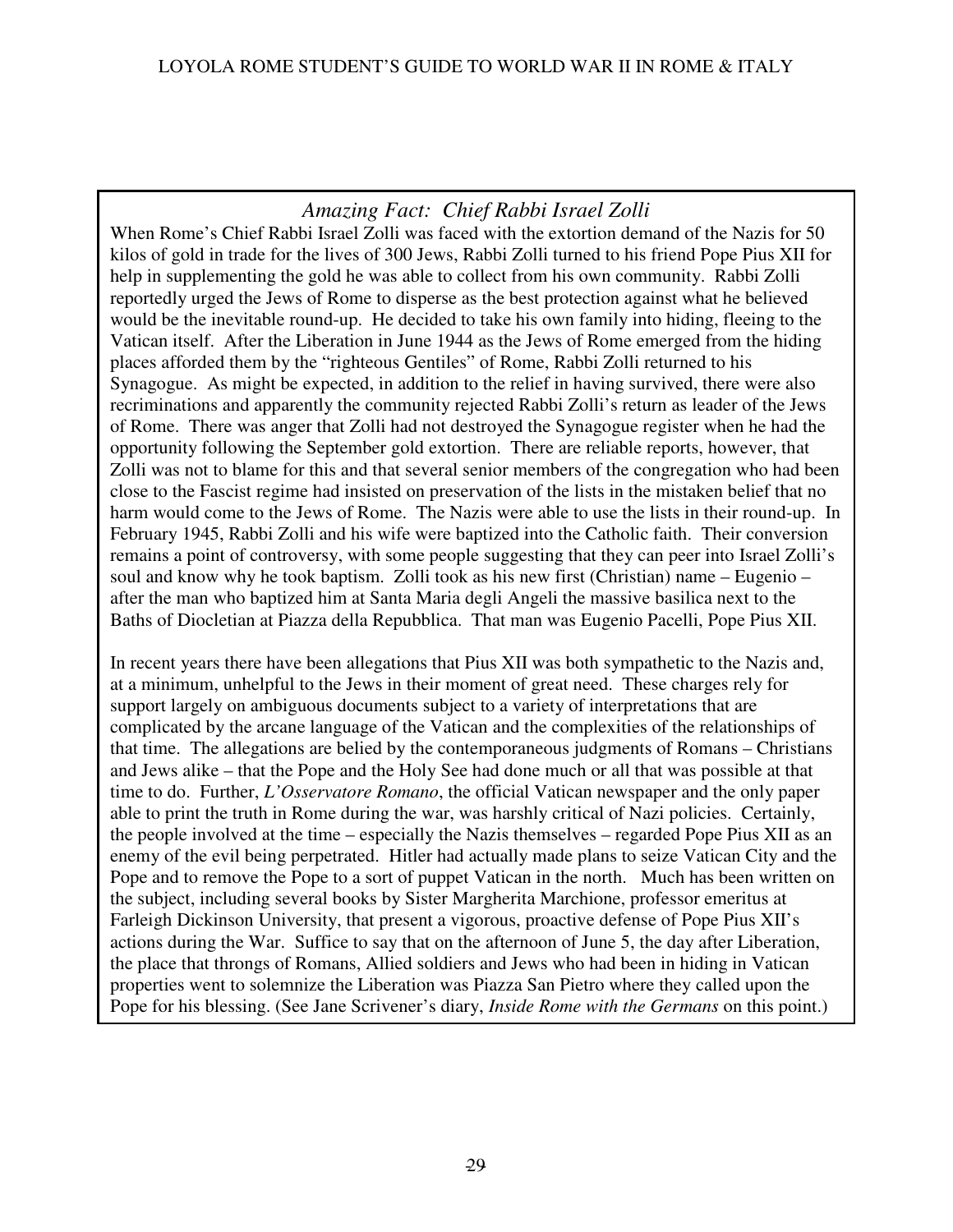# **Liberation**

In the days prior to June 4, 1944, the Germans repeated their oft-stated claim that Rome was an "open city." This time the claim was true and the Germans evacuated just ahead of the arrival of Allied forces moving in from the south (the Alban Hills and the Anzio-Nettuno beachhead). The Allies had refrained as much as possible from strategic bombing of Rome, in contrast to the damage in Naples, Torino and Genoa. The Allies were wary of the risk of hitting the Vatican (which had been hit several times either by errant Allied bombs or by Nazi planes masquerading as Allied aircraft) or other world famous buildings. Nonetheless, as many as 10,000 Romans may have died from Allied bombing following the Sicily invasion until Liberation Day. Rome was Italy's capital and the symbol of Italian unity and widespread destruction would have alienated many Italians. While Rome was a transportation hub for the movement of Germans forces and supplies, the city was not a major industrial center producing war materials useful to the Germans. Finally, serious bombing of Rome might have encouraged the Germans to defend or to sabotage the City rather than declare it open. This pattern would be repeated in Paris a few months later when, defying Hitler's orders, the local German commanders refused to torch Paris and instead declared it an open city.

Three highly readable accounts of the campaign to Liberate Rome are *Rome `44* by Raleigh Trevelyan, a British veteran of Anzio, *The Race for Rome* by Dan Kurzman and *The Battle for Rome* by Robert Katz.

# *French Military Cemetery (Monte Mario)*

Not far from the Loyola Rome Center is moving evidence of the price paid by the Allies for the Liberation of Rome. Just off Via della Camilluccia on the downward slope toward the Olympic

Stadium is a modest cemetery for 1710 French Expeditionary Corps (FEC) soldiers, two-thirds of them Moroccans and Algerians. The cemetery is at the end of a small road, Via dei Casali di Santo Spirito adjacent to the Villa Sacra Famiglia Clinic. Most of the grave markers bear a Muslim crescent while some have crosses. All, however, bear the inscription "Mort pour le France." Both the Germans and the Italian civilians were terrified of the North Africans, especially the Goumiers from the mountains of Morocco who were stealthy night fighters fond of using knives in creative ways. Stories of widespread rape and slaughter of Italian peasants by the Goumiers and others, reportedly

*Buses #911and #48 stop near the French Cemetery at the intersection of Via della Camilluccia and Via dei Colli Farnesina. Bus #990 connects to both #911 and #48 in Via Igea at Piazza Walter Rossi. The French Cemetery is open until 2pm Saturdays and Sunday. It is also an easy walk from the old Rome Center campus at Via della Camilluccia 180 near Via Igea/Piazza Walter Rossi. Between the French Cemetery and the old Camilluccia Campus is the Embassy of Iraq at 355 – once Villa Petacci, the home of Mussolini's mistress, Claretta Petacci. She would die with him at War's end just a mile short of the Swiss border In the 1950s, the house was as a restaurant whose clientele, attracted by its somewhat lurid past, included such luminaries as Bess Truman, the former First Lady..* 

prompted the Pope to communicate to the Allied command his intense wish that the FEC not be allowed into the City at Liberation. A vivid and controversial scene from the 1961 film, *Two Women*, for which Sophia Loren won the Academy Award as best actress, recalled these fears among Italians. Other memorials to the French who died to Liberate Italy can be found in the chapel in the left rear of French national church in Rome, St. Louis of the French (San Luigi dei Francesi), which is just east of the Corso del Rinascimento and Piazza Navona.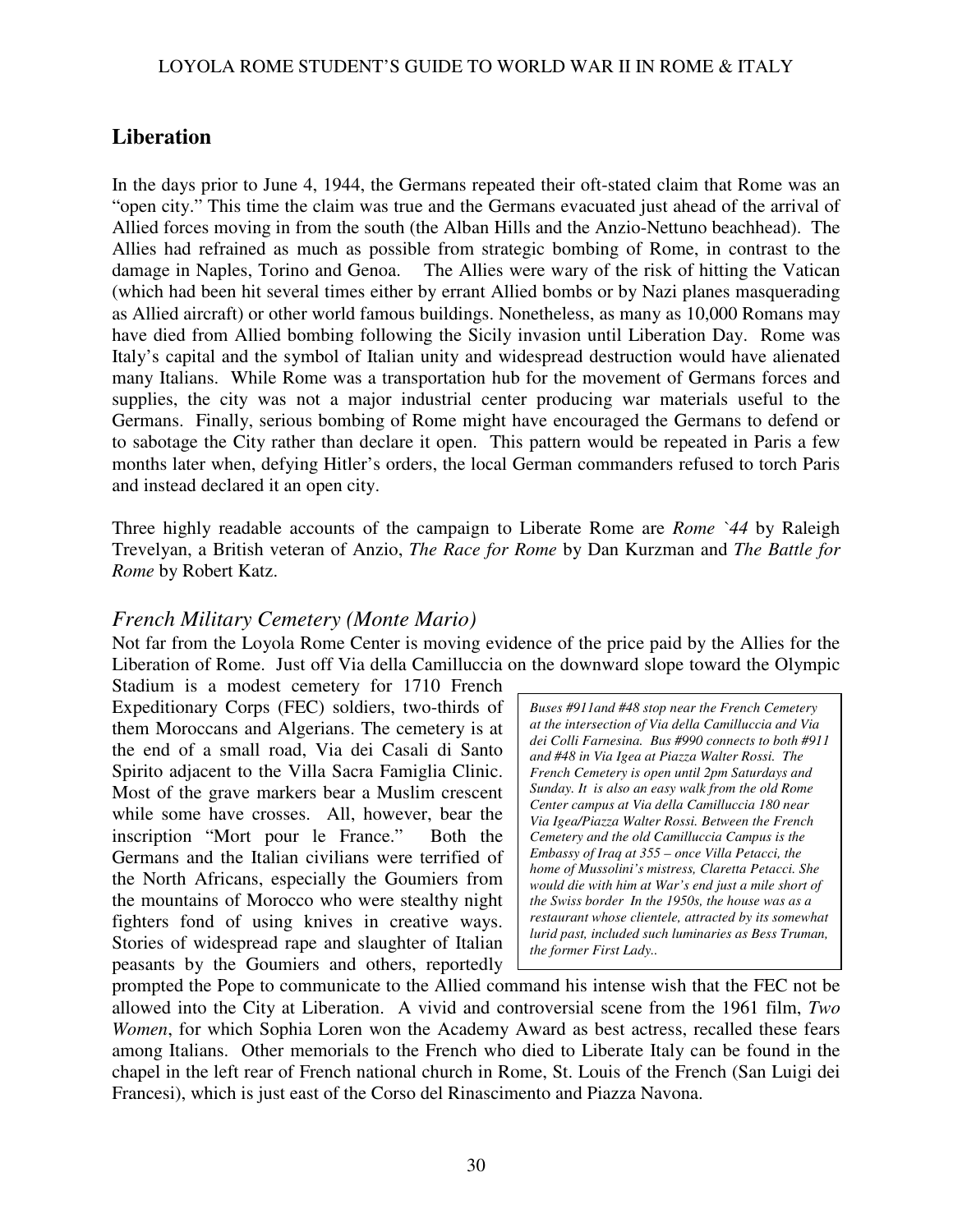### *Allied Bombing: Tiburtina, San Lorenzo and Rome's Cemetery*

On July 17 and August 13, 1943, the Allies launched air bombardments on Rome itself. The targets of the raid were the railroad marshaling yards to the east and north of Termini Station, with special emphasis on Stazione Tiburtina. The Germans were using Rome's train network to move men and supplies to the south. Given the technology of the day and *modus operandi* for strategic bombing, it was not surprising that there were civilian casualties (about 3000 killed and perhaps about 10,000 injured in the July air raid alone) and damage to non-targeted structures.

#### One of the badly damaged structures was the Basilica of San Lorenzo fuori le Mura (San

Lorenzo outside the Walls), the magnificent church gracing the main entrance to Rome's Campo Verano cemetery. The bombing also upturned hundreds of graves in the cemetery along with their elaborate grave stones so cherished by the Romans. The Germans would later use part of Campo Verano for ammunition storage and would destroy more graves as the

*The perfect day to visit Campo Verano is November 2, All Souls Day, when Romans turn out in large numbers to pay respect to their departed relatives and friends and to decorate their graves. The closest subway stop is Policlinico on the B Red Line, just a modest walk down Viale Regina Elena past the medical center and Rome City University campus from the Basilica. Tram lines 19, 19B and 30 (which passes by the Colosseum) also run to San Lorenzo.*

ordnance was blown up before the retreat in June 1944. The façade of San Lorenzo was reconstructed after the War. The amazing thing is that to the untrained eye the façade would seem to be the original one hundreds of years old. There is a statue of Pius XII in Piazza San Lorenzo erected in gratitude for his visit to the neighborhood immediately after the raid. In the reconstructed foyer of the basilica is the tomb of Alcide de Gasperi, a founding father of the Italian Republic, who organized the Christian Democratic Party during the German occupation from inside the Vatican where he worked in the Library. De Gasperi served eight successive times as Prime Minister 1945-1953.

### *Castro Pretorio: The Macao Barracks*

To the west of the Policlinico medical center in the direction of Stazione Termini is the Castro Pretorio (ancient headquarters of the Praetorian Guard of the emperors), often called the "Macao Barracks" during the War (so named by the Jesuits in honor of the Portuguese Jesuit outpost near Hong Kong). The Macao Barracks, bombed by the Allies and sabotaged by the Germans as they retreated, is still a key military installation. It was to the Macao Barracks that the Bozen SS police were headed when attacked in the Via Rasella and where Romans were ordered to bring their cars for confiscation by the Germans. Later, even bicycles were banned due to their use in "ride-by" killings of Germans and Fascists. Some creative Romans attached third wheels to the bikes, thus turning them into tricycles and therefore in compliance with the no-bikes order.

### *From Piazza di Spagna to Piazza del Popolo: Path of Retreat*

The Spanish Steps at Piazza di Spagna are certain to be one of the first stops for any young person coming to Rome for the first time. This has been so for well over a century, whether it was young literary figures such as Shelley and Byron memorialized by a museum and tea house next to the Spanish Steps or the hippies (and Rome Center students) of the late 1960s. Six decades ago, Piazza di Spagna was full of young Americans in the evening of June 4, 1944, the day they helped liberate Rome. Some, in their weariness, simply fell asleep in the streets and a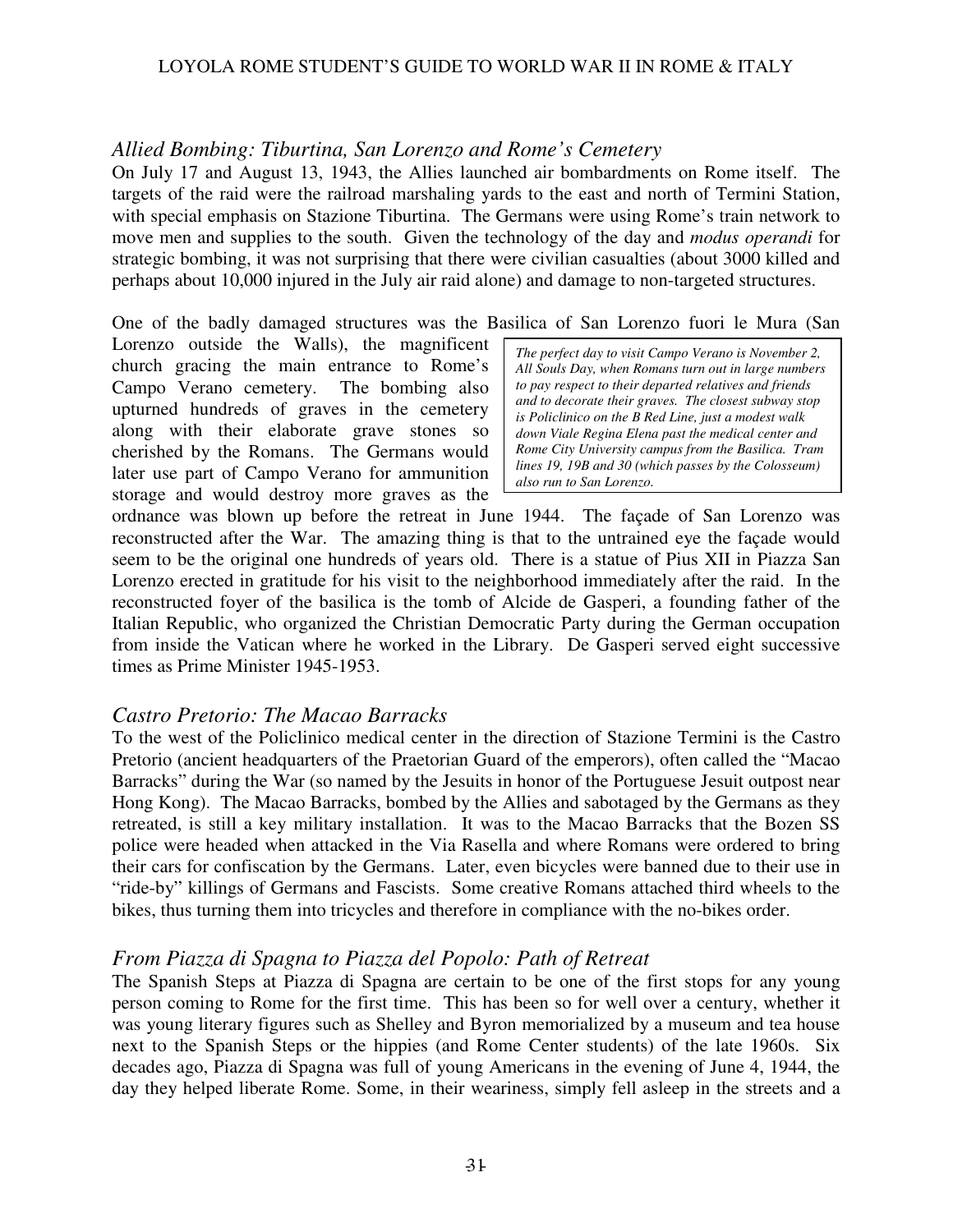few in the Piazza's famous boat fountain. Just hours before, the area had seen long columns of retreating Germans passing up the nearby streets toward Piazza del Popolo (and past Santa Maria del Popolo with its famously vivid Caravaggio paintings of the *Crucifixion of St. Peter* and *Conversion of St. Paul* inside). The Germans then fled north mainly along the Via Salaria (the Salt Road) and the Via Flaminia. In a few places the Germans shot up the neighborhoods as they left. And a few Germans were apparently shot by Romans. For example, after the retreat, American troops found two Germans lying dead in the doorway of the English church in Via del Babuino.

A young American nun stranded in Rome during the War lived in a convent near Via Veneto and worked in the Vatican – and kept a diary of the Occupation, published as *Inside Rome with the Germans* in 1945 under the pen name Jane Scrivener. Mother Mary St. Luke of the Society of the Holy Child (born Jessie Lynch in Brooklyn) described the German exodus on the night of June 3-4, 1943.

…with admirable restraint, the Romans looked on, spectators of the reverse of what they had seen in September: the boot was on the other leg, the wheel had gone full circle, and the defeated Huns were escaping in disorder. Along Corso Umberto (*now Via del Corso*), Via del Babuino, Via Ripetta, Corso d'Italia and above all on the Via Flaminia crowds stood on the pavements, sat on the steps of churches or in the doorways of palaces or at the tables of the few cafes that were still open. The Germans went on, wild-eyed, unshaven, unkempt, on foot, in stolen cars, in horse drawn vehicles, even in carts belonging to the street cleaning department. There was no attempt at military formation…They were frightened.

Shortly afterwards, advance units of the U.S. Fifth Army rolled through the Piazza Venezia and up Via del Corso. The Scrivener diary contains a vivid account of the arrival of the Allies, including such gems as

…from the direction of Porta Pia, came a burst of wild cheering. The Allies had entered Rome. The sound of cheering followed the line of Via Venti Settembre as far as Piazza Venezia. After that the whole town came to life.

Fifth Army men arrived in Piazza Risorgimento while German stragglers still occupied the heights of Monte Mario. Some came in along Via Ardeatina and entered at Porta San Paolo; from Via Casilina and Via Prenestina they came through Porta Maggiore; from the Appian Way by Porta San Giovanni, as the Huns came in September. Finally, from Via Appia Antica they entered through Porta San Sebastiano.

After breakfast (June 5) two of us went out on business. Approaching Via Veneto was like stepping from a sullen world of pain, fear, suspicion, concealment and misery into a brave, gay, world of high achievement courage, confidence and chivalry. British and American flags floated in the wind, in the brilliant setting of that wide thoroughfare alive with Allied soldiers. Two long lines of American infantry were marching up either side of the roadway, toward Porta Pinciana.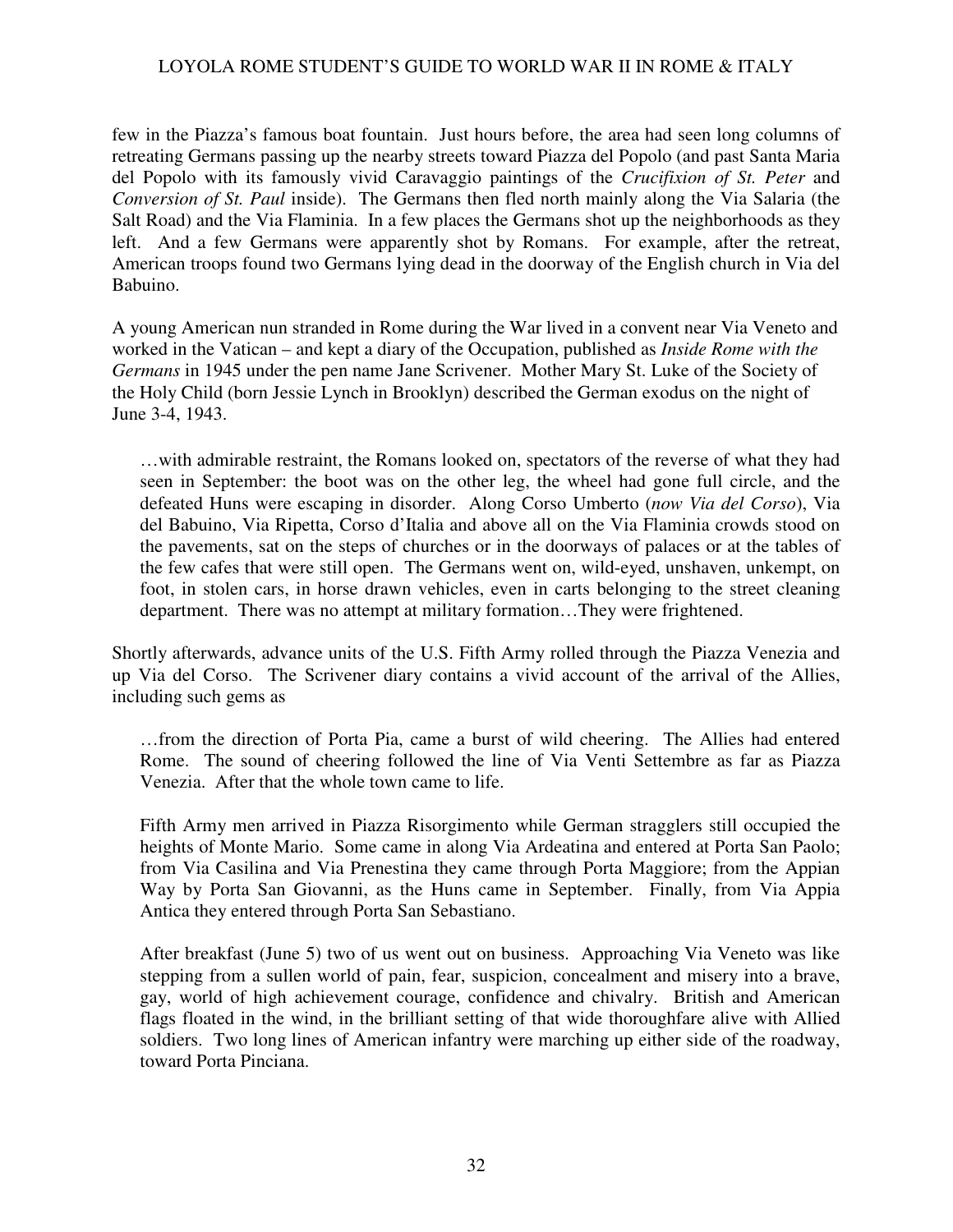The Scots piped themselves down Via Nazionale to Piazza Venezia, where they gave a concert, amid howls of enthusiasm. Italians who had never seen kilts before admired 'the charming little skirts' they wore…American soldiers hoisted a big Italian flag on the balcony of Palazzo Venezia, the famous balcony whence the Duce used to harangue the assembled multitudes.

When the gathering (for the papal blessing on the afternoon of June 5) broke up it seemed as if the whole Fifth Army had mingled informally with the whole of the Roman population."

### *The Tiber Bridges*

Nothing is as important to an Army on the offense than capturing a bridge intact and there is nothing more important to a retreating army than burning the bridges behind them. But the situation in Rome was more complicated. Kesselring had reached an agreement with the Vatican and the Allies that in return for Allied commitments not to bomb Rome or to hit the retreating Germans and for restraint by the Resistance in ambushing German columns in the City, the Germans would not destroy Rome's bridges – from the oldest, Ponte Fabricio (62 B.C.) and Ponte Cestio (46 B.C.) that connect the Tiberina Island with the Ghetto and Trastevere on either side of the river, to the newest, Ponte Flaminio (1940) to Foro Mussolini, now Foro Italico.

The number one mission of the advance units of the U.S. 88<sup>th</sup> Blue Devils Infantry Division, the all-draftee division that was the first to enter Rome, was to seize the Ponte Duca d'Aosta and the Ponte Milvio on the north side of the City – the bridges to the Foro Mussolini. The modern Ponte Milvio is at the same crossing of the Tiber as the ancient Milvian Bridge where Constantine won the battle to be emperor in 313 A.D, and as a result installed Christianity as the religion of the empire.

The 88<sup>th</sup> had entered Rome along the Via Prenestina. The 85<sup>th</sup> Infantry Division came into Rome on Via Tuscolana and went straight for Ponte Cavour connecting the historic city center with the Vatican. Generally, the Germans had left most of the bridges undefended. However, on the afternoon of June  $4<sup>th</sup>$ , First Special Service Force, attached to the  $36<sup>th</sup>$  Division (Texas National Guard) lost their commander's driver and had to kill three Germans and take 12 prisoners at the Margherita Bridge (connecting Piazza del Popolo area with the Prati neighborhood north of the Vatican). (See *The Devil's Brigade* by Robert Adelman and Colonel George Walton for the full story of First Special Service Force, an amazing collection of American and Canadian cowboys, convicts, adventurers and professional soldiers. The 1968 film of the same name, starring William Holden, is available on DVD.)

Farther south on the Tiber, Americans died at Ponte Sublicio that connects the Testaccio neighborhood on the east bank of the river with the Porta Portese area on the west – where Rome's flea market is. The flea market first grew up during the War as a way for people to sell their possessions for cash to buy scarce food and for the exchange of other goods that had found their way there through the black market.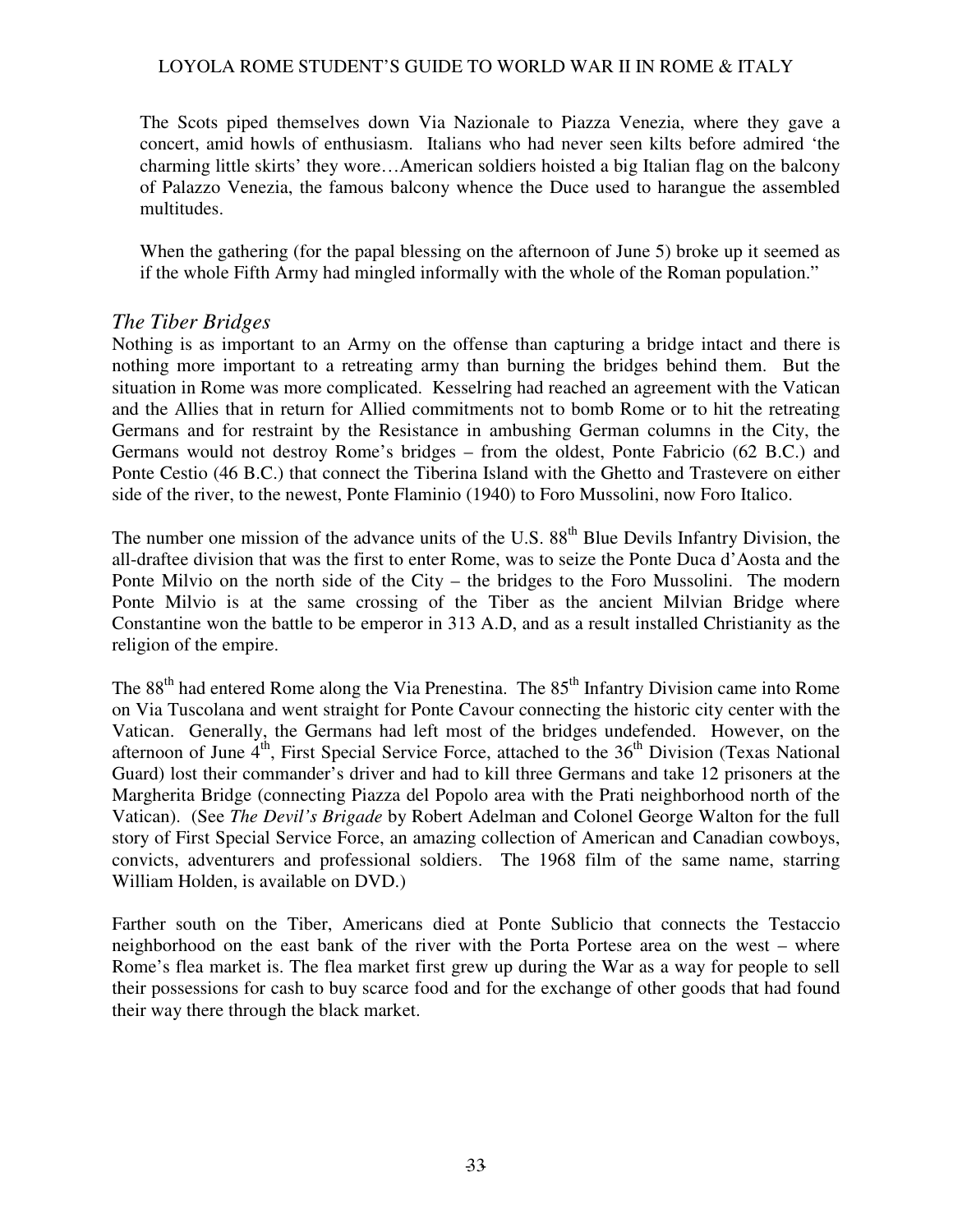#### *From Il Messaggero to Stars & Stripes*

The most popular daily newspaper in Rome today is the broadsheet *Il Messaggero* which is published from its offices in Via del Tritone where Via Due Macelli intersects and becomes Via Traforo. Until the day of Rome's Liberation, however, *Il Messaggero* was a mouthpiece for the Fascist regime – as were many other papers under the control of Mussolini and the occupying Germans. Fittingly, by the afternoon of June 6, 1944, the staff of the American forces' *Stars & Stripes* newspaper had taken over the offices and the printing presses in order to churn out a daily paper for Allied troops. *Stars & Stripes* was very much the enlisted man's paper that strove to tell the truth as best it could under wartime conditions and launched the careers of many American journalists. Bill Mauldin, the great cartoonist, told the GIs' story through his characters the weary infantrymen Willie and Joe. Andy Rooney, the *60 Minutes* commentator, first wrote for *Stars & Stripes*. *Il Messaggero* got the offices back when the War ended.

*Il Messaggero* played an inadvertent role in the Via Rasella partisan bomb attack that took place just around the corner and up the street. Carla Capponi ("Elena"), assigned to watch for the approaching Germans, had aroused the suspicions of two plain clothes guards for the paper who then followed her and tried to question her as she walked up the Via Rasella. They came close to foiling the bombing. After the explosion she turned to shoot them both but by that time they were fleeing the bomb scene. Just two weeks before, she had shot a German in the back near Via Veneto and had stolen his briefcase.

### *Palazzo di Giustizia: The Lynching of Donato Carretta*

On September, 18, 1944, police arrived at the Palace of Justice (Palazzo di Giustizia) that lies near Castel Sant'Angelo between Piazza Cavour and the Tiber River. They were escorting the star witness in the war crimes case against Pietro Caruso, the hated Fascist police chief of Rome during the occupation. A woman in the large crowd that had gathered for the trial recognized Donato Carretta, the former warden of Rome's Regina Coeli jail where her husband had died. The crowd seized Carretta, beat him and tried to force a tram driver to run his train over Carretta. (Trams used to run in the streets around Piazza Cavour.) The crowd then dragged Carretta down the stairway to the riverbank and threw him in, where he was beaten with oars until he was dead. The crowd, having been interfered with only minimally by Carretta's police guards, hauled the body to the jail south along the west bank of the Tiber and strung it up by the heels, as had been the carcasses of Mussolini and his colleague in Milan a few months before.. What the crowd could not have known at the time was that as the lead jailer of Regina Coeli, Carretta had been active on behalf of the Resistance in facilitating message exchanges for prisoners and had arranged for many prisoner escapes and releases, including those of Allied soldiers. Ironically, Carretta had opposed Caruso's order to remove prisoners from Regina Coeli to be murdered at the Fosse Ardeatine. Relatives of Ardeatine victims were among the crowd that lynched Carretta. Among the prisoners Carretta allowed to escape was Socialist Party leader Giuseppe Saragat. In 1969, the Rome Center class attended a reception in the Quirinal Palace hosted by President of the Italian Republic -- Giuseppe Saragat.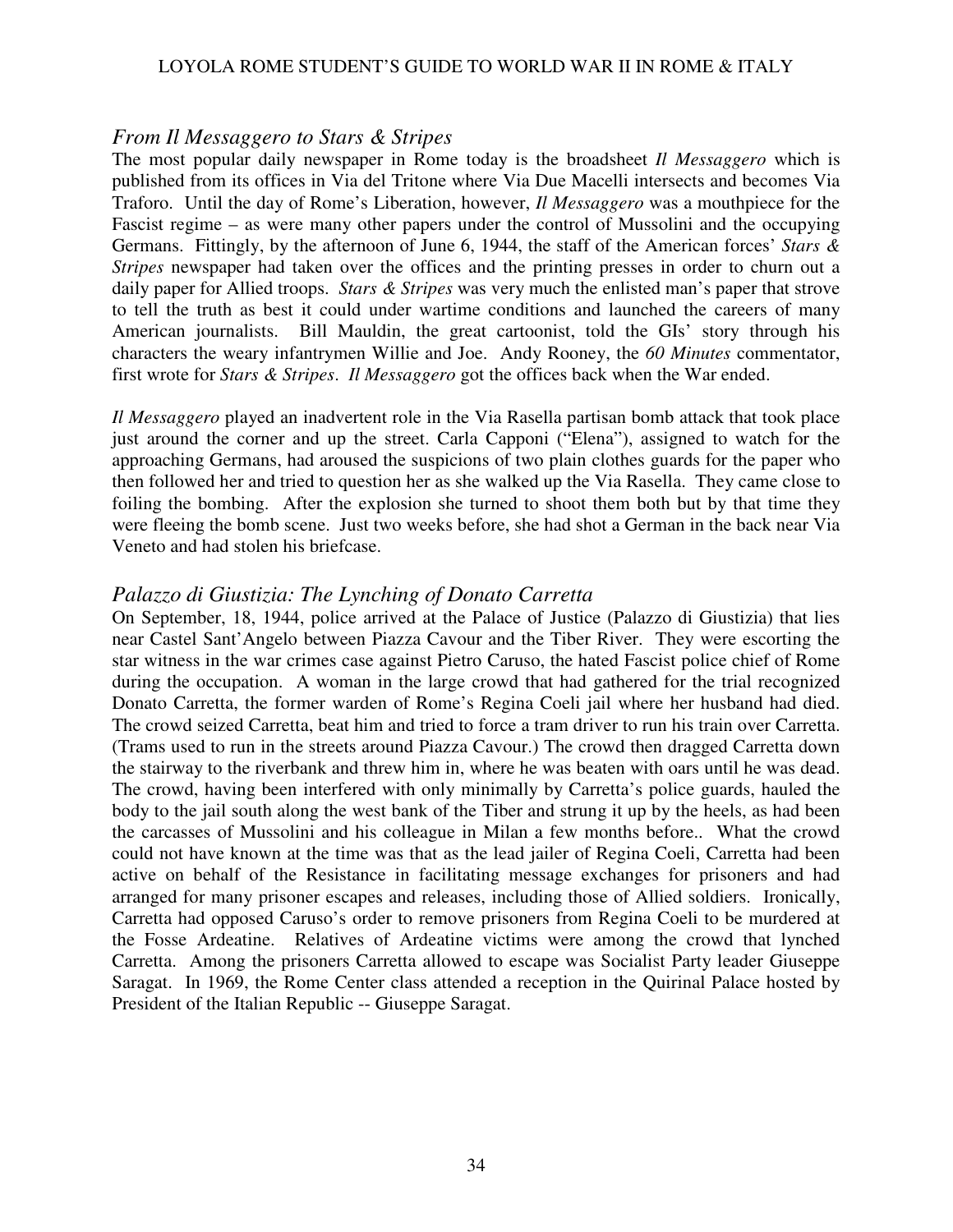# **WORLD WAR II OUTSIDE ROME**

The War traveled up the Boot of Italy from the July 10, 1943 invasion of Sicily to the surrender of a weary, defeated German Army in the far north of Italy on April 25, 1945, just days before Hitler's suicide and just two weeks before VE-Day (Victory in Europe Day) May 8. The War in Italy devastated much of the countryside and any number of small towns and larger cities. This Guide identifies a few sites that are either easily accessible to students living in Rome or that will be close to other sites that students may visit as a "routine" part of studying in Italy.

The British and Canadians moved up the eastern coast of the Boot along the Adriatic. The Americans mainly worked the west coast of the Boot, starting with the major landings at Salerno on September 9, 1943 and at Anzio on January 22, 1944. Between the two coasts, where much of the worst fighting in the south took place, there were units from many of the Allied countries: U.S., U.K., Canada, Australia, New Zealand (including native Maori units), South Africa, India (including the famous Gurkhas), Free French (largely from Morocco, Algeria and other African colonies), Poland and Brazil. In addition, there were thousands of Italians organized into a variety of Royal Army units operating under U.S. and British command, but mainly confined to logistical and support roles. For the most complete treatment of the role of the Italian military in the War of Liberation following the September 1943 Armistice, see *Forgotten Battles: Italy's War of Liberation 1943-1945* by retired Loyola professor Charles O'Reilly.

The Germans established a series of prepared defensive "Lines" bearing such names as Caesar, Hitler, Winter, Arno, Green, Rome, Switch and Reinhard. The two most infamous were the Gustav in the south, just north of Naples and Gothic to the north of Florence and south of Bologna. The slaughter associated with these dug-in positions, built in large part with slave labor, was reminiscent of the trench warfare of the Great War of 1914-18. After the taking of Naples on October 1, 1943 and the Liberation of Rome June 4, 1944, the Allies repeatedly tried for months to break through the Gustav Line that ran from sea to sea roughly north of the line dividing the regions of Lazio and Campania. The big prizes were Via Casilina (Highway 6) that ran through the Liri River Valley north to Rome and the Appian Way (Highway 7) that ran closer to the western coast. The Allies needed to get out of the hills and into flat areas suitable for massed armor to rush toward Rome. After the Liberation of Rome and the rapid push north to Florence, the Allies barely missed routing the Germans completely and had to struggle though the winter and spring to punch through the Gothic Line north of the Arno River running roughly from La Spezia to Rimini.

Much of Italy was a battleground. Any farm house, with its thick walls, could be a German gun position and any hilltop could be an observation point. Small villages and towns were often destroyed completely as the Allies pushed the Germans out. In contrast to the many communities that retain centuries old buildings and character, many others are characterized largely by unattractive 50's and 60s style quickie construction. These are often the towns that suffered extensive war damage. Be on the lookout in town and village piazzas and churches throughout Italy for plaques and other memorials to the experience of the War. Tip-off Italian words, in addition to the dates on the "lapide" (plaques) to look for are "caduti" (the fallen), "guerra mondiale" (world war), "resistenza" (resistance), "partigiani" (partisans), "soldati" (soldiers) "tedeschi" (Germans), "alleati" (Allies) and "patria" (fatherland).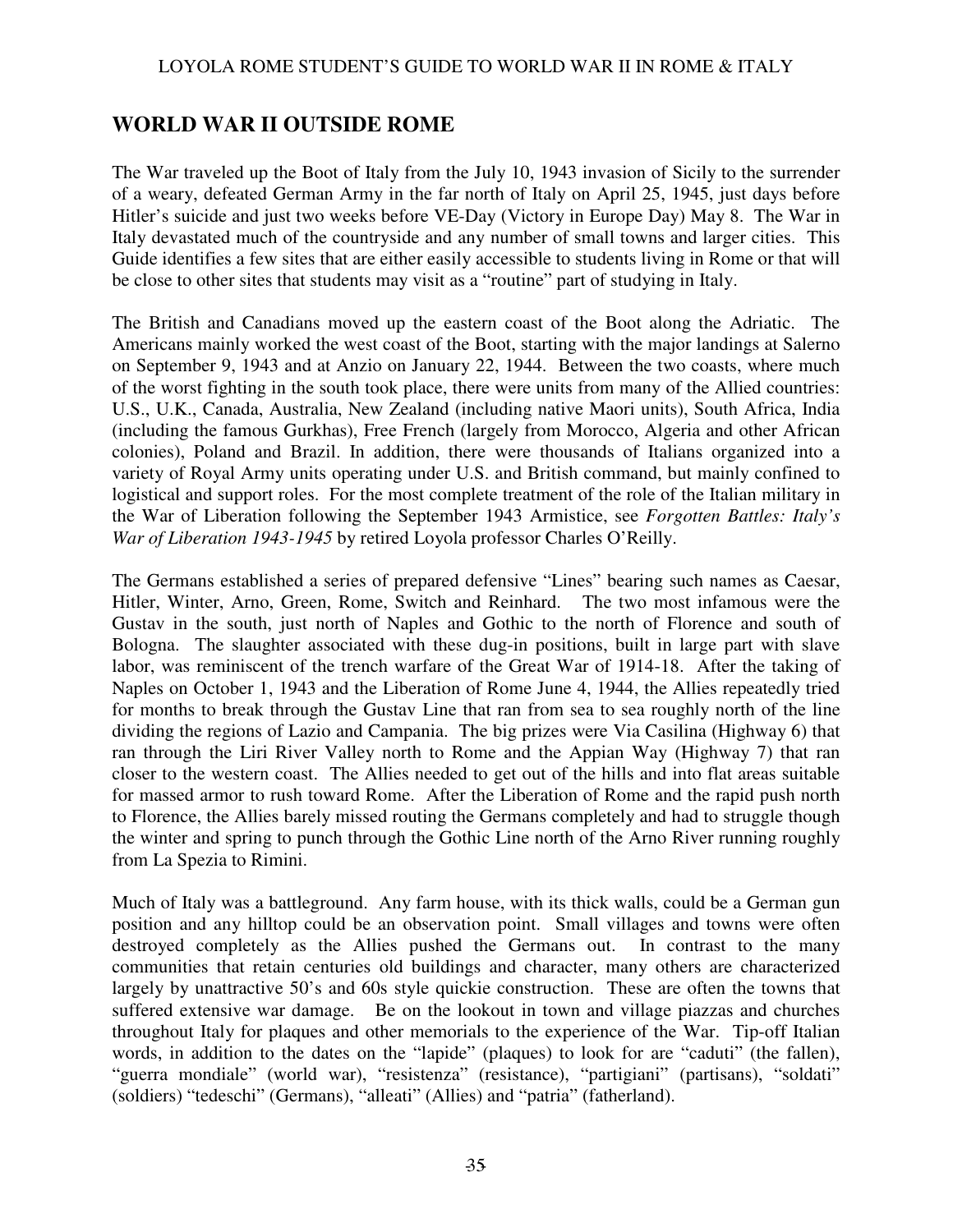# **The Three Must Sees: Anzio-Nettuno, Florence American Cemetery & Montecassino**

The American Cemeteries at Anzio-Nettuno and just south of Florence don't fall into the category of "if you've seen one you've seen 'em all." There is no more compelling and enduring an experience than visiting these memorials. More than three decades after the fact, the author of this Guide vividly recalls looking down from a road above the Florence cemetery – taken there by an Italian who had served in the Italian army during the war. With tears in his eyes, h*e* was thanking *us* – Americans not yet born when the young men of our parents' generation buried below gave the last full measure of devotion. The two cemeteries are easy to get to and the Florence cemetery, at least, is on the way to or from another trip you are bound to take. And the Anzio-Nettuno area and cemeteries are a short train or bus trip from Rome. Montecassino is the place that seems to somehow sum up the War in Italy -- and will take you from the  $6<sup>th</sup>$  century beginning of monastic life in Europe through to the post-War reconstruction.

### *Anzio-Nettuno: Operation Shingle*

The attempt by the Allies in late January 1944 to end-run the Gustav Line that was anchored in the hills around Montecassino remains controversial to this day. Although the Germans were taken totally by surprise and the port of Anzio was seized undamaged, the time spent consolidating the beachhead and bringing in needed men and equipment gave the Germans time to mount a defense that bottled up the Allies until the breakout in early May 1944. In mid-

February the Germans came close to making Anzio another Dunkirk, falling short by a hair's breadth. A stalemate settled in for the next three months. Anzio and neighboring Nettuno (Neptune), whose populations had already been forced out by the Germans, were devastated, as was much of the area leading inland to the Alban Hills. The landing was timed to coincide with a frontal assault on the Gustav

*Anzio can be reached several ways. One is by taking the Metropolitana B Red Line subway to the EUR Fermi stop and catching an express bus to downtown Anzio. Check with COTRAL, the Lazio provincial bus company, for bus times and routes. There are also trains to Anzio-Nettuno.*

Line and to trap the Germans and liberate Rome in one fell swoop. But it took four more months to accomplish the mission and the Germans were able to largely escape entrapment. During the stalemate thousands of Allied troops fell into German hands as prisoners of war and found themselves paraded through Piazza Venezia and up Via del Corso and Via del Tritone in a modern-day Nazi version of the ancient march of the war captives through the streets of Rome.

The four month period of the landing, the siege, the breakout and the Liberation of Rome have been written about extensively. (See *Anzio: The Bid for Rome* by Christopher Hibbert for a detailed description, with many excellent maps of the military operations at the beachhead.)

German and Allied positions were so close that soldiers could easily sing along with one another, in their own lyrics, to the most popular song of the day, *Lili Marlene.* Originally a German pop tune, *Lili Marlene* became so popular with the British in North Africa that the marvelous British torch singer Vera Lynn recorded it, as did Marlene Dietrich, the anti-Nazi German actress who had become a famous Hollywood star. A website devoted to this famous song, with versions from a wide range of performers and in various languages, including a post-War rendition by the chorus of the 6<sup>th</sup> Panzergrenadier Division, can be found at http://ingeb.org/garb/lmarleen.html.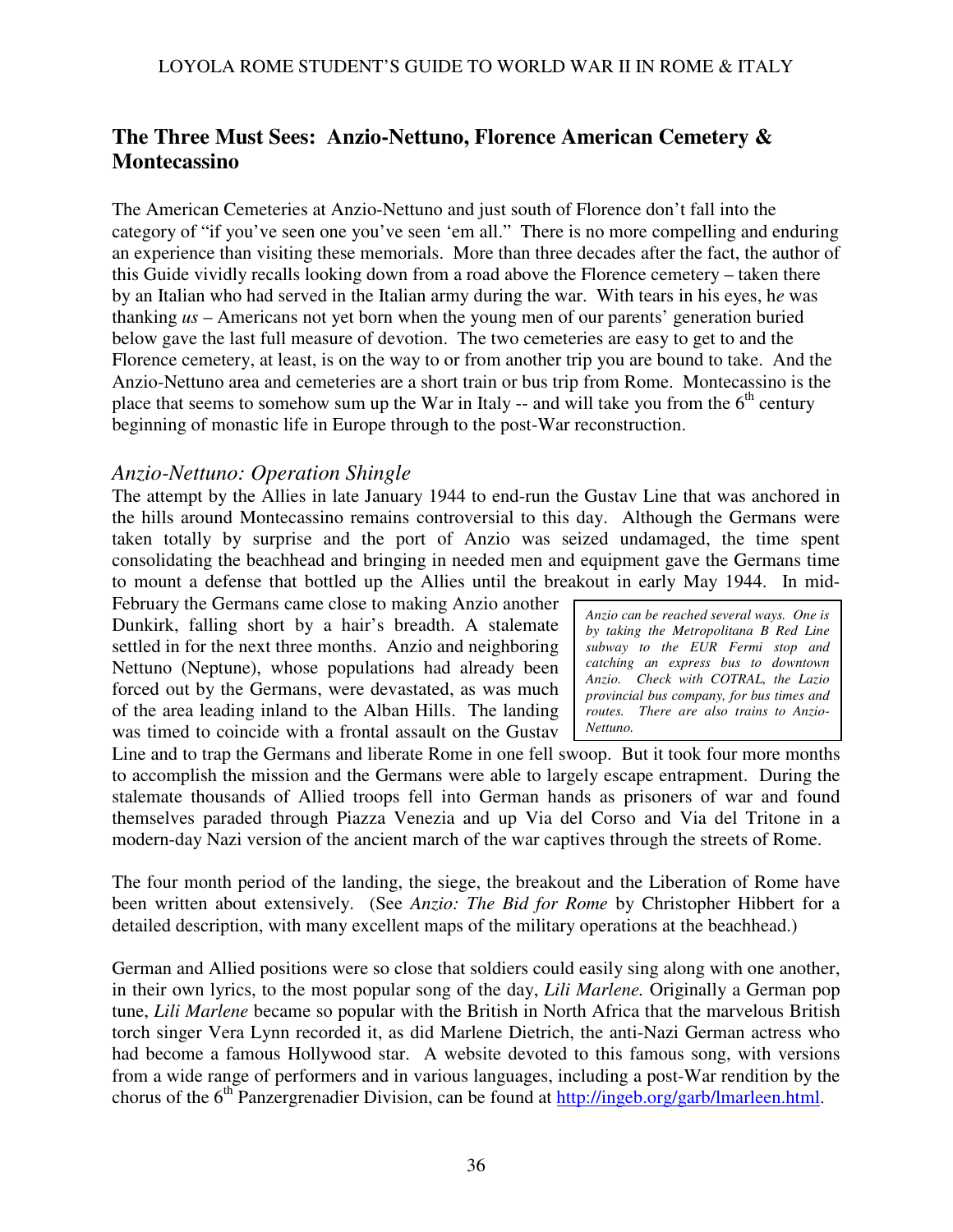*Amazing Fact: The Best World War II Museum in the World*  Piana delle Orme Historical Museum near the town of Latina (formerly Littorio, a model town built by Mussolini as part of the draining of the Pontine Marshes), may have the largest collection of World War II military equipment in the world, recovered from battlefields in Italy and North Africa. One item is a Sherman DD Tank designed for amphibious landings recovered just a few years ago from the Gulf of Salerno and restored. The tank was part of the  $753<sup>rd</sup>$  Tank Battalion, whose successor unit is the  $77<sup>th</sup>$  Armor Regiment ("Steel Tigers") that has served in Iraq. Several pavilions recount the Italian Campaign, all to a background of audio-visual special effects that seek to replicate the terrifying experiences of war. Other pavilions have agricultural and other exhibits. Piana delle Orme is at Via Migliara 43,5 in Borgo Faiti just off Road 156 that connects the Appian Way (Hwy 7) and the Via Pontina (Hwy 148). The museum is in the direction of Latina from the Frosinone exit on the A1 Autostrada. The website is http://www.pianadelleorme.it/

# **Helpful Hints**

- Both the American (Nettuno) and British (Anzio) cemeteries are easily reached from the train station by taxi, bus, or foot as are the two local museums commemorating the landing and the Liberation. In addition to the 7860 headstones (Latin crosses and Stars of David) marking the resting places of 7861 Americans (two brothers lie side by side in a single grave), there is a set of large marble insets recounting the course of the Italian campaign from Sicily to Rome during which these men and so many others were lost.
- There are two Medal of Honor recipients interred at Nettuno, whose locations at the cemetery and website link to their Medal of Honor citations follow:
	- Sylvester Antolak; C-12-13;

http://www.homeofheroes.com/moh/citations\_1940\_wwii/antolak.html Robert Waugh; H-13-37;

http://www.homeofheroes.com/moh/citations\_1940\_wwii/waugh.html

- The Anzio museum is in Via di Villa Adele. Weblinks are: http://utenti.lycos.it/Museo\_Sbarco\_Anzio/italiano.htm and http://www.anzio.net/davedere/sbarco.htm
- The Nettuno museum is at Via della Vittoria #2 and the telephone number is 06/9803620.
- A trip to Anzio can be a one-day affair including a terrific seafood lunch in a trattoria with a view of the harbor that was reconstructed from postcard photos after the War. Another option is to combine a visit to Anzio-Nettuno with a group bus trip that includes Montecassino in the southern reaches of Lazio Region.
- The port of Anzio and "Yellow" Beach on the southern edge of Anzio in the direction of Nettuno were taken by the  $1<sup>st</sup>$ ,  $3<sup>rd</sup>$  and  $4<sup>th</sup>$  U.S Ranger Battalions. "Peter" Beach, about 10 km up the coast was the landing zone for the British  $1<sup>st</sup>$  Infantry Division. A couple of kilometers south of Nettuno is the "X-Ray" Beach landing zone of the American 3<sup>rd</sup> Infantry Division (which in 2003 was in the vanguard of Coalition forces in Iraq).
- Between Rome and Anzio-Nettuno, off the Autostrada at the Pontina exit for Pomezia, is the massive German cemetery, where lie 27,423 soldiers, three to a grave.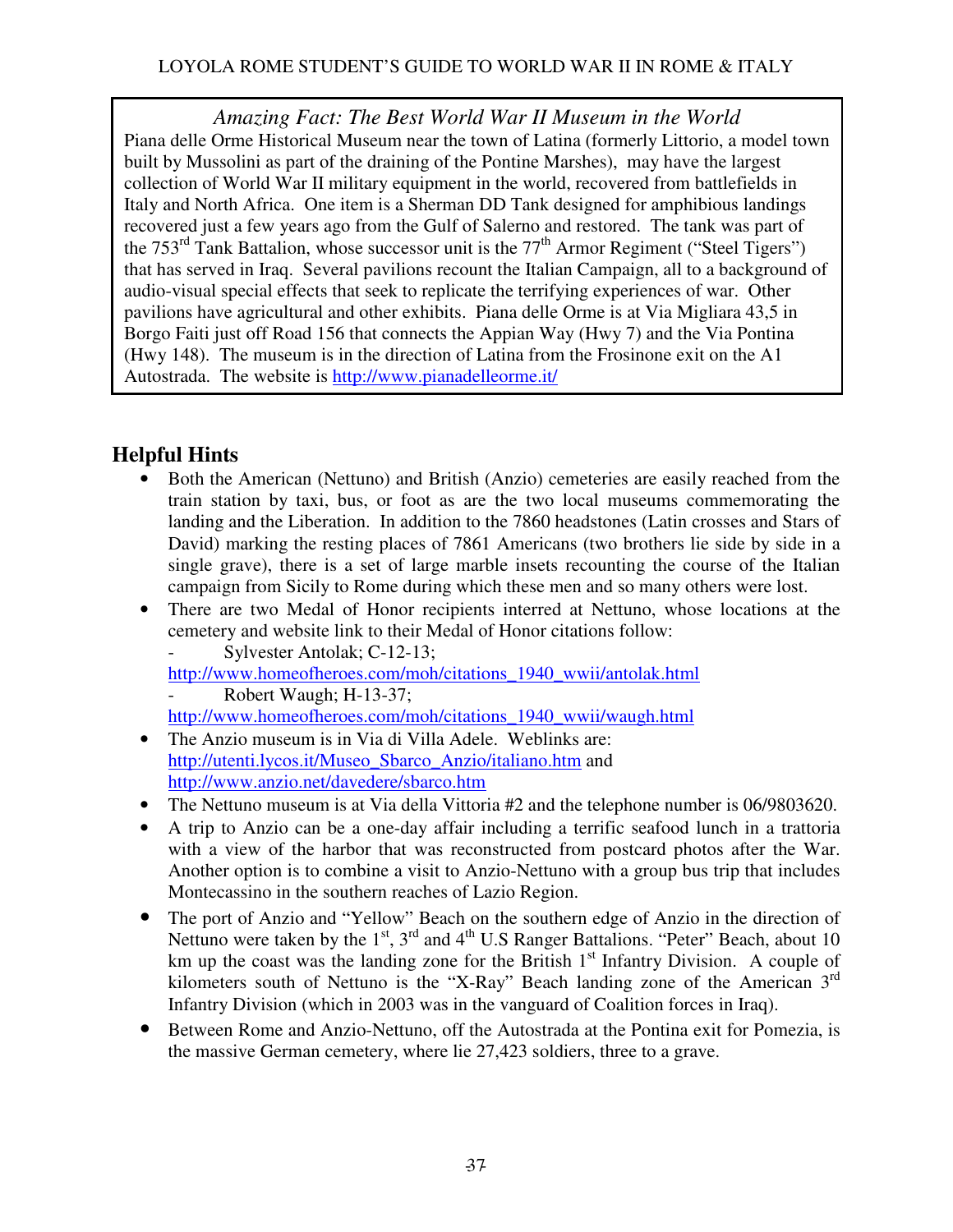*Amazing Fact*: *Don't Bother Asking about the Local Soccer Team*  Little Nettuno has one of the best baseball parks and baseball teams in Italy. Baseball was introduced to Nettuno as GIs played ball under the threat of artillery shells landing on second base. After the War, at an American base in Nettuno, GIs organized local teams and from that day on Nettuno has had one of the winningest team in a vibrant Italian baseball league. The Nettuno Lions website is at http://www.nettunobaseball.net/. While called the Netunno Lions, for some inexplicable reason in past times the team's mascot was Chief Wahoo of the Cleveland Indians.

# *Colli Albani & the Littorio: For the REAL Students of World War II*

A car or charter bus is needed for an adequate tour of the Littorio area that comprised the bloody four-month battleground surrounding the Anzio-Nettuno beachhead on three sides and the intermediary objective of the forces in the beachhead, the Alban Hills. Intrepid and prepared visitors will find the trip worthwhile. Several books available in the Rome Center library describe, in detail, with maps, the intense struggle in the area. The Littorio had once largely been the north end of the Pontine Marshes that had been drained by Mussolini as part of a public works program to create jobs and new farmland for migrants from the north of Italy.

The towns of Cisterna, Aprilia (the Factory), Campoleone, Isola Bella and others, some just wide spots in the road, were all focal points of extraordinarily violent action. So bad, in fact, that many Germans POWs at Anzio complained that they would have preferred to be back on the Russian front where they had previously served. One of the most dramatic incidents occurred on January 28-29, when American Army Rangers (Darby's Rangers) set out to take Cisterna, the town where St. Paul met his Christian confederates from Rome as he prepared to enter the city. Moving quietly up the Fossa di Pantano canal (the Ditch) that was a feeder to the much larger Mussolini Canal (now called Mascarello Canal), the Rangers killed a number of Germans with their knives, not knowing that they were headed into an ambush. By the end of the next day, relying on little more than grenades and small arms, the Rangers inflicted heavy casualties on the German Panzer units they faced. Of the 767 men of all ranks who started out, only 6 men made it back to the American lines. Those not killed had been captured.

The Colli Albani had been the original objective of the Anzio-Nettuno landing forces as a means of cutting Via Appia (Highway 7) and Via Casilina (Highway 6). Albano, Velletri, Valmontone, Lanuvio and Fratocchie are today pleasant places attracting tourists. But in early 1944 they were the prizes in a high stakes game. The Pope's summer residence of Castel Gandolfo in the Alban Hills was filled with refugees, including Jews on the run. Unfortunately, in bombing related to the Anzio breakout, large numbers of nuns and refugees were killed within the papal grounds of Castel Gandolfo. In Albano is a memorial to the resistance fighters.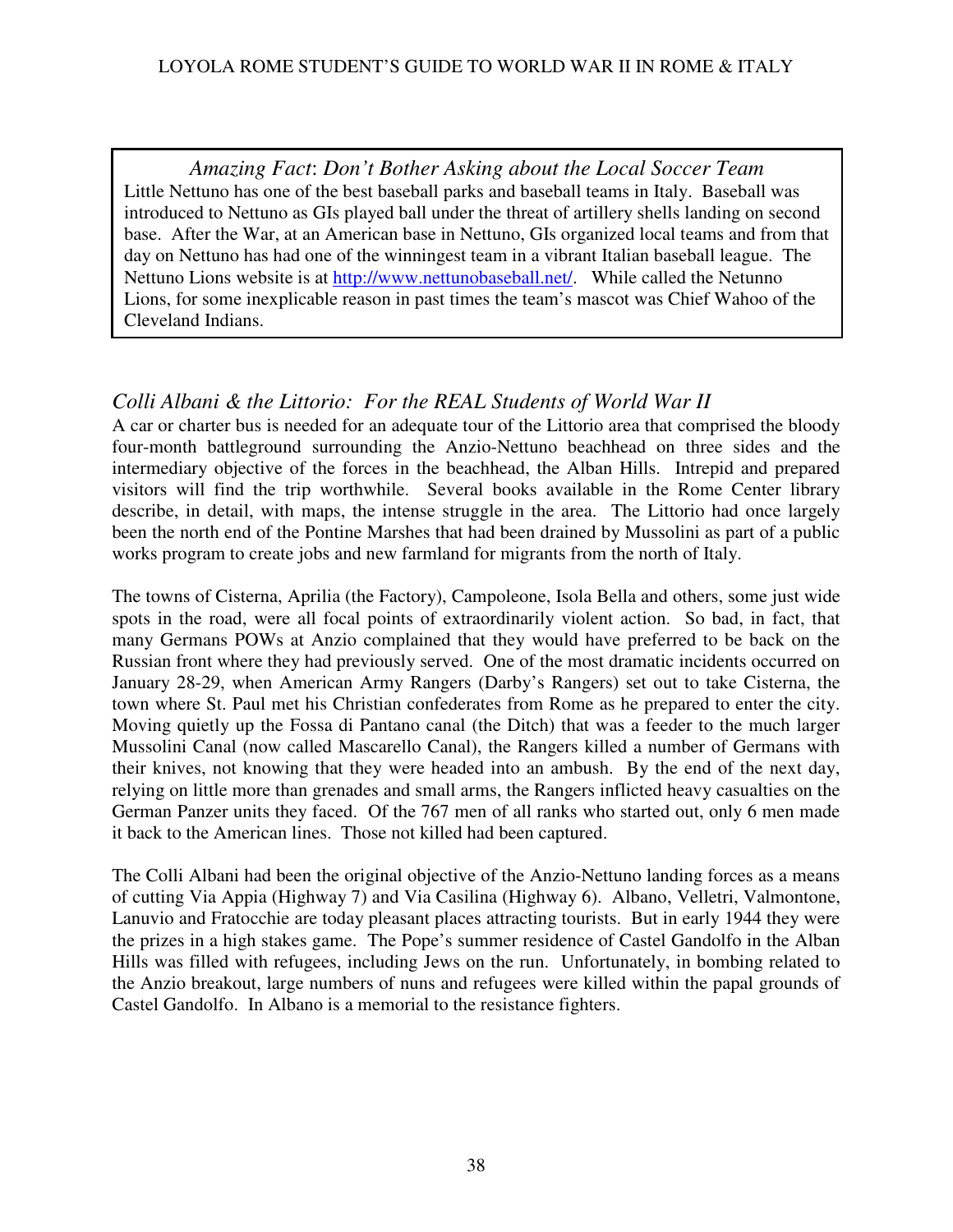### *Florence: Kicking out the Germans*

Florence holds a special place in the story of the Italian Resistance, engaging the Germans in open combat in the streets for a longer period than any other city. On the morning of August 11, 1944, after the tolling of La Campana del Popolo (the people's bell) in Palazzo Vecchio, every church bell in Florence began to sound and thousands of Florentines rose up to push the Germans out ahead of the advancing Allies. After 48 hours of fighting, the Germans and their fascist allies were forced out of the city proper. Allied forces would begin crossing the Arno on August 12. While the rising in Florence may not have made a critical contribution to freeing the city and concluding the War, such an action was necessary for the Florentines and for all Italians. The history of Florence was one of periodic rebellions against oppressive rulers. Florentines, whose native son, Dante, gave Italy its modern common language, had the opportunity to help restore the nation's honor. Two decades of Fascism had gone terribly wrong. Italy had been humiliated on the battlefields of Greece, North Africa and Sicily. And for a year Florence had been under the German thumb. Florence would give the Germans a swift kick as they left by the back door. Although the city was spared massive destruction, the retreating Germans believed it necessary to blow up all but one of the bridges across the Arno, including Ponte Santa Trinita', the 1569 masterpiece some called the most beautiful bridge in the world, that was just downstream from the famed Ponte Vecchio. The Ponte Vecchio, too fragile to support tanks, was saved when the Germans chose to blow up the buildings on either side of the bridge in order to stall the Allies. Upstream from Ponte Vecchio, Ponte alle Grazie, dating from 1237, was also lost.

In the streets of Florence, there are several "lapide" memorials to the "caduti" of the Second World War -- the Liberation and the partigiani. There is a plaque at the main post office, Palazzo delle Poste e dei Telegrafi, in Via Pellicerria (Leather Street just off Piazza della Repubblica), in memory of the many employees of the postal system lost during the War either as soldiers or on the job. At Via dei Bastoni 3, just under the Piazzale Michelangelo overlook of the City across the Arno, a plaque memorializes a number of partigiani killed by the Germans in fighting at that spot. One that commemorates both the soldiers of the Great War and the partigiaini of the Second World War is at Via delle Masse 38. Finally, at Via delle Cinque Vie 4, there is a lapide in tribute to a number of partigiani shot by the Germans in 1944.

### *Amazing Fact: The Friendly Enemy*

On March 25, 1955, nearly ten years after the Liberation of Florence, the Mayor of Florence presented Honorary Citizenship and Freedom of the City to Dr. Gerhard Wolf, the German diplomatic consul in Florence during the war years. Wolf had worked tirelessly and at great personal risk to gain the release of hostages held by the SS and to save Florence from destruction. The Mayor told Dr. Wolf of that "through your efforts on behalf of the people of Florence, among them Florentines of Jewish origin, the most unjustly persecuted of all, you became part of the spirit and history of our city." Sadly, Dr, Wolf did not succeed in saving Ponte Santa Trinita', the bridge he had fallen in love with. The full story of Dr. Wolf is told in *The Consul of Florence* by David Tutaev.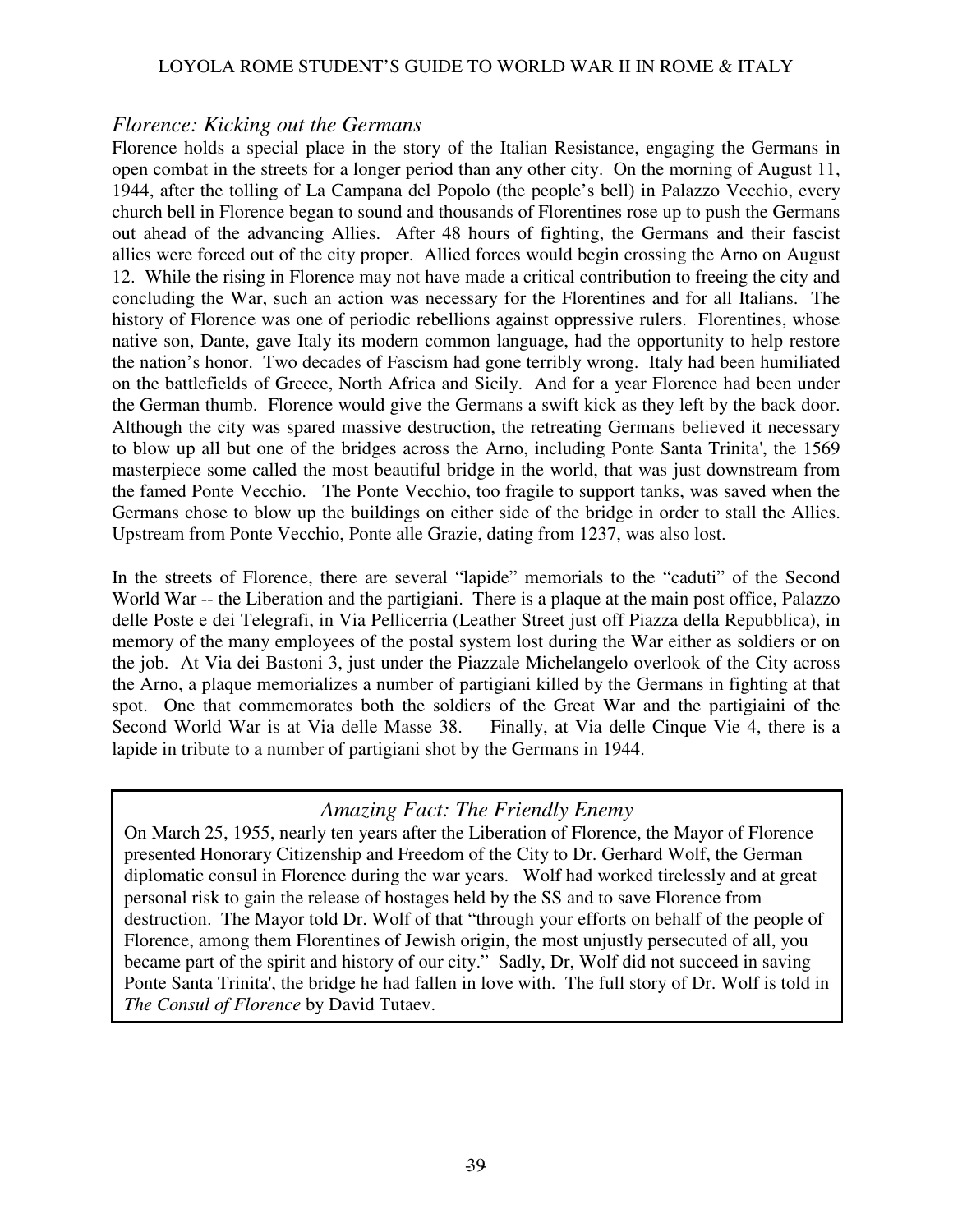# *The American Cemetery in Florence*

*"And when those conflicts were over, what did we do?...the only land we ever asked for was enough land to bury our dead." -- U.S. Secretary of State Colin Powell (14 February 2002)* 

The American Cemetery near Florence is the final resting place for 4402 American soldiers and sailors who died in the Italian campaign during the push from Rome to the Alps between June 1944 and late April 1945. There are two Medal of Honor recipients interred there and another, whose body could not be recovered, is memorialized on the Wall. Their names, locations at the cemetery and links to their Medal of Honor citations follow:

- Addison E. Baker; Wall; http://www.homeofheroes.com/moh/citations\_1940\_wwii/baker\_addison.html
- Roy Harmon; A-4-37; http://www.homeofheroes.com/moh/citations\_1940\_wwii/harmon.html
- George Keathly; D-11-26; http://www.homeofheroes.com/moh/citations\_1940\_wwii/keathley.html

The cemetery is just 7.5 miles south of Florence city on the Via Cassia/Via Senese (Highway 2 to Siena). The ancient road enters Florence at the Porta Romana and then veers right into the Via Romana past the Pitti Palace and across the Ponte Vecchio into the heart of Florence. The Certosa exit off the Autostrada is nearby, only 2 miles north of the cemetery. There is frequent SITA (intercity) bus service to the cemetery along the Via Cassia/Via Senese from Piazza Santa Maria Novella across from the Florence train station. The bus will stop just outside the "Cimitero Americano" on request. Don't hesitate to ask. The bus driver or someone on the bus will be happy to help. The design of the cemetery is similar to that at Nettuno, with large marble insets telling the story of the Italian Campaign. If you are planning a weekend train trip to Florence it is easy to fit in a morning side trip by hopping on the bus. Alternatively, if you are participating in a Rome Center group bus trip to Florence a side trip on the way up or back can be easily arranged.

Quite near to the cemetery is the small town of Impruneta, what had been a beautiful "daughtertownship" of Florence. On the night of July 28-29, 1944, American bombers largely destroyed the town and its Renaissance Basilica. Unfortunately, intelligence had incorrectly advised that Impruneta contained a significant German contingent.

### *Montecassino: The Controversy Continues*

The destruction of the ancient Benedictine Monastery of Montecassino by Allied bombers on

February 15, 1944, remains the single most controversial decision of the Italian campaign, overshadowing arguably more important issues such as the choice of taking Rome rather than cutting off the German retreat or landing at Salerno rather than farther north, even above Rome. This may be so because the Battle of Montecassino seems to sum up the entire Italian campaign – bullheadedness, bravery, civilian tragedy, both the

*Montecassino is in most southern part of Lazio Region, just north of the Campania Region containing the city of Naples. It is about 140 km south of Loyola's Monte Mario campus in Rome on Via Casilina, Highway 6 (and just off the A1 Autostrada). The town of Cassino is on the main rail line to Naples.*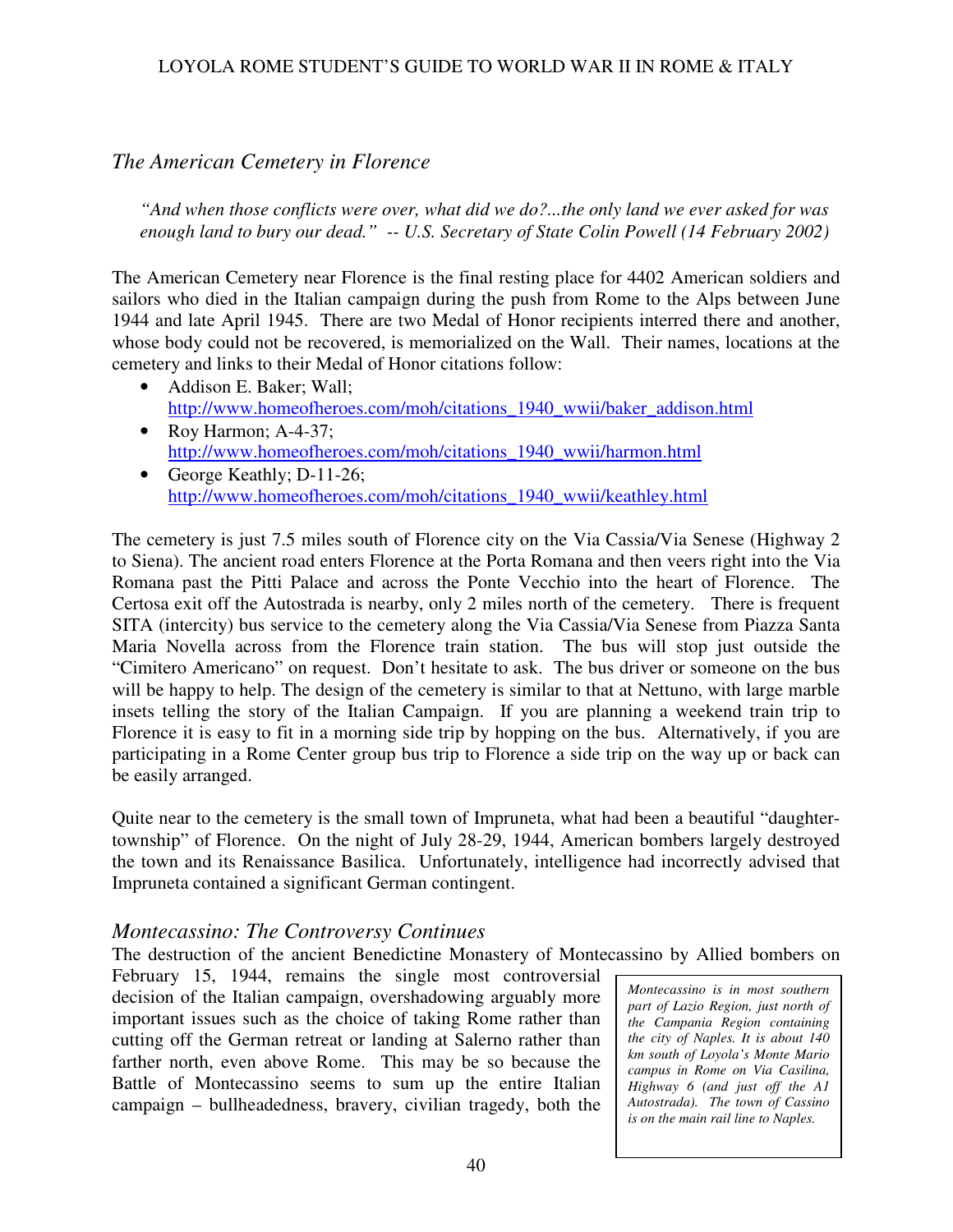saving and destruction of Italy's artistic heritage, the role of the Church, and the politics of war. Numerous books have been written that deal with Montecassino. Getting past the town of Cassino meant entry into the flatlands in the Liri River valley where Allied armor could move rapidly north on Highway 6 the fewer than 100 miles to the center of Rome.

### **Helpful Hints:**

- The Montecassino Abbey website is http://www.officine.it/montecassino/main\_e.htm.
- Go on a Sunday in order to attend the High Mass sung in Gregorian chant. Masses are at 9am, 10:30am and Noon. In the intimacy of the Abbey chapel, you will be transported back many centuries to the time when the Abbey, founded by St. Benedict himself in the early  $6<sup>th</sup>$  century, had evolved into the insulated repository and protector of Europe's art, letters and music. It is an experience that will stay with you all of your days.
- The two best ways of getting to Cassino, the town at the base of the mountain after which the Abbey's mountain is named, is either an express train from Stazione Termini in Rome or by bus as part of a Rome Center bus trip. If going by train, either leave on the early morning train Sunday and arrive in time for the 10:30am Mass or go on Saturday and stay over in Cassino. Taxis are available at the Cassino train station. The taxi can take you to the Abbey in time for Mass and will return at a pre-arranged time to bring you back to town and to the British and German cemeteries.
- Allow enough time after Mass for an immediate visit to the museum in the Abbey where you can see some of the artifacts saved because the Germans had transported them for safekeeping by the Vatican in Castel Sant'Angelo in Rome. There are also photos taken before, during and after the bombing.
- Check the weather reports and try to go to Montecassino on a clear day since it is the view from the Abbey and the view of the Abbey from the valley that will illustrate the dilemma facing the Allies. Take binoculars if you have them. The Germans claimed (subsequently largely proven) that they were not using the Abbey itself as an observation position to direct artillery fire on the Allies, although they were positioned right up to the Abbey walls. Put yourself in the boots of an Allied soldier in the valley being pounded day in and day out. The bottom line is that General Freyberg, the New Zealander in charge on the Valley floor, insisted, against the wishes of his superiors, that bombing the Abbey was essential for troop morale and was a condition for the New Zealanders staying on the frontline. Freyberg had the authority to remove his troops and was prepared to do so if his wishes were not carried out. In the sixty years since the bombing, the full story has not become clear. A number of books in the Rome Center library address the four battles of Cassino and the controversy at the time and later. A short outline of the struggle for the Montecassino and environs can be found at http://www.mindspring.com/~gif212/historyb.htm
- From the veranda of the Abbey, look out on the haunting Polish cemetery on the downward slope of the mountain from which the Poles succeeded in taking the demolished Abbey three months after the bombing. On the way down from Montecassino stop to visit the cemetery that is in the shape of a cross. Buried with his men, years later, is the Polish General Wladyslaw Anders. Having been dispossessed of their own country by both the Germans and Russians and released from prison by the Russians to fight with the Western Allies in Italy, the Poles saw the Germans as very personal enemies. The honor of taking the Abbey after horrendous losses was dulled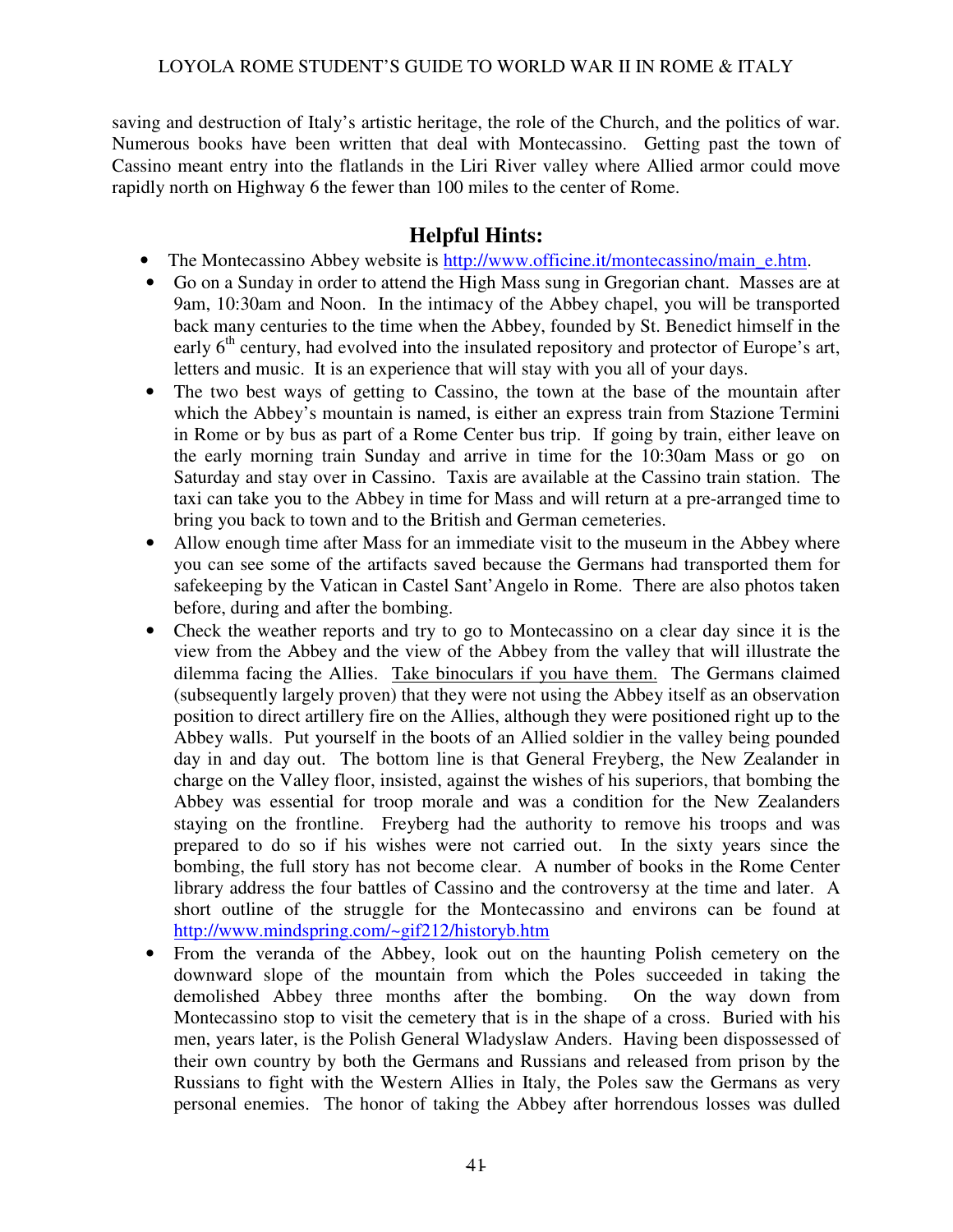somewhat by the fact that the Germans had managed to evacuate before the Poles prevailed. On the Sunday after taking the Abbey, the Poles attended Mass in the ruins and came up with \$1000 in the Sunday collection for the reconstruction of the Abbey.

- Look closely at the Abbey and its construction. It is new. But old. By the time of its consecration by Pope John XXIII on October 25, 1964, the Abbey had been largely rebuilt, as closely as possible to the original. Funds or the restoration were supplied primarily by the Vatican and the Italian State. Unfortunately, little support was solicited or came from American sources directly since the wounds were still too fresh for some.
- Arrange with the taxi driver or on the Rome Center bus to visit both the British Cemetery that is in Cassino proper and the German cemetery on the outskirts of town near the regional Italian prison. From the British cemetery, look up at the Abbey and consider what your own thoughts might have been that day if you saw your bombers taking down the Abbey. Then, have the taxi driver take you to the German cemetery. Compared to the Allied cemeteries, the German one is massive, with over 20,000 men interred. And, the Germans have buried their fallen three or more to a grave. Shocking as well, but obvious on reflection, is that so many are unknown. An army in retreat has little opportunity to deal with their dead, often having to leave them to the enemy. The Allies would have had scant information for "graves registration" of enemy casualties.
- Consider what various cemeteries may say about the "national characters" of the belligerent nations. The American cemetery is understated and oriented toward the individual with attention to stated religious faith and home state. The British, while providing individual resting places, is careful as well to list the fallen by their units on large stone insets, with many units having long histories in localities at home. The French cemetery, incongruously perhaps to the American eye, engraves on the headstones of its North African colonial troops, "Mort pour la France." The Polish cemetery is, as much as anything, a political as well as religious statement that seems to echo the role that Poland's fierce loyalty to the Catholic faith would play as the catalyst for Liberation from communism nearly five decades after these Poles gave their lives. At the front of the Polish Cemetery is the inscription "We Polish soldiers for our freedom and yours have given our souls to God, our bodies to the soil of Italy, and our hearts to Poland." As for the Germans, the air of sadness and loss seems to exceed that of the others. While the other cemeteries seem to welcome the sun, the German cemetery near Cassino is shielded from it. Designed in concentric circles, what one might think of as German orderliness, seems to catch one in a never-ending cycle.
- Before catching the train back to Rome, you can grab a quick meal in Cassino town. Near the train station is some of the best pizza ever. If visiting a trattoria, make sure at least one in the group orders spaghetti alla ciociara. Ciociara is the word for the area and for the people of the rural areas of the region of Lazio. The famous Italian film, for which the great Sophia Loren won the Academy Award in 1961, was called *Two Women*  in English but *La Ciociara* in the original Italian. An extremely controversial movie at the time, it is the story of a woman trying to get her daughter out of German occupied Rome (the San Lorenzo quarter) to the expected safety of the countryside in her home area of southern Lazio. Downtown Cassino is quite plain and there is no evidence of Old Italy. The current town of Cassino is actually centered several hundred meters from the original. The Germans destroyed every structure in Cassino and used the rubble as cover for a devastating ambush of Allied troops.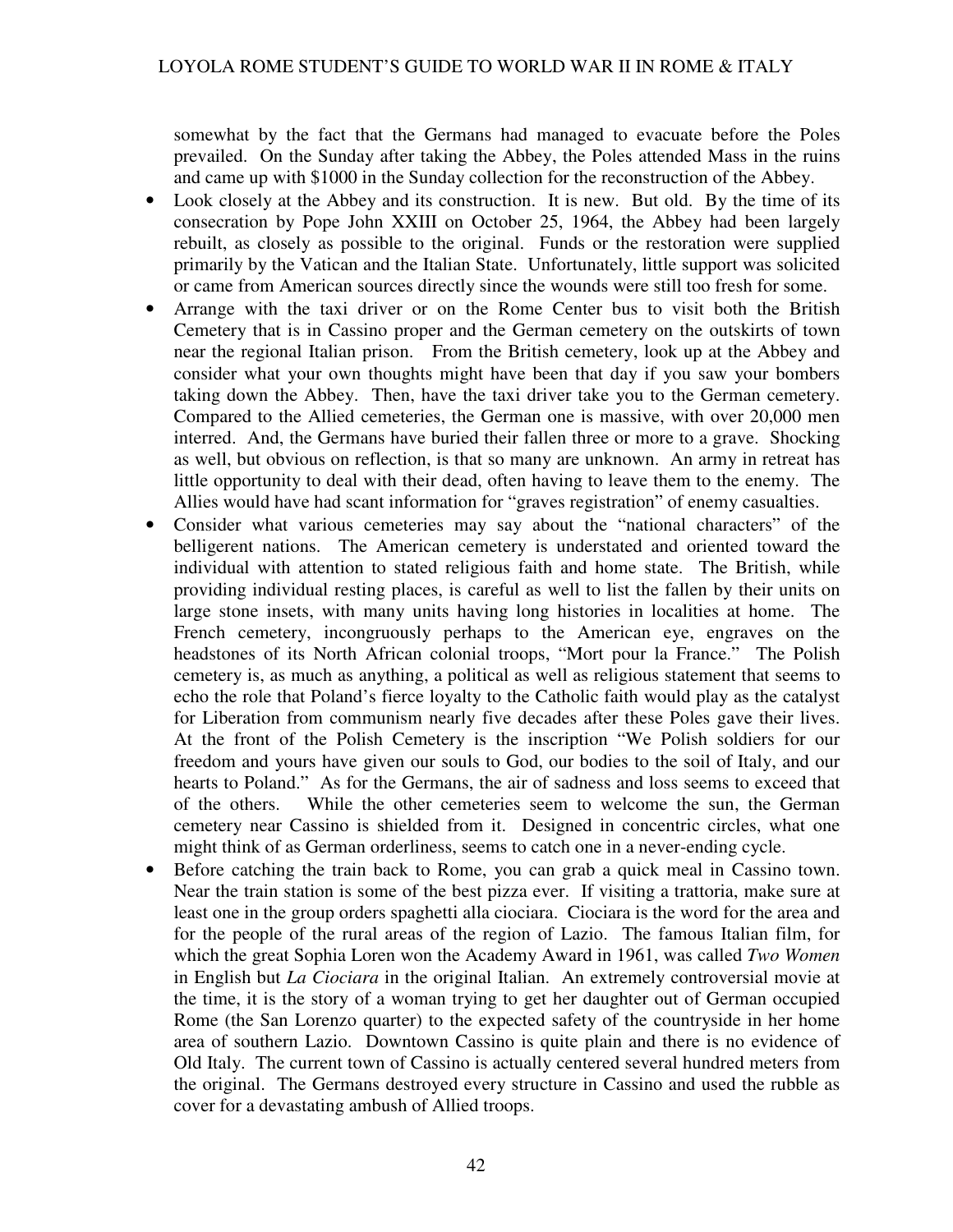*Amazing Fact: "The Madonna of Montecassino and Brooklyn"* Decades after the destruction of the Abbey, artifacts saved from the rubble were still being returned by both German and Allied personnel. A painting saved from the ruins by a German soldier now hangs in the Abbey and in 1985 the Abbey saw the return of a two-foot tall marble statue of the Madonna that a young American merchant mariner had salvaged shortly after the Poles took the Abbey. The statue accompanied him on three crossings of the Atlantic and during the Normandy D-Day invasion as he sailed on the Liberty ship, SS Cotton Mather. Ironically Cotton Mather was the minister of Old North Church in Boston and the quintessential Puritan who would have been appalled that a Catholic statue of the Virgin Mary was the "protector" of the ship named after him. The statue graced St. Patrick's convent in Brooklyn for forty years after the war until the Dominican sisters there were able to return it.

### *Pisa*

As the western anchor of the Pisa-Rimini Line established by the Germans after the Liberation of Rome, the Allies could barley avoid bombing runs against targets in Pisa. When visting the fabled Leaning Tower and the Duomo there, you will see how close that wonder of the world came to being a victim of the War. Adjacent to the Duomo and the Baptistry is the Campo Santo which was the burial ground of the moneyed families of Pisa when that City was a great sea and trading power. The soil in the Campo Santo had been brought from the Holy Land during the Crusades so that wealthy Pisans could be laid to rest in the same earth that Jesus had walked upon – hence Campo Santo – "holy field." But wayward bombs from Allied planes landed on the roof of the Campo Santo, setting fires that melted the lead roof and doing horrific damage ot the beautiful murals adorning the interior walls. Be sure to visit the restoration center across the street from the Campo Santo to see the drawings that were beneath the frescoes, so many of which were destroyed in the fire following the bombing.

### *Milano*

Milano remained in the grip of the Germans until the last days of the War, even as Mussolini, Milano's Cardinal Archbishop Schuster, Milano's partisan leadership and the local German commanders negotiated on ways to either save the City or themselves. Milano had suffered substantial bomb damage during the War as an industrial center. Two places in Milan are of special interest. Many people visit and marvel at the beauty of Leonard da Vinci's *Last Supper* in the Church and Convent of Santa Maria delle Grazie on the edge of downtown without realizing how close it came to being lost to the War. While allied bombs intended for other targets destroyed much of the church, the great painting was miraculously spared, protected by sandbags that had been piled up around it. Also seriously damaged were Ospedale Maggiore, Palazzo Marino and the church of San Ambrogio. At the other side of the downtown area from Santa Maria is the Piazzale Loreto. An otherwise non-descript urban roundabout, Piazzale Loreto was where the bodies of Mussolini, his mistress Claretta Petacci and several fascists were hung by their heels at a gasoline station after having been shot by partigiani (at Mezzegra on the western shore of Lake Como just south of Tremezzo). The bodies were beaten and spat upon by angry Milanesi at the same gasoline station where a number of hostages had been shot by the Germans just a few months before. The film and photos of the desecration of Mussolini's body – a purging of Italy's love affair with Il Duce -- are among the most well known of the War.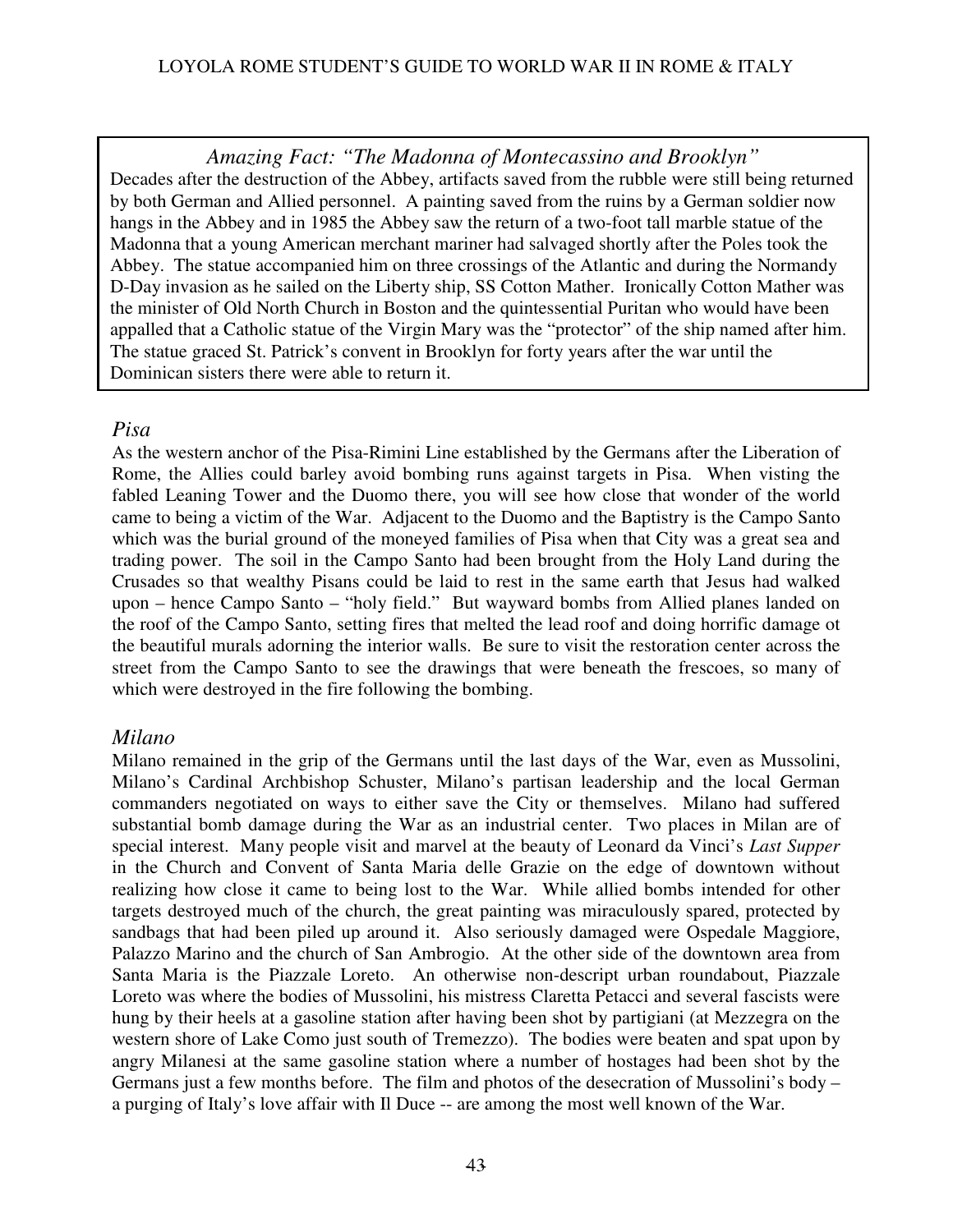### *Genoa: The Lucky Bomb*

In the Cathedral of San Lorenzo in Genoa (Genova), birthplace of Christopher Columbus, there is something that tourists and regular congregants alike rub for good luck. It is the unexploded Lucky Bomb dropped by a British bomber in early 1941. Some other important structures were not so lucky. Genoa was one of the Italian cities most heavily damaged by Allied bombing in the War because of its importance as one of Italy's largest ports and its location in the German occupation zone until the very end of the War. Palazzo di San Giorgio, Palazzo Serra Campanella, the opera house Teatro Carlo Felice and the churches Santissima Annunziata del Visitato and San Stefano were all badly damaged. But Genova also holds the distinction of having beaten the Germans at their own game. Partisans in the city, in heavy fighting in April 1945, were able to take 1000 German soldiers captive. The partisans saved the city from massive sabotage and slaughter by assuring that every last German "hostage" would be shot unless the retreating Germans left Genoa in peace. It worked.

The price paid by the Genovesi during the War is memorialized on various lapidi in the streets of the city. For example, in Piazza Romagnosi in the Marassi quarter a lapide in the courtyard of a school recalls the murder of a young Gappisti woman called "Partigiano Joan" (Paglia Marcello).

### *Naples & The Amalfi Coast*

Today, most of us think of Naples as a city to avoid. Most visitors go straight to the nearby areas of the ancient and petrified cities of Pompeii and Herculeneum and the modern vacation spots of Sorrento, Positano and the stunning (but terrifying) Amalfi coast. Six decades ago ago, Naples and the areas immediately south were a killing ground. While the Allied invasion of the Boot south of Naples has been called the Salerno landing (Operation Avalanche), the Allied beachhead covered a much broader area. The southern anchor of the assault was the landing of VI Corps' U.S. 36<sup>th</sup> Infantry Division (Texans) at Paestum beach (a site with ancient Greek ruins) about 20 miles south of the coastal city of Salerno. The British landed along the ten-mile stretch of beaches just south of Salerno. To the west, as Italy juts out into the sea, are the villages of Maiori and Minori, next door neighbors of the famed town of Amalfi, that were taken by U.S. Ranger Battalions. Near Maiori, the little church of San Domenico was turned into a field hospital for wounded GIs where medics and nuns worked feverishly to deal with the casualty load. For a full account of the Salerno landings and the aftermath, see *Operation Avalanche* by Des Hickey and Gus Smith.

Naples has never fully recovered from the destruction wrought by the War. In addition to the Allied bombing, for four days near the end of September 1943 the city was in the grip of guerrilla attacks by the Neapolitan Resistance and reprisals by the Germans. The Germans adopted a scorched earth policy in Naples that, among other things, was a message to both the Allies and the Italians that every Italian city would be at risk of substantial German sabotage. German explosives basically returned Naples to a pre-industrial state:

- core facilities of the water and sewage systems were blown up;
- public transit tracks were ripped up and bus rolling stock stolen;
- the telephone exchanges were destroyed;
- the grand hotels were demolished;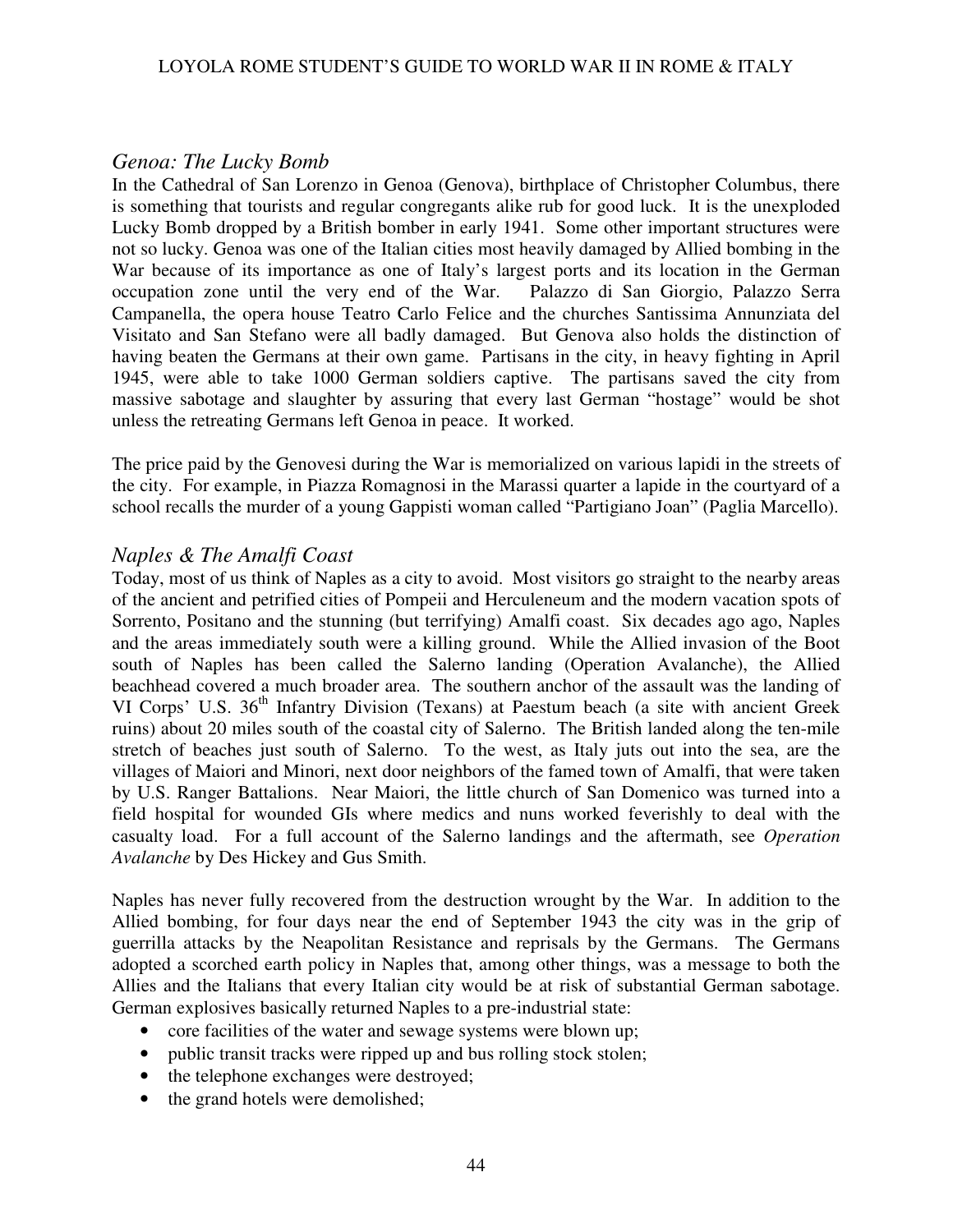- all tunnels were caved in and sealed;
- flour mills were collapsed; and
- in a reprise of Nazi book burnings, the University of Naples, founded in 1224, was destroyed and priceless manuscripts and books soaked with gasoline and set afire.

Also heavily damaged were the churches of Monte Oliveto, San Filippo Neri, Santa Chiara and San Eligio. Imagine any great American city recovering from such concerted destruction.

As if Allied bombing and the widespread destruction of Naples by German sappers was not enough to cope with, the Neapolitans in 1943 had to put up with one of those pesky eruptions of Mt. Vesuvio that comes along every few centuries or so.

### *Caserta – Royal Palace & Allied HQ*

The House of Savoy may not have been the House of Windsor but from a housing standpoint they never played second fiddle. The massive Royal Palace of the Savoy Family in Caserta, 75 km south of Montecassino and 50 km north of Naples on the A1 Autostrada, is open to the public as a museum today. (The next stop of the express train from Rome to Cassino is Caserta.) From the Fall of 1943 until the end of the War, the Palace was the Headquarters of Supreme Allied Command in Italy. It was here that the final amended Armistice agreement between Italy and the Allies was signed.

# **Versilia: Italian Liberation And The American Civil Rights Movement**

# *The 92nd Division: The Buffalo Soldiers*

Wars bring change. In addition to assuring freedom and democracy in Western Europe and setting the stage for the Cold War and the eventual demise of European communism, World War II also helped fuel the American civil rights movement of the late 1940s through the 1960s. During the War, the American armed forces for the most part remained segregated, with black citizens often relegated to serving their country in jobs considered menial and in all-black units commanded by white officers. A notable exception to this was the famous Tuskegee Airmen. At the same time, thousands of Japanese-Americans from the Pacific Coast were interned in relocation camps out of fear of spies and sabotage following the attack on Pearl Harbor in Hawaii. President Roosevelt and California Governor Earl Warren (later Chief Justice of the U.S. Supreme Court) believed the relocation to be a necessity. While not especially controversial at the time, that decision would later be largely discredited.

The area called Versilia, northwest of Lucca, was a focal point of the Allied effort to break the Gothic Line from the Fall of 1944 into the Spring of 1945. And, in retrospect, it was emblematic of a revolution developing in American society that would be spurred on by the War. Young African-Americans and Japanese-Americans who had served honorably and loyally would no longer be willing to accept second class citizenship in a country that had dedicated so much treasure and blood to eradicating regimes in Europe and Japan that were in great part predicated on notions of racial superiority and the institutionalization of the rankest forms of discrimination.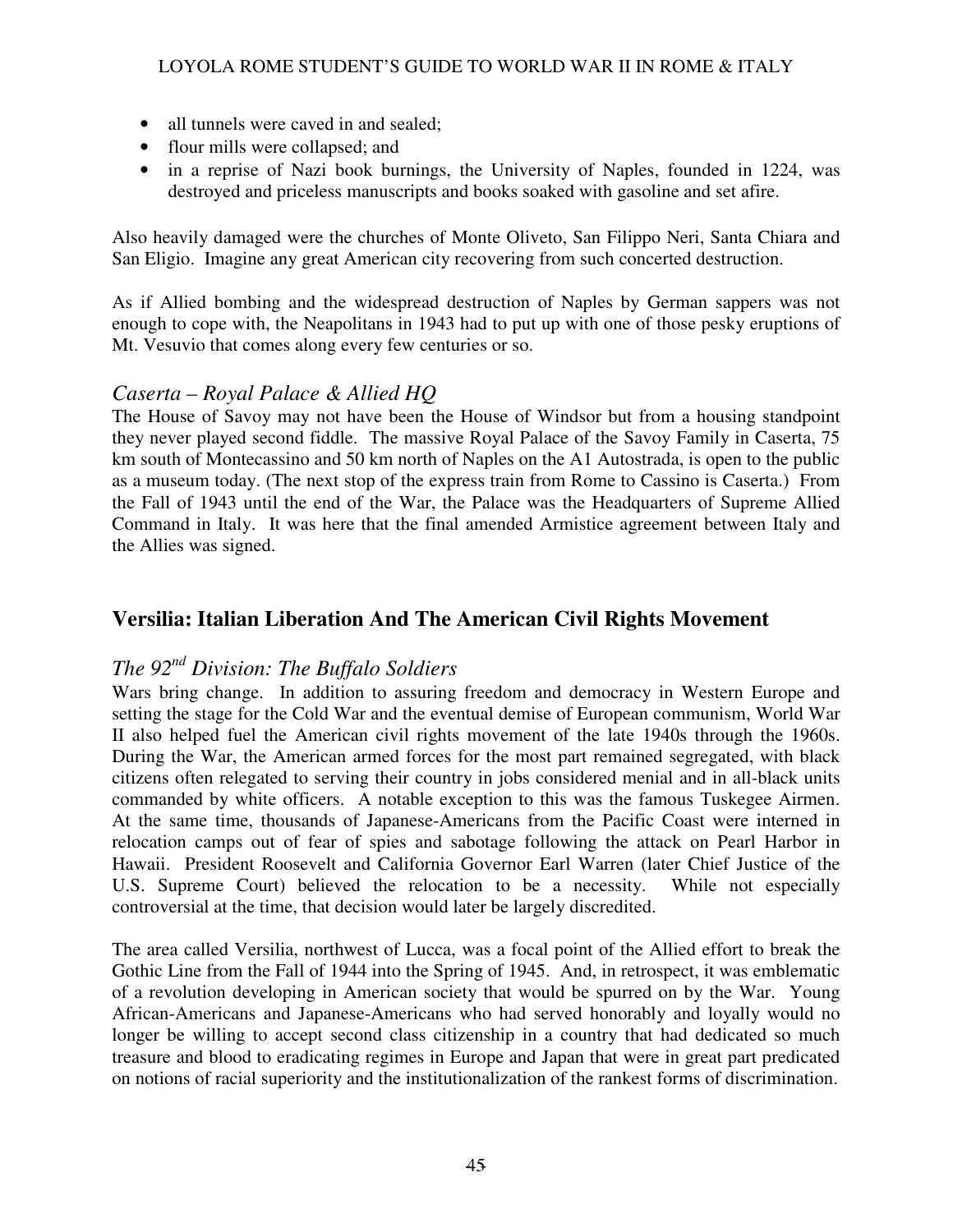The experiences of the American 92<sup>nd</sup> Infantry Division (Buffalo Soldiers) in freeing the Versilia area reflect the deep tensions in American society at a time of legalized racial segregation.. Lucca, with Europe's most beautiful and intact medieval wall, was liberated in mid-September 1944 by a largely African-American infantry division, with mainly black junior officers and mainly white senior officers. The 92<sup>nd</sup> moved swiftly to liberate the coastal plain northwest of Lucca running up to the Gothic Line that began south of the port of La Spezia (the headquarters port of today's Italian Navy). The 92<sup>nd</sup> was the only black combat division in an Army in which blacks mainly served in all-black construction or logistical units (such as the famous Red Ball Express trucking group that helped keep front line troops supplied in France).

During the winter, however, disaster struck the  $92<sup>nd</sup>$ . In the face of heavy and unrelenting counterattacks by the Germans down the Serchio River Valley north of Lucca, the 92<sup>nd</sup> fell short. In spite of numerous acts of individual heroism, the  $92<sup>nd</sup>$  folded in a number of key sectors. At the time, with a viewpoint rooted in the prejudices of the day, the poor performance of the  $92<sup>nd</sup>$ was attributed by many to the racial make-up of the division. Interestingly, General Mark Clark, the American commander in the Italian campaign, hit the mark when he wrote after the War that the problems of the 92<sup>nd</sup> were not to be found in the inferiority of its men but in the inferior training and leadership provided them as well as in the low expectations when soldiers are relegated to second class citizenship and yet called upon to be first class fighters.

In the first decade of the  $21<sup>st</sup>$  century it may seem obvious to us that a military unit organized around the concept of second class citizenship and racial inferiority and officered by men who, in the main, bought into these ideas, would perform below standards. But this was not so selfevident to many people in 1944. The performance of African-American soldiers, sailors and Marines since President Truman's military integration orders in the late 1940s certainly validated General Clark's view about the source of the  $92<sup>nd</sup>$ 's problems. In the post-War era, nearly a million young African-American veterans returned home with the experience of having helped free an enslaved Europe and a feudal Japan. They were no longer willing to tolerate anything other than their own liberation – liberation that would be achieved through the non-violent means of the civil rights movement. For a full rendering of the story of the Buffalo Soldiers, see Daniel K. Gilbran's *The 92nd Infantry Division and the Italian Campaign in World War II*.

### *The Nisei 442: "Go for Broke"*

After the near collapse of the  $92<sup>nd</sup>$ , the Division was reconstituted in anticipation of the springtime assault on the Gothic Line. Brought back to Italy to join the new  $92<sup>nd</sup>$  was what would be the most decorated Army unit of the War – the Nisei  $442<sup>nd</sup>$  Regimental Combat Team. Nisei are second generation Americans of Japanese descent – those whose parents had been born in Japan. Made up of young Japanese-Americans, many of whom had joined the service from the relocation camps, the 442, with its Hawaiian motto, "Go for broke," was out to prove something. Their job in the Versilia area, anchored by the town of Pietrasanta, was to assault the dug-in Germans on the Gothic line in the Alpi Apuane mountains that rise up swiftly just a few miles in from Pietrasanta and the other towns along the coastal plain. The new  $92<sup>nd</sup>$ , black, white and Japanese-American would crack through the Gothic Line in the spring and would chase the collapsing Germans all the way north toward the Alps until the late April surrender. Like the African-American soldiers with whom they served in the  $92<sup>nd</sup>$ , the Nisei would return home to an America that they would help change for the better.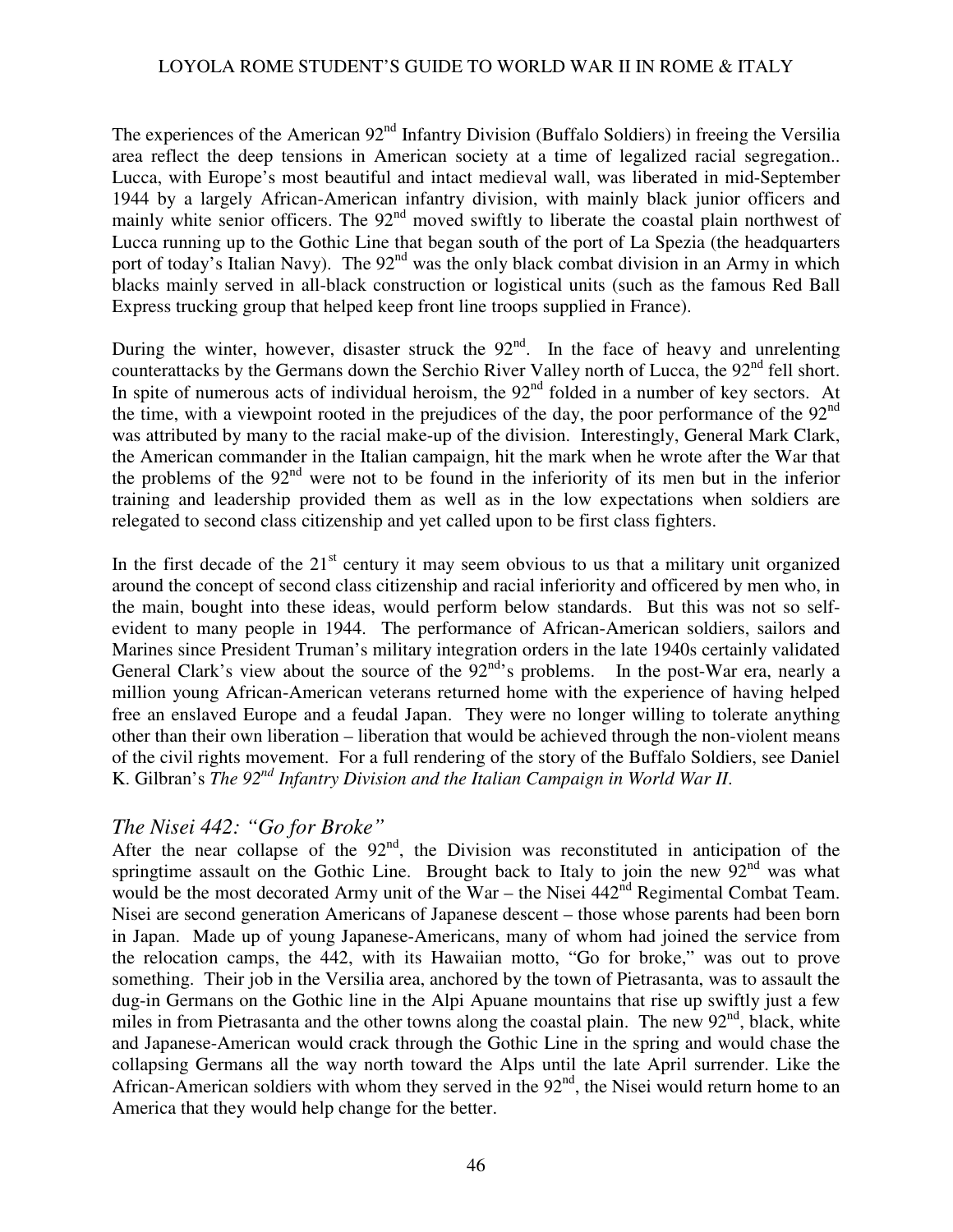### *The Royal Italian Army: Muleskinners*

A trip into upper Versilia from Pietrasanta brings an immediate appreciation that Allied superiority in armor and other vehicular equipment was no advantage in cracking the Gothic Line. In order to move supplies into the field through impossible terrain, the Army called in a unit of 600 Italian enlisted men and a dozen or so American officers and enlisted men to manage a continuous stream of mules and horses requisitioned from farms all over central Italy. These pack animals and the Italian muleskinners saved the day. For the definitive study of the role for the Italian military after the Armistice see former Rome Center professor Charles O'Reilly's *Forgotten Battles: Itay's War of Liberation 1943-1945*.

### *Pietrasanta: Telling the Truth 50 Years Later*

This Guide has made the point that the War and the roles played by various elements in the struggle can still be points of controversy in Italy today. In the atrium of the city hall of beautiful Pietrasanta, a coastal town lying just a few miles from the mountains into which the Germans had dug the Gustav Line, is a lapide that basically recalls the Liberation of the area by the partisans and Allied troops in September 1944. But just on the edge of town in a small park is a statue that presents a different take on the Liberation of Versilia. The statue was inspired by Americo Bugliani, husband of former Rome Center director Ann Bugliani.

Americo lived through the six-month ordeal of the Liberation of all of Versilia. As an 11 year old, he was the man of the house, his older brother taken to Germany as a slave laborer and his father in America separated from his family by the War. Americo was born an American citizen due to his father having acquired U.S. citizenship through service in the American Army in World War I and during his several stays working in the States. Americo could not forget a young Nisei, Paul Sakamoto, who had had given him the prized gifts of a toothbrush, toothpaste and a woolen Army dress cap. Fifty years later, Americo reunited with Sakamoto in Hawaii. In the meantime, Americo would himself serve in the American Army after emigrating to the U.S., later becoming commander of a local American Legion post in Chicago that was the Nisei post.

When Americo learned of the new lapide in the Pietrasanta city hall, he bluntly informed the left wing Mayor of Pietrasanta that the plaque did not tell the full story of the Liberation of all of Versilia, which had come only in the early Spring of 1945, not in September of 1944. Americo wanted to tell the story of the Americans who had befriended him and had shared their Hershey bars with him before they went off to break the Gothic Line. Americo's way of telling that story was to lead the effort to erect a bronze statue of Private Sadao Munemori, the first Japanese-American awarded the Congressional Medal of Honor. Private Munemori, known as "Spud," died near Seravezza in Versilia. After single handedly destroying two German machine gun emplacements, Munemori threw himself on a German grenade, saving several of his comrades. Private Munemori's story, his Medal of Honor citation and photos of the Pietrasants memorial can be viewed at http://www.rogere442.net/KIA's/ALL\_KIAS/Munemori%20Sadao.pdf.